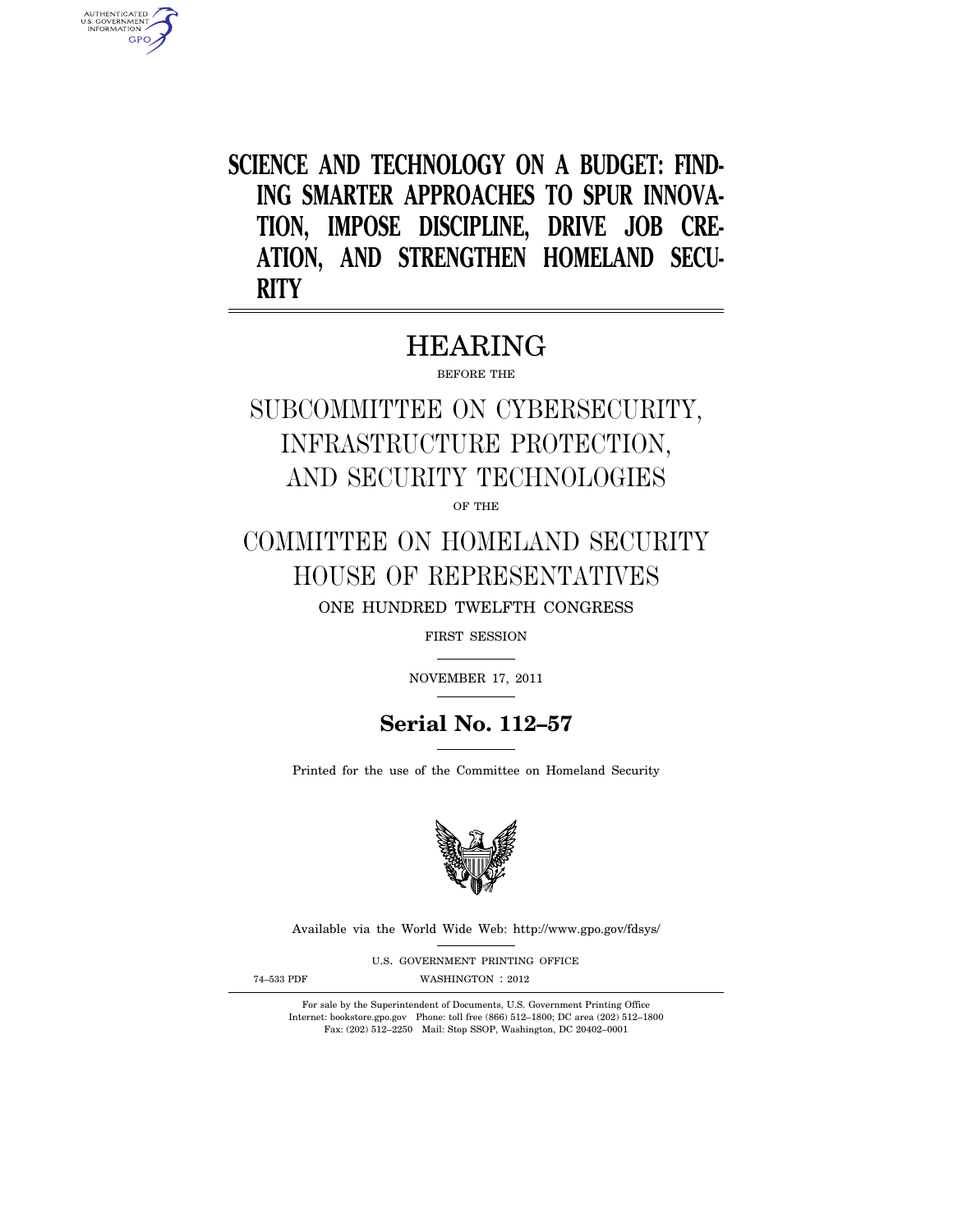# COMMITTEE ON HOMELAND SECURITY

PETER T. KING, New York, *Chairman*  LAMAR SMITH, Texas DANIEL E. LUNGREN, California MIKE ROGERS, Alabama MICHAEL T. MCCAUL, Texas GUS M. BILIRAKIS, Florida PAUL C. BROUN, Georgia CANDICE S. MILLER, Michigan TIM WALBERG, Michigan CHIP CRAVAACK, Minnesota JOE WALSH, Illinois PATRICK MEEHAN, Pennsylvania BEN QUAYLE, Arizona SCOTT RIGELL, Virginia BILLY LONG, Missouri JEFF DUNCAN, South Carolina TOM MARINO, Pennsylvania BLAKE FARENTHOLD, Texas ROBERT L. TURNER, New York

BENNIE G. THOMPSON, Mississippi LORETTA SANCHEZ, California SHEILA JACKSON LEE, Texas HENRY CUELLAR, Texas YVETTE D. CLARKE, New York LAURA RICHARDSON, California DANNY K. DAVIS, Illinois BRIAN HIGGINS, New York JACKIE SPEIER, California CEDRIC L. RICHMOND, Louisiana HANSEN CLARKE, Michigan WILLIAM R. KEATING, Massachusetts KATHLEEN C. HOCHUL, New York JANICE HAHN, California

MICHAEL J. RUSSELL, *Staff Director/Chief Counsel*  KERRY ANN WATKINS, *Senior Policy Director*  MICHAEL S. TWINCHEK, *Chief Clerk*  I. LANIER AVANT, *Minority Staff Director* 

# SUBCOMMITTEE ON CYBERSECURITY, INFRASTRUCTURE PROTECTION, AND SECURITY TECHNOLOGIES

DANIEL E. LUNGREN, California, *Chairman* 

MICHAEL T. MCCAUL, Texas TIM WALBERG, Michigan, *Vice Chair*  PATRICK MEEHAN, Pennsylvania BILLY LONG, Missouri TOM MARINO, Pennsylvania PETER T. KING, New York *(Ex Officio)* 

YVETTE D. CLARKE, New York LAURA RICHARDSON, California CEDRIC L. RICHMOND, Louisiana WILLIAM R. KEATING, Massachusetts BENNIE G. THOMPSON, Mississippi *(Ex Officio)* 

COLEY C. O'BRIEN, *Staff Director*  ALAN CARROLL, *Subcommittee Clerk*  VACANCY, *Minority Subcommittee Director*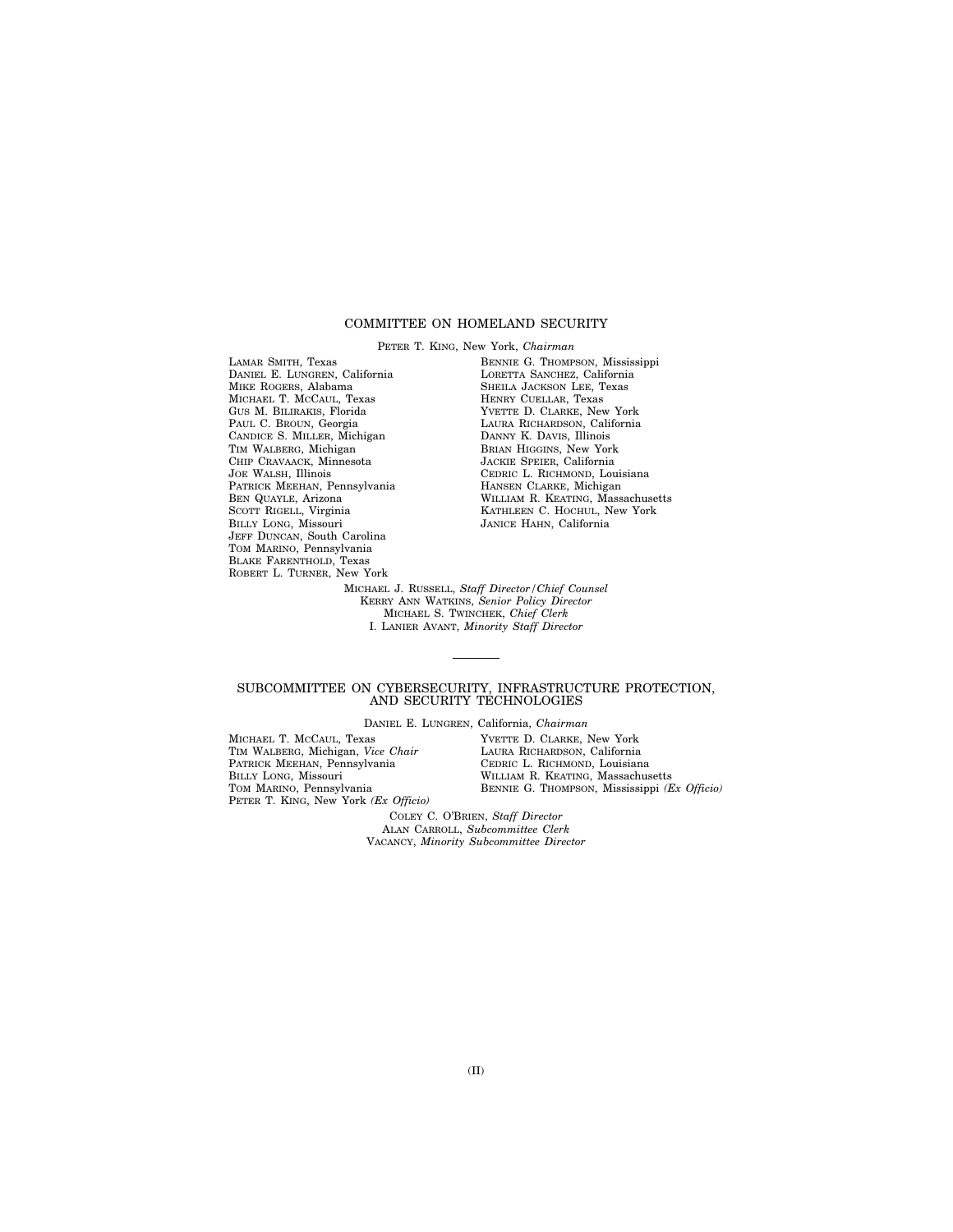# C O N T E N T S

# **STATEMENTS**

| The Honorable Daniel E. Lungren, a Representative in Congress From the<br>State of California, and Chairman, Subcommittee on Cybersecurity, Infra-                                                      |     |
|---------------------------------------------------------------------------------------------------------------------------------------------------------------------------------------------------------|-----|
|                                                                                                                                                                                                         | 1   |
| The Honorable Yvette D. Clarke, a Representative in Congress From the<br>State of New York, and Ranking Member, Subcommittee on Cybersecurity,<br>Infrastructure Protection, and Security Technologies: |     |
|                                                                                                                                                                                                         | 6   |
| The Honorable Laura Richardson, a Representative in Congress From the                                                                                                                                   |     |
|                                                                                                                                                                                                         | 3   |
| The Honorable Bennie G. Thompson, a Representative in Congress From                                                                                                                                     |     |
| the State of Mississippi, and Ranking Member, Committee on Homeland                                                                                                                                     |     |
| Security:                                                                                                                                                                                               |     |
|                                                                                                                                                                                                         | 4   |
|                                                                                                                                                                                                         |     |
| WITNESSES                                                                                                                                                                                               |     |
| Dr. Tara O'Toole, Under Secretary, Science and Technology Directorate, U.S.                                                                                                                             |     |
| Department of Homeland Security:                                                                                                                                                                        |     |
|                                                                                                                                                                                                         |     |
| $D_{nononod}$ $Q_{totom}$                                                                                                                                                                               | 1 ႐ |

| 10 |
|----|
|    |
|    |
|    |
| 19 |
|    |

# APPENDIX

| - 33 |
|------|
| -33  |
| - 34 |
| - 36 |

Page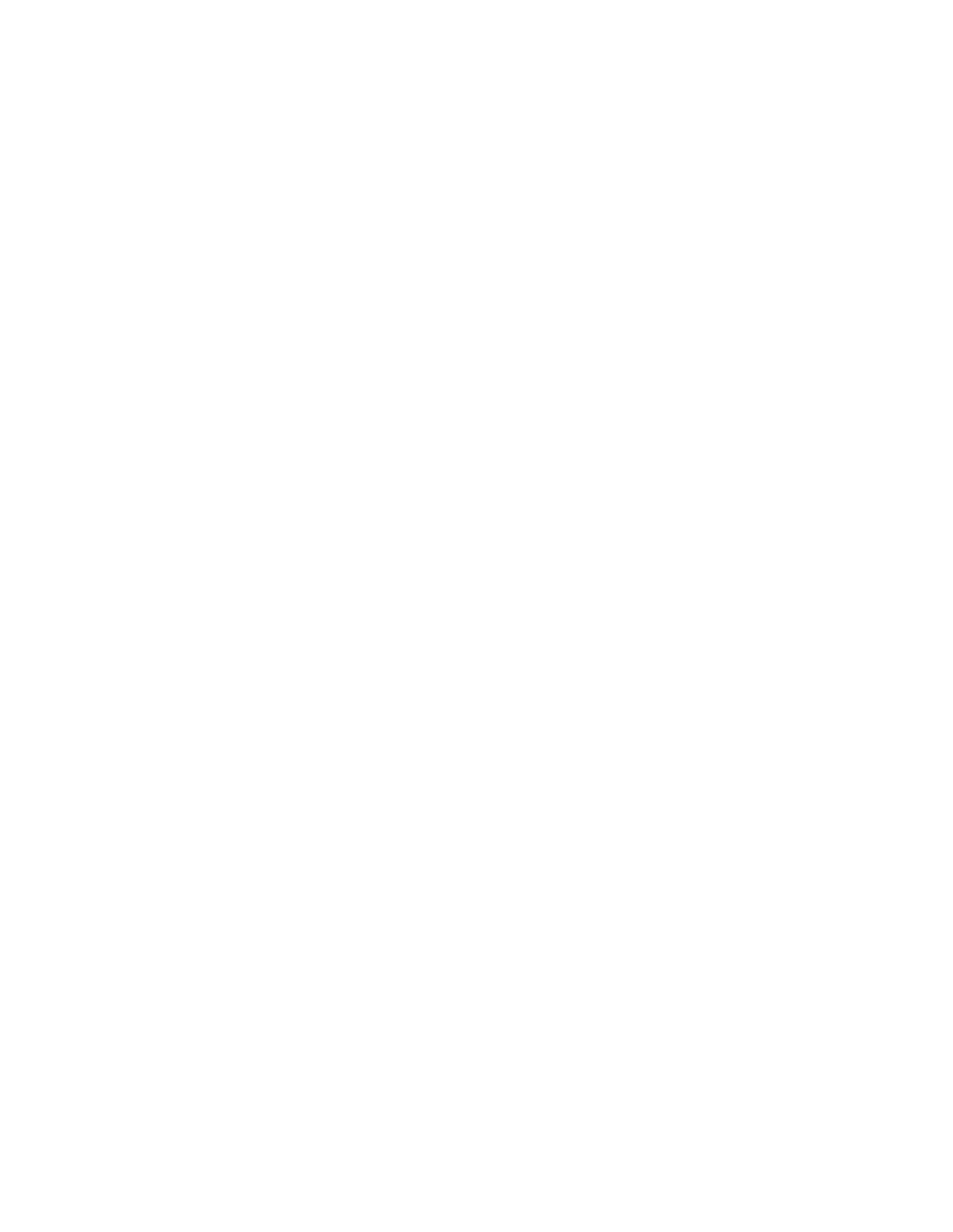# **SCIENCE AND TECHNOLOGY ON A BUDGET: FINDING SMARTER APPROACHES TO SPUR INNOVATION, IMPOSE DISCIPLINE, DRIVE JOB CREATION, AND STRENGTHEN HOME-LAND SECURITY**

# **Thursday, November 17, 2011**

U.S. HOUSE OF REPRESENTATIVES, COMMITTEE ON HOMELAND SECURITY, SUBCOMMITTEE ON CYBERSECURITY, INFRASTRUCTURE PROTECTION, AND SECURITY TECHNOLOGIES,

*Washington, DC.* 

The subcommittee met, pursuant to call, at 10:04 a.m., in Room 311, Cannon House Office Building, Hon. Daniel E. Lungren [Chairman of the subcommittee] presiding.

Present: Representatives Lungren, Walberg, Thompson, and Richardson.

Mr. LUNGREN. The Committee on Homeland Security Subcommittee on Cybersecurity, Infrastructure Protection, and Security Technologies will come to order.

The subcommittee is meeting today to examine Science and Technology Directorate and its operations in the current fiscal climate. I want to begin this hearing by emphasizing my strong support for science and technology research and development. I think you will find that across both ends of the spectrum and both sides of the aisle.

I believe scientific R&D generates innovation, cutting-edge technologies, and new products to drive economic development and job creation. R&D is also a critical element of the Department's mission to strengthen America's security and resiliency by providing knowledge products and innovative technology solutions to bolster our homeland defenses.

The Homeland Security Act broadly authorizes the Under Secretary for Science and Technology to conduct research, development, testing, and evaluation activities for the Department, utilizing National labs and Federally-funded research and development centers.

In reviewing the Department's use of these authorities in recent years, our Homeland Security Committee has determined that accountability and internal procedures essential to the Department's ability to perform its research and development mission were insufficient. This conclusion was informed by a 2009 National Academy of Public Administration study that found that S&T strategic plan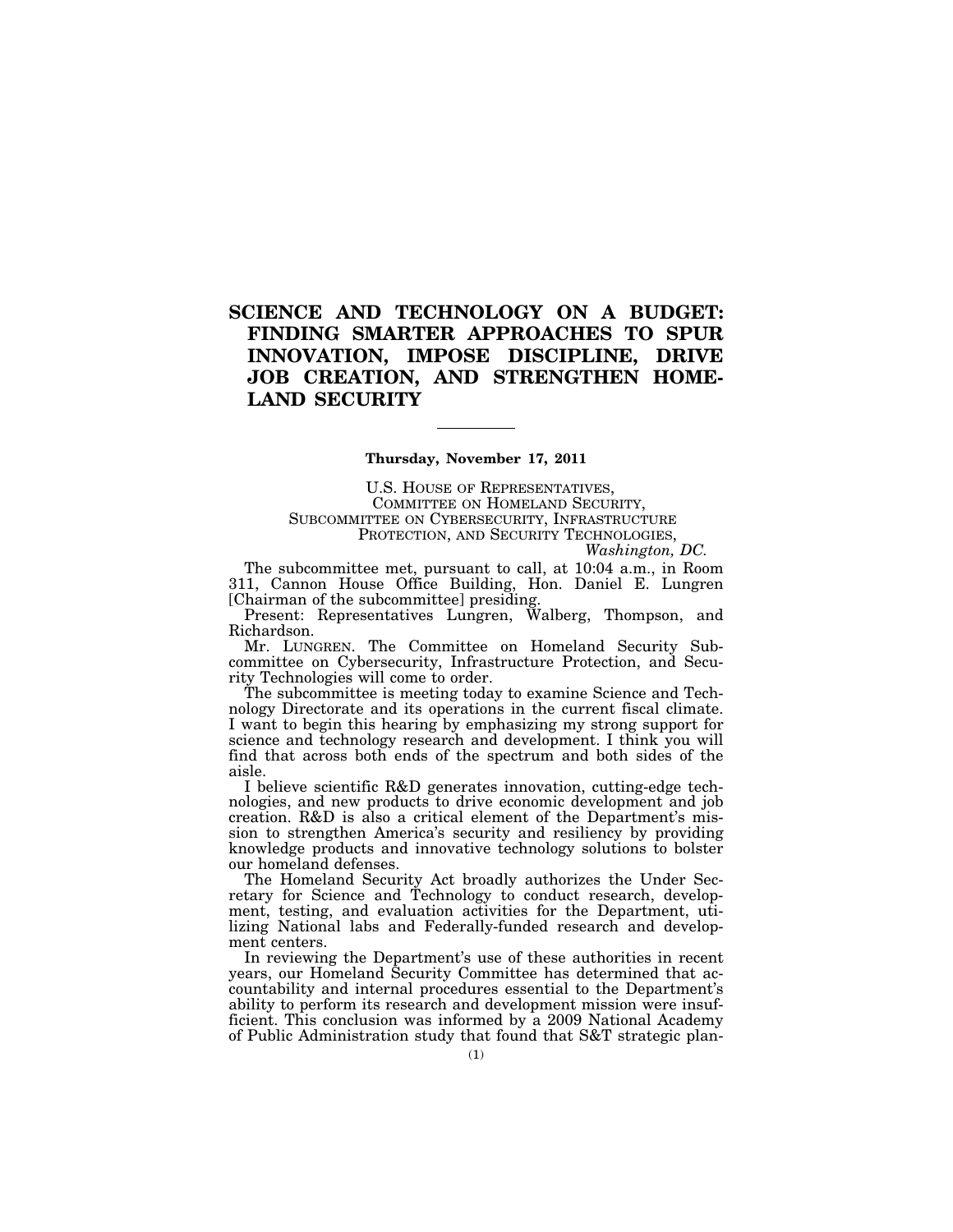ning process and organizational structure created serious challenges across the agency.

So as a result, S&T experienced management challenges to its multimillion-dollar technology, development, and acquisition efforts in support of the Department's many missions, including securing the border and screening airline passengers and baggages for explosives.

Our committee had addressed these process and procedure deficiencies in last year's S&T authorization bill, H.R. 4842, and again in this year's DHS Authorization Act of 2012, H.R. 3116.

Our objective is to establish robust management in administrative processes for identifying, prioritizing, and funding R&D in order to enhance the long-term productivity and effectiveness of the Directorate. The act also codifies S&T's role in providing technical support throughout the acquisition life-cycle, requires a 5-year research and development plan to better inform expenditures for basic, advanced, and applied R&D activities, and provides flexible hiring authority so S&T can recruit skilled personnel into key scientific and engineering positions.

In this new era of fiscal restraint, S&T must change the way it does business and convince Congress and other stakeholders that it knows how to be smarter and more efficient by realigning its priorities and investments for its customers. It accomplished this by developing a more robust technology to determine how to prioritize research products, fund those products, assess their progress, transition them into acquisition programs and, finally, deploy them to the field.

In August 2010, Under Secretary O'Toole responded to these deficiencies by reorganizing her S&T Directorate to better align it with strategic goals, to allow for easier interaction among senior leadership, and to reduce the number of direct reports to the Secretary from 21 to 10. The realigned structure consolidates the S&T Directorate into four primary entities that address basic research through advanced technology, development, and transition.

I also want to compliment the Under Secretary for instituting an annual portfolio assessment of your R&D programs to help identify those that are underperforming and find cost savings, as well as for pursuing approaches such as technology foraging that aim to improve S&T's return on investment and to shorten development time.

When resources are constrained and unpredictable, it behooves S&T to adopt a more deliberate and targeted foraging effort, and I look forward to hearing how S&T will go about implementing.

Under Secretary O'Toole, I am pleased that the Department has taken these low-cost steps to improve your Directorate, and I hope these changes quickly yield increased performance, productivity, and efficiency. We are aware of the current economic climate and the uncertainty that comes with it is forcing you to make tough decisions.

A frugal man's approach to science and technology doesn't mean you have to compromise on performance. It means we all have been smarter about what we invest in and how we make it count. As Chairman of the Congressional oversight committee for this responsibility at DHS, we will monitor your progress to ensure our Nation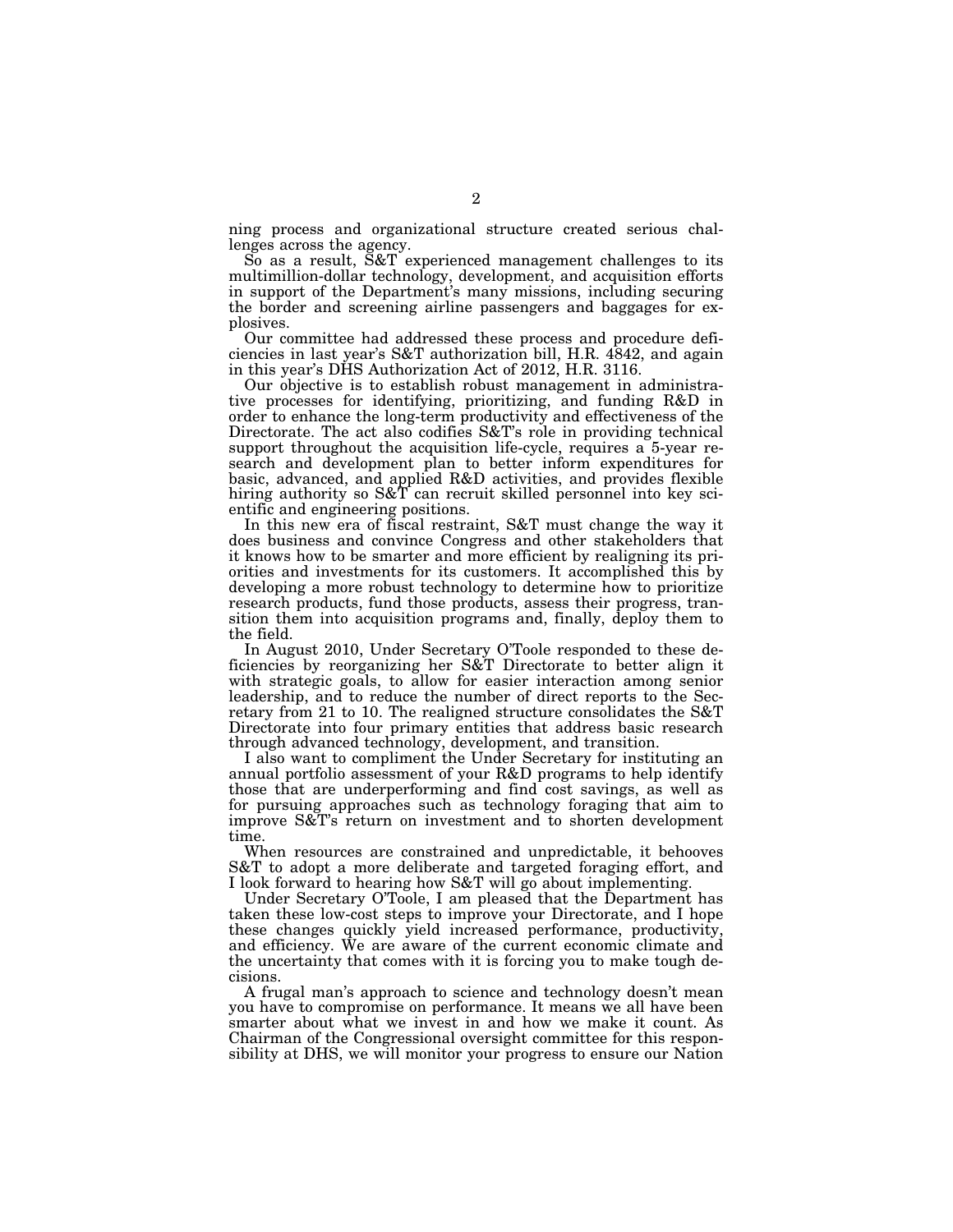has the Homeland Security S&T capability we all desire. Homeland Security investments in R&D should be nonpartisan, and I look forward to working with you and the administration to upgrade the critical security missions of the Department.

Now I would recognize the gentlelady from California, who is pinch-hitting for the Ranking Minority Member, the gentlelady from New York.

Ms. Richardson is recognized for any statement she might make. Ms. RICHARDSON. Thank you, Chairman Lungren, for convening this hearing, and also Ranking Member Thompson for all of your support in this effort, both in the past and continuing today.

S&T is an essential component of the Department's efforts, and I know many of us are eager here today to hear about the accomplishments and the priorities that have been set, especially since we concluded our authorization hearing last year.

Dr. O'Toole, it is good to see you back on to this subcommittee, and Mr. Maurer—and I apologize if I butchered your name there a little bit. Thank you, thank you for giving us your perspective today, and we are pleased to have you here.

In 2009, spurred by the findings of several reports, this committee and subcommittee initiated a comprehensive review, as Chairman Lungren laid out. Our purpose was to identify areas within the Directorate that could use a fresh set of eyes and additional oversight or modifications to legislative authorities.

In doing so, we reviewed the Homeland Security Act and the Department's use of its authorities that Congress has vested in it.

It might be said that with such a large and complex portfolio, the Directorate has found it difficult to craft a cohesive strategy, and we found the insularity that defines its culture was reflected in the lack of mechanisms necessary to assess its performance in a systematic way.

Our analysis also suggested that the Department had not developed a clear risk-based methodology to determine what research projects to fund, how much to fund them, and how to evaluate the project's effectiveness and usefulness. Without clearly-defined metrics, it becomes problematic for Congress to justify increases in programmatic funding. I am anxious to hear any of the strides that you have been able to make in regards to these concerns that we have already laid out.

Additionally, the Majority in the House has passed a proposed DHS budget, H.R. 2017, which radically cuts the Department's S&T budget from \$827 million down to \$398 million. Now, I believe in being frugal, but the question is really: Are these adequate resources to protect our homeland? When you consider S&T reductions are a part of the \$1.1 billion reductions in the DHS overall budget, the proposed DHS budget is \$1 billion lower than the full year 2011 funding level and \$3 billion lower than the President requested.

I have read that DHS officials say that the decrease in S&T budget will wipe out dozens of programs, stalling the development of technologies for our border protection, detection, and biohazards; hinder our progress of where we are trying to go with cargo screening, and leaving in doubt research on IED detection; affecting our ability to assess vulnerabilities for mass transit.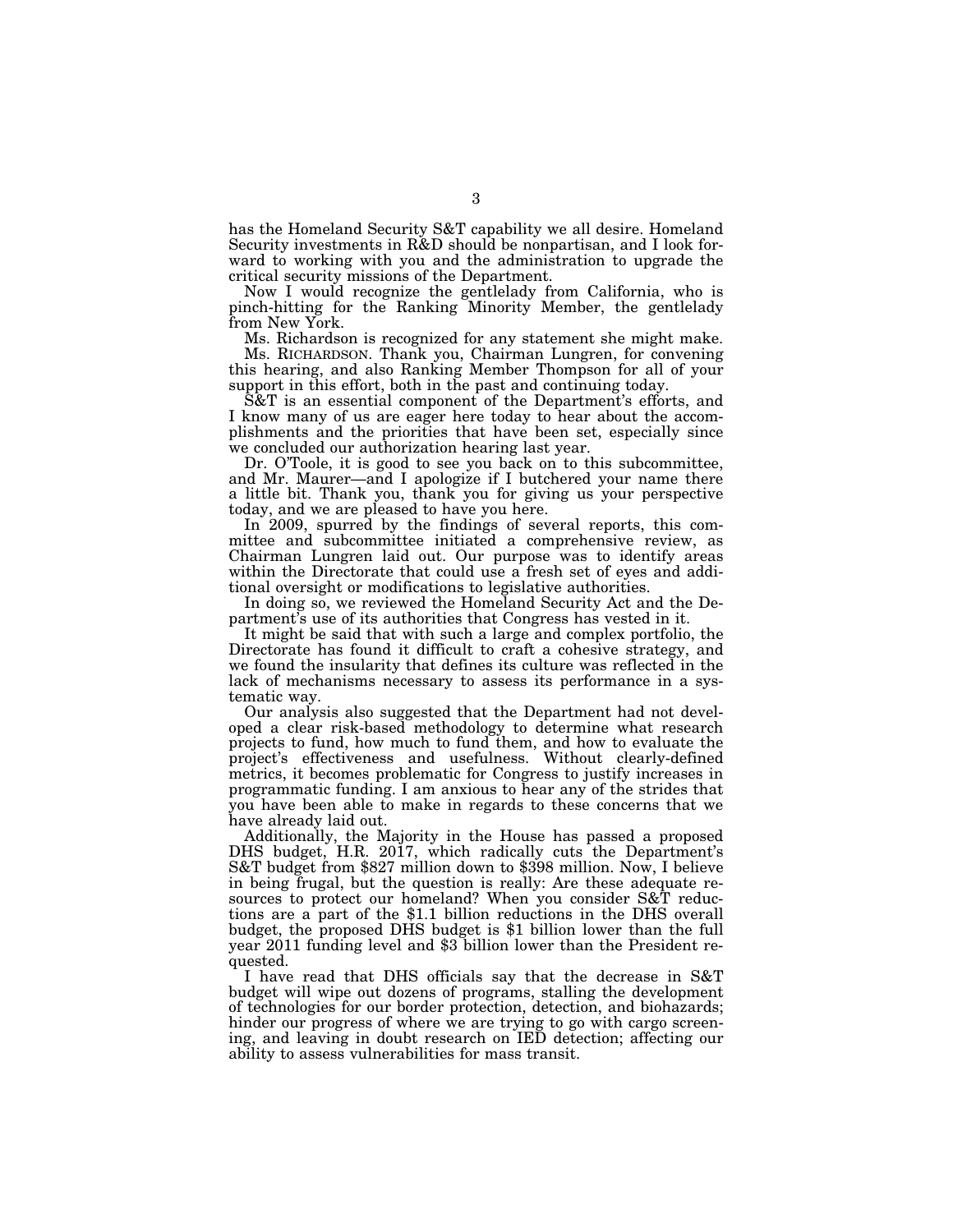Striving to do more with less is always a hallmark that we strive for, however, but doing that at the expense of failing to protect citizens and this Nation with programs that are backed, that cannot be fully funded, is of great concern.

Our serious concerns are ones that I will ask you today in this hearing, is: What are the implications on the possible deliverables that the Directorate is now facing due to Congress' appropriation priorities? This committee needs a realistic assessment on the record of those implications.

Thank you, Mr. Chairman, and I yield back the balance of my time.

Mr. LUNGREN. The Chairman will now recognize the Ranking Member of the full committee, the gentleman from Mississippi, Mr. Thompson, for any statement he might make.

Mr. THOMPSON. Thank you very much, Mr. Chairman, and, again, I thank you for holding this hearing on the Science and Technology Directorate. I also join you in welcoming Under Secretary O'Toole and Mr. Maurer and look forward to their testimony.

Many of my concerns, however, about the Science and Technology Directorate stem from my work on the committee last year. During my Chairmanship, we all worked hard to pass a science and technology authorization bill which sought to provide muchneeded direction for the research and development efforts of the Department. Today we find ourselves at a new crossroads, for several reasons.

First, I am concerned that the Department does not have adequate training that would allow program managers to help components identify capability gaps and write technical requirements. I hope to learn how we can keep essential personnel and train them in light of these severe budget cuts.

Second, it is still unclear to me whether there is a system to monitor milestones and collect feedback from customers and endusers on the effectiveness of the services delivered by the Directorate. These milestones and feedback would allow our committee to offer an objective assessment of the successes and failures of agencies. Without effective measurement tools, I question how S&T will be able to continue to develop security solutions.

Third, I cannot tell you how many times a company, mainly small businesses, comes to me and complains about how difficult it is to work with S&T.

I hope our witnesses have some evidence to share on how those relationships have been improved and the potential impact of budget cuts on our outreach efforts, particularly in SBIR for small business at the Department.

Finally, I believe we are at a new crossroads because the Directorate will be challenged to prioritize or eliminate programs that protect the American people today. With the support of many of my Republican colleagues, extreme budget cuts have now impacted the important work the Department has been challenged to complete.

The fiscal year 2012 funding levels for the Department that passed in the House, with no support from Democratic Members of this panel, are harsh in anyone's reckoning. It manages to cut S&T's budget 52 percent, from \$827 million to \$398 million. These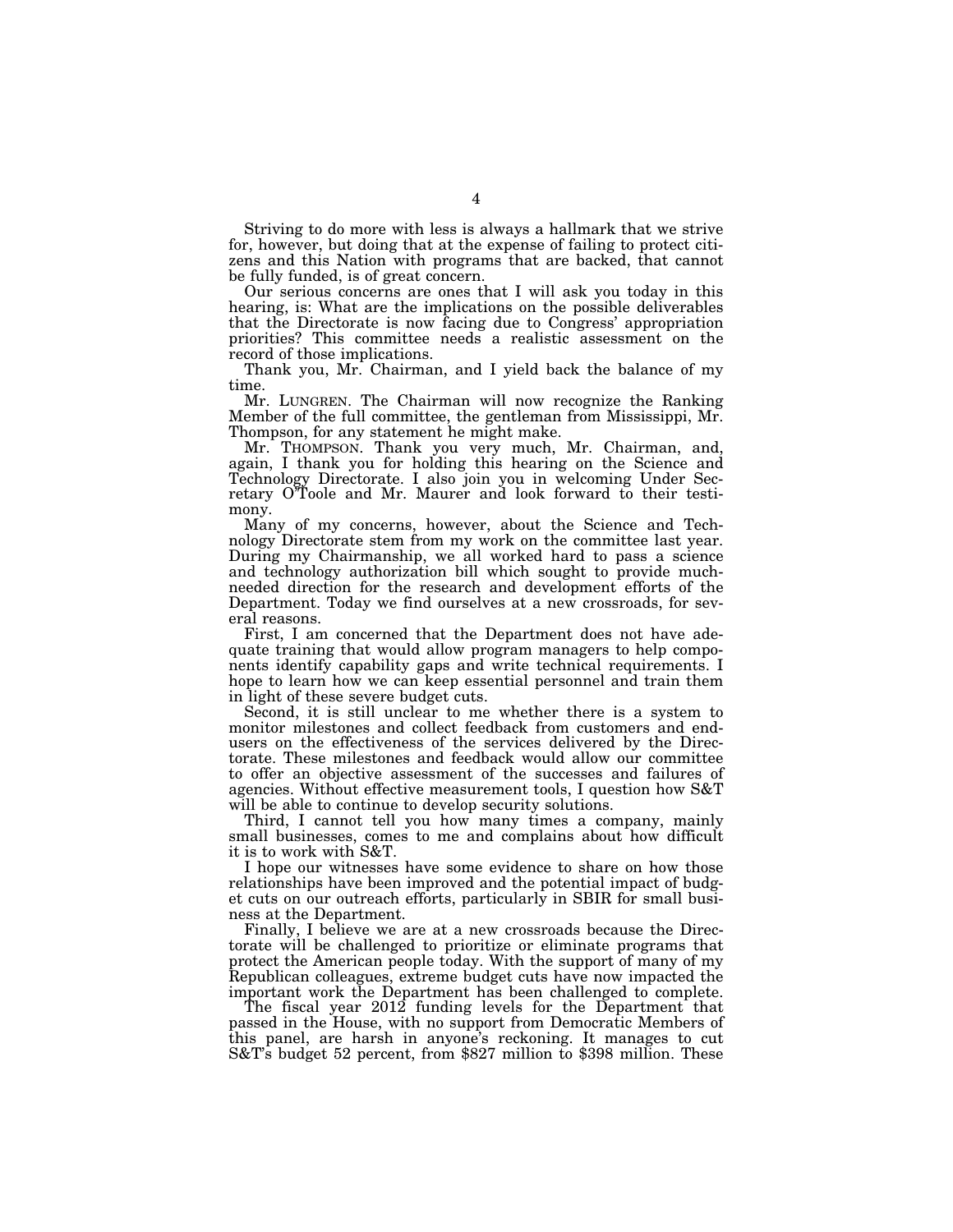cuts have consequences, because if you have less money for science and technology, you can only do less scientific and technological research. On the surface, the S&T budget at the level of the proposed cuts will eliminate over 1,400 science and engineering jobs, wipe out dozens of programs, stall the development of technologies for border protection, detection of biohazards, cargo screening, and limit research in the domestic IED detection that will leave mass transit vulnerable to attack.

It is almost impossible to believe. Mr. Chairman, I hope the committee will take these matters seriously as we learn how the Directorate will carry out its strategic plan, management directives, and operational programs going forward.

With that, I thank you for allowing me to give my opening statement, and I yield back.

[The statement of Ranking Member Thompson follows:]

# STATEMENT OF RANKING MEMBER BENNIE G. THOMPSON

#### NOVEMBER 17, 2011

Good Morning, Mr. Chairman, and thank you for holding this hearing on the Science and Technology Directorate.

I join you in welcoming Under Secretary O'Toole and Mr. Maurer and look forward to their testimony.

Many of my concerns about the Science and Technology Directorate stem from our work in the committee last year.

During my Chairmanship, we all worked hard to pass a Science and Technology authorization bill which sought to provide much-needed direction for the research and development efforts of the Department.

Today, we find ourselves at a new crossroads for several reasons.

First, I am concerned that the Department does not have adequate training that would allow program managers to help components identify capability gaps and write technical requirements.

I hope to learn how we can keep essential personnel and train them in light of severe budget cuts.

Second, it is still unclear to me whether there is a system to monitor research milestones and collect feedback from customers and end-users on the effectiveness of the services delivered by the directorate.

These milestones and feedback would allow this committee to offer an objective assessment of the successes and failures of the agency.

Without objective measurement tools, I question how S&T will be able to continue to develop security solutions.

Third, I cannot tell you how many times a company, mainly small businesses, comes to me and complains about how difficult it is to work with S&T.

I hope our witnesses have some evidence to share on how those relationships have been improved, and the potential impact of budget cuts on our outreach efforts, particularly in SBIR for small business at the Department.

Finally, I believe we are at a new crossroads because the Directorate will be challenged to prioritize or eliminate programs that protect the American people today. With the support of many of my Republican colleagues, extreme budget cuts now

impact the important work the Department has been challenged to complete. The fiscal year 2012 funding levels for the Department that passed in the

House—with no support from the Democratic Members of this panel—are harsh by anyone's reckoning.

The measure cuts the S&T budget by 52 percent—from \$827 million to \$398 million.

The cuts will have consequences, because if you have less money for science and technology, you can only do less scientific and technological research.

On the surface, S&T's budget at the level of the proposed cuts will:

• eliminate 1,400 science and engineering jobs;

wipe out dozens of programs;

• stall the development of technologies for border protection, detection of bio-hazards, cargo screening; and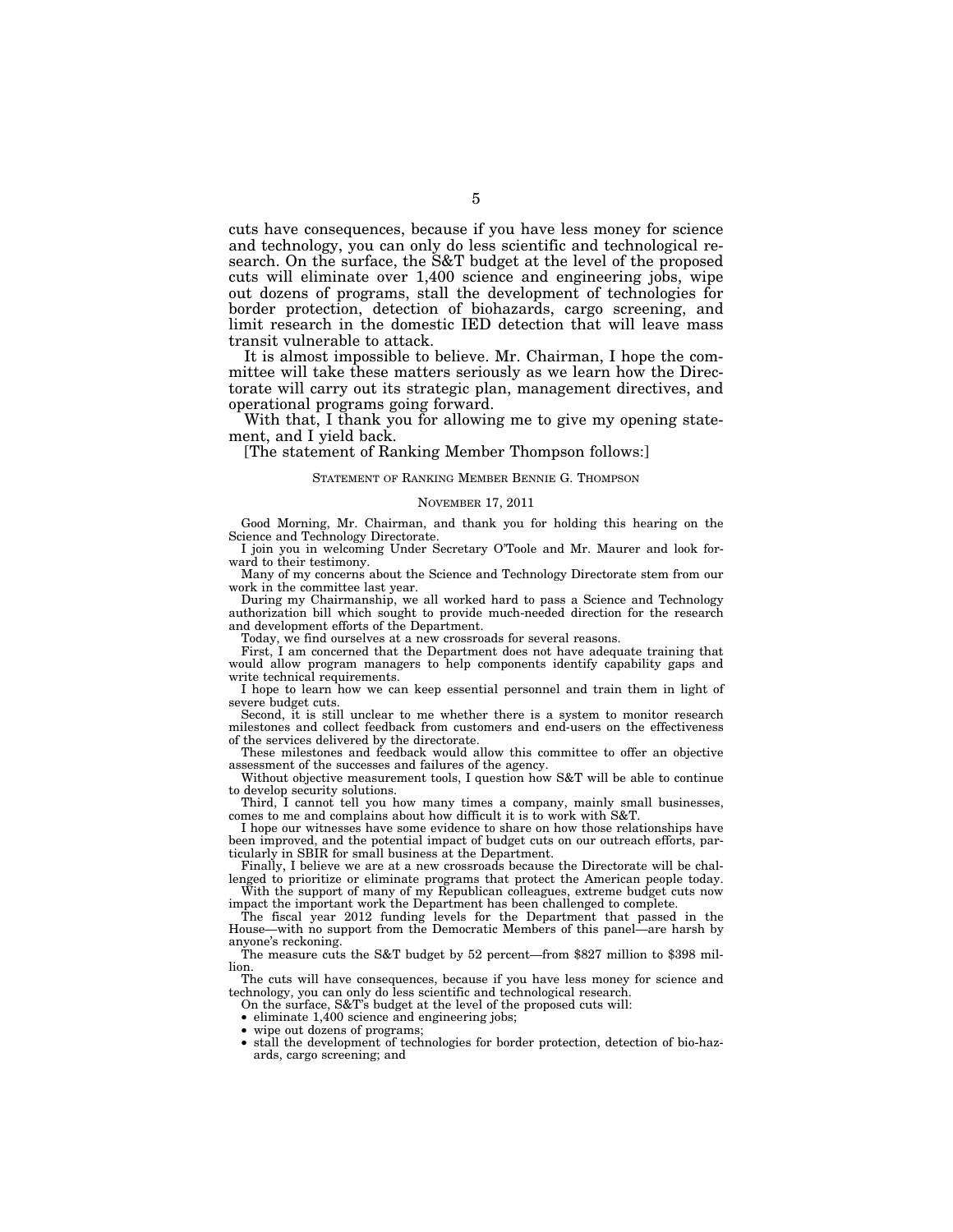• limit research into domestic IED detection that will leave mass transit vulnerable to attacks.

It is almost impossible to believe.

Mr. Chairman, I hope the committee will take these matters seriously as we learn how the directorate will carry out its strategic plans, management directives, and operational programs going forward.

Thank you, and I yield back.

Mr. LUNGREN. I thank the Ranking Member.

Other Members of the committee are reminded that opening statements may be submitted for the record.

[The statement of Ranking Member Clarke of New York follows:]

# STATEMENT OF RANKING MEMBER YVETTE D. CLARKE

#### NOVEMBER 17, 2011

Thank you Chairman Lungren for convening this hearing on the Science and Technology Directorate. S&T is an essential component of the Department's efforts, and I know many of us are eager to hear about accomplishments and priorities at the directorate, especially since we concluded our authorization hearings last year.

Dr. O'Toole, it is good to see you back before this subcommittee, and Mr. Maurer, thank you for agreeing to give us your perspective, and we are pleased to have you here today.

In 2009, spurred by the findings of several reports, this committee and subcommittee initiated a comprehensive review of the Directorate. Our purpose was to identify areas within the Directorate that could use a fresh set of eyes and additional oversight or modifications to legislative authorities. In doing so, we reviewed the Homeland Security Act and the Department's use of the authorities the Congress has vested in it.

With such a large and complex portfolio, the Directorate has found it difficult to craft a cohesive strategy, and we found that the insularity that defines its culture was reflected in the lack of mechanisms necessary to assess its performance in a systematic way.

Our analysis suggested that the Department had not developed a clear risk-based methodology to determine what research projects to fund, how much to fund, and how to evaluate a project's effectiveness or usefulness. Without clearly-defined metrics, it becomes problematic for Congress to justify increases in programmatic funding.

In my opinion, the directorate will never achieve success unless research rules and metrics are more fully established, and I am anxious to hear of any strides that the Under Secretary may have made in these areas of concern.

However, we have additional challenges facing the directorate today.

Earlier this year, the Majority in the House passed a proposed DHS budget—H.R. 2017—which radically cuts the Department's S&T budget from \$827 million to \$398 million, and the S&T reductions are part of a \$1.1 billion reduction in DHS's overall budget. The proposed DHS budget is \$1 billion lower than the fiscal year 2011 funding level, and \$3 billion lower than the President's request.

I have read that DHS officials say the decrease in S&T's budget will wipe out dozens of programs, stalling the development of technologies for border protection, detection of bio-hazards, cargo screening; and leaving in doubt research on IED detection, affecting our ability to assess vulnerabilities for mass transit.

Striving to do more with less is always the hallmark of an efficiently run effort of any type—but trying to protect our citizens and Nation with programs that are backed by underfunded and depleted science and technology research assets is another matter. There are serious concerns about what the directorate would have to give up as a result of the budget voted for by the Majority.

I look forward to the testimony of the Under Secretary and Mr. Maurer, especially to hear what strides she has made since our efforts last year, and I expect we'll have questions on how she will work to keep the Directorate moving forward during these challenging times. Thank you Mr. Chairman, and I yield back.

Mr. LUNGREN. We are pleased to have two very distinguished witnesses before us today on this important topic.

Dr. Tara O'Toole was sworn in as the Under Secretary of Science and Technology Directorate at the Department of Homeland Security in November 2009. She is internationally known for her work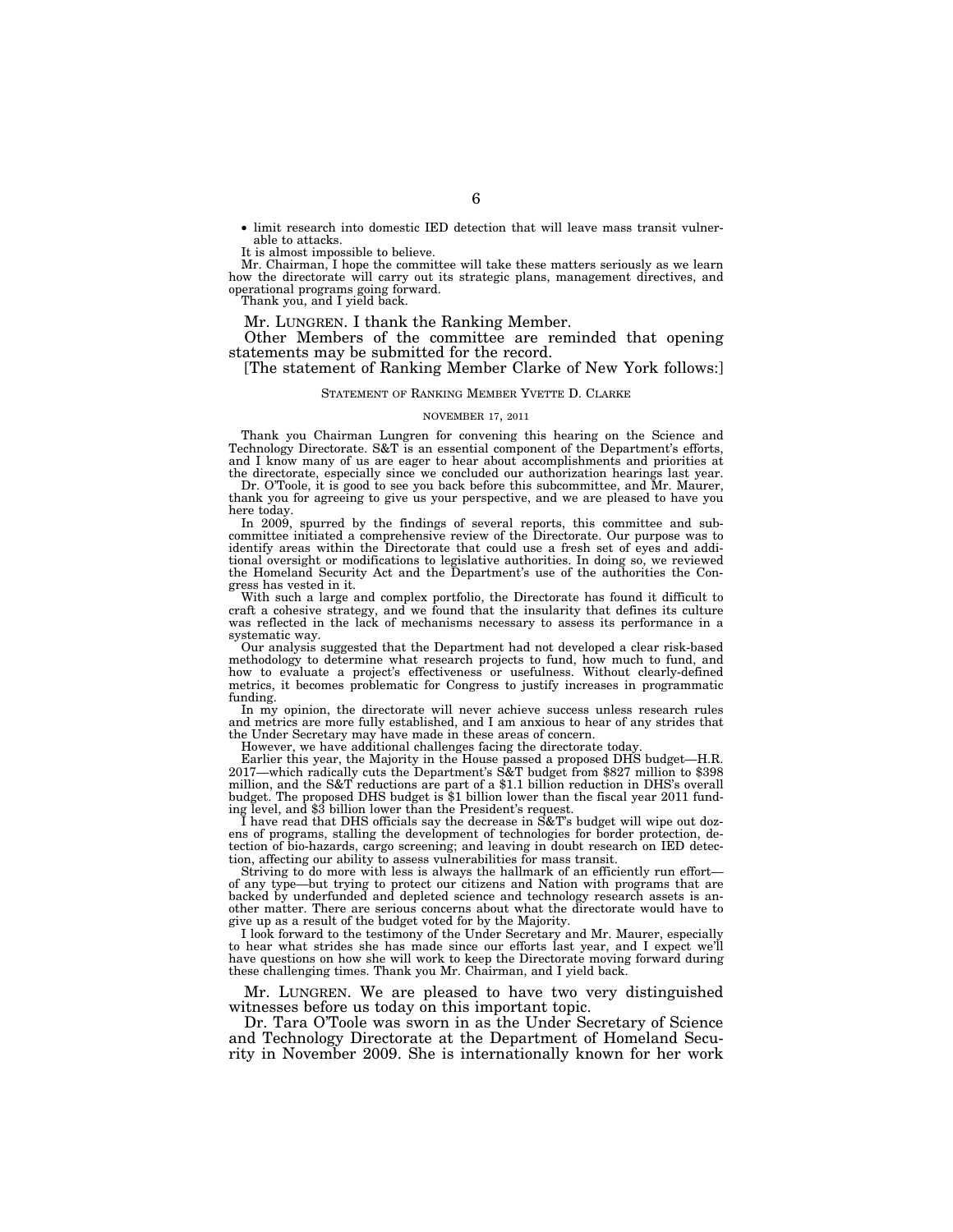in biosecurity and on health and safety issues relating to the U.S. nuclear weapons complex.

Prior to serving at S&T, Dr. O'Toole was CEO and Director of the Center for Biosecurity at the University of Pittsburgh Medical Center, and Professor of Medicine and of Public Health at the University of Pittsburgh from 2003 to 2009.

Prior to founding the University of Pittsburgh Medical Center, Dr. O'Toole was one of the original members of the Johns Hopkins Center for Civilian Biodefense Strategy, serving as its director from 2001 to 2003. At both centers, she created independent organizations dedicated to improving the country's resilience to major biological threats.

From 1993 to 1997, Dr. O'Toole served as the Assistant Secretary of Energy for Environment, Safety, and Health. In this position, she is the principal adviser to the Secretary of Energy on environmental protection, on the health and safety of the approximately 100,000 workers in the U.S. nuclear weapons complex in the Department of Energy laboratories.

Dr. David Maurer is a Director in the U.S. Government Accountability Office's Homeland Security and Justice team, where he leads GAO's work reviewing DHS' and DOJ's management issues. His recent work in these areas includes DHS management integration, the Quadrennial Homeland Security Review, Secret Service financial management, DOJ, grant management, the Federal prison system, and an assessment of technologies for directing explosives in the passenger rail environment.

I want to thank both of you for being here today. As you both know, having testified before, your prepared remarks will be included in the record in its entirety. We ask that you attempt to summarize that within 5 minutes, and then we will have questions from the panel.

So the Chairman recognizes Dr. O'Toole.

# **STATEMENT OF TARA O'TOOLE, UNDER SECRETARY, SCIENCE AND TECHNOLOGY DIRECTORATE, U.S. DEPARTMENT OF HOMELAND SECURITY**

Dr. O'TOOLE. Thank you, Mr. Chairman, distinguished Members of the committee. I am very pleased to be here today to talk about the progress made in the Science and Technology Directorate.

Our mission, as you noted, Mr. Chairman, is to strengthen America's security and resiliency by providing innovative technologies and technologic analyses and assessments, knowledge products in other words, for the Homeland Security enterprise.

Since I became Under Secretary, the Directorate has undertaken a number of initiatives to enable us to work smarter and increase taxpayers' return on investment.

I believe we have answered and closed virtually all of the recommendations made by the NAPA committee in 2009, which I have closely studied. These initiatives aim to further our three top goals, which are: First of all, to rapidly transition successful technologies to use in the field; second, to identify and meet, again rapidly, the top needs of the U.S. first responder communities; and, third, to leverage the technical and scientific capacity of S&T scientists and engineers in ways that assist DHS components in their efforts to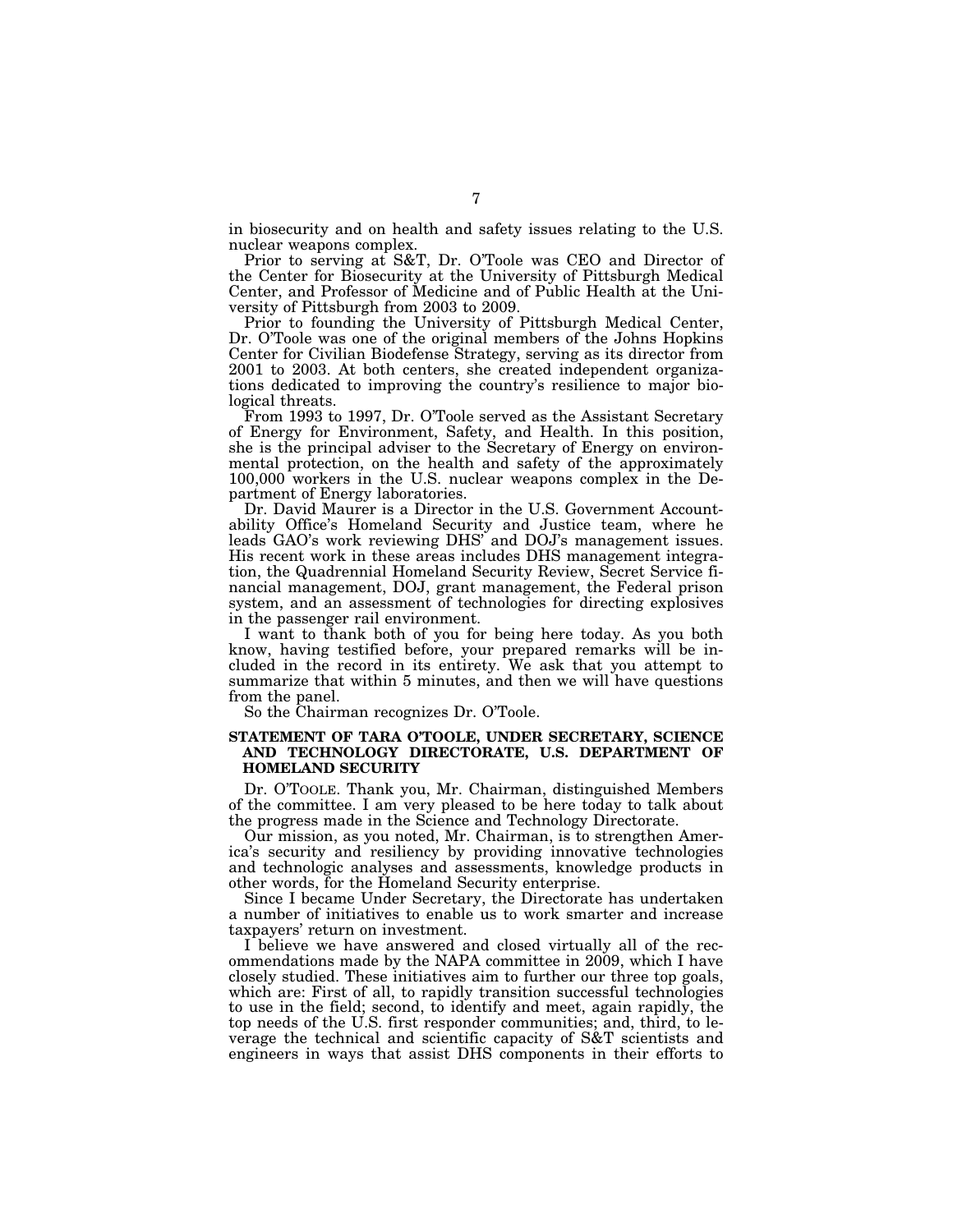improve operational effectiveness, gain efficiencies, and carry out the selection and acquisition of new technologies.

One of the first initiatives of my tenure was the adoption of a portfolio review process that is used by other very successful Governmental and private-sector labs, including ERDC in Mississippi. Every project in S&T now undergoes an R&D portfolio review. Each project is evaluated by a panel of outside experts, including representatives from the components, and scored against specific criteria to ensure that we are investing in projects that have high impact, that are technically sound, that are desired by and are aligned with our customers' priorities, are appropriately funded, and are progressing in the research queue adequately.

It was clear from the first portfolio review—we have done three of these now—that S&T was investing in far too many projects given our limited funding. So even when we had a successful prototype developed, very often it didn't go anywhere either because S&T didn't have the money to do pilot field tests and training, or because the components' priorities had shifted where they didn't have money or were prepared to move it into an acquisition phase. So we have now reduced the number of projects in our portfolio from 283 in 2010 to 158 today, a decrease of nearly 60 percent. I would point out this is before the fiscal year 2012 budget cuts hit.

This reduction in projects ensures that there is a clear focus to what we are doing, we have strategies worked out with each of the components as to what we are going to pursue. It also ensures that we have adequate resources on each project to ensure that they are funded through successful transition to use, whether that is from commercial adoption or adoption by the components.

The portfolio scoring scheme also ensures that we are pursuing the right mix of projects, based, again, on intense discussions with the component leadership and the operators. As a result of these and other changes, the number of projects in our portfolio, now deemed to be both high-impact and highly feasible—that is, likely to succeed—has almost doubled in the past 2 years from 38 to 63 percent.

This is, in the reckoning of the independent contractor who runs this process, a benchmark, a very high level of performance comparing to all of the other 50 or so R&D labs who used this particular portfolio review process.

Another initiative is our Apex projects, which were designed to enhance our contributions to strategic high-level problems identified by component leaders. They demonstrate a new model of working based upon multidisciplinary teams, very strong collaborative partnerships with the operators, and top-level commitment to the projects.

We have two of these underway. One is for the U.S. Secret Service and aims to strengthen their remote protective operations. It is proving very successful. Unfortunately, much of it is classified. A second one, called the Secure Transit Corridor, with CBT, which aims essentially to build an easy pass, a green lane that allows us to ship goods from Canada through the United States to Mexico and back very rapidly.

A key lesson that we learned in the Apex projects was that forging a true partnership between the technical team and the opera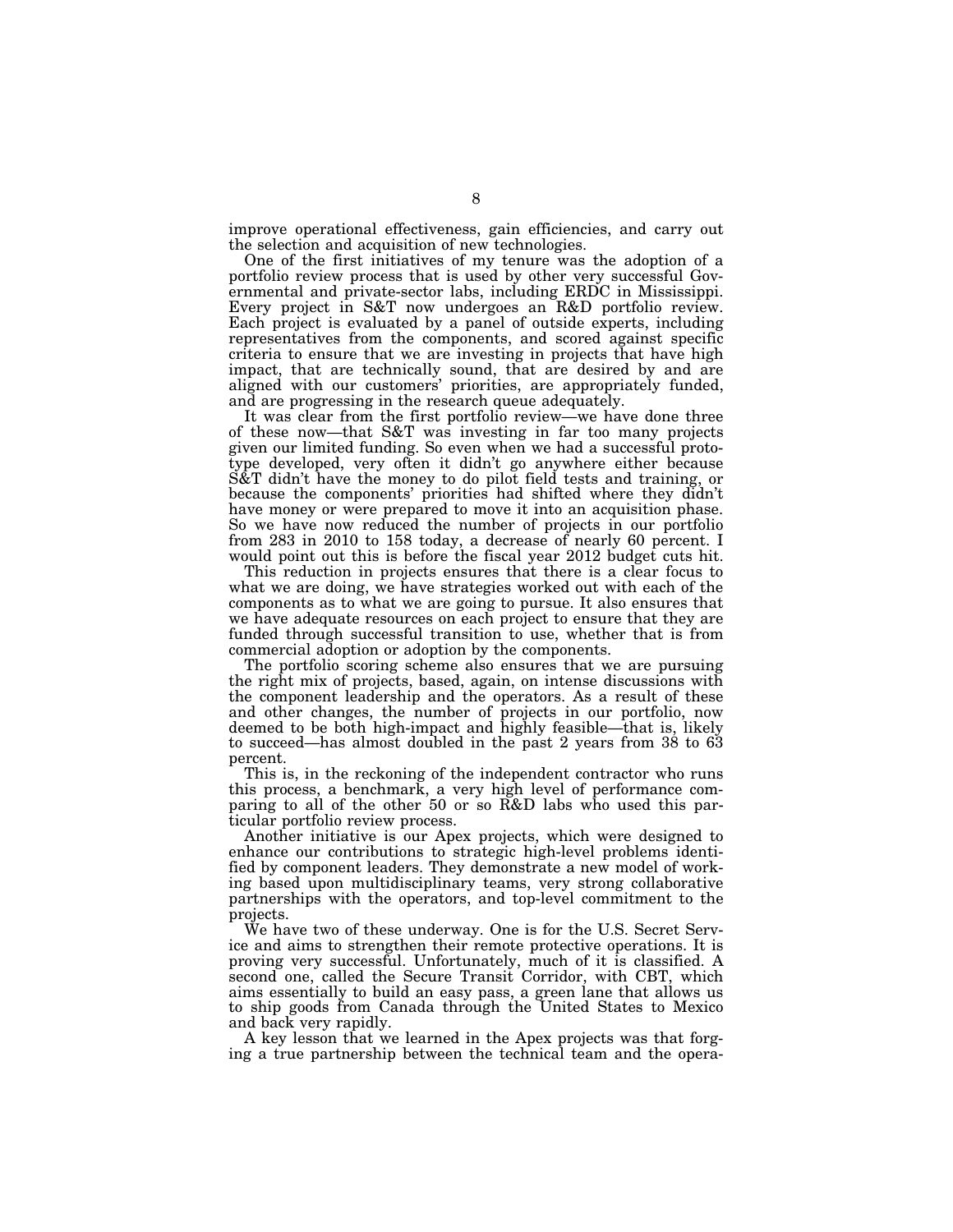tors is really a key to success. An innovation throughout the world demonstrates this. If you have a deep, very clear understanding of the problem to be solved, which is best gotten by the people who have the problem—the operators—and a very lucid and comprehensive understanding of the technical options for solutions, that is when you get to success.

So we have tried to repeat that lesson in all of our work. In the future, S&T will be much more likely to invest our resources in an area where the operators—that is, components and first responder communities—are willing to actively collaborate with us from the beginning to the end of the project.

We have also adopted two approaches to increasing return on investment of our R&D initiatives. These two initiatives, referred to as technology foraging and collaboration with others—tech foraging refers to a very complex process of scanning the entire horizon of research and development going on across the global R&D community, including other Federal agencies, the private sector, universities, and international partners.

The point is to identify technologies which could be adopted or adapted to new environmental conditions, new purposes or at new scales, and applied to DHS needs. It leverages investments made by others and can also rapidly—it can increase the rapidity with which it can transfer new solutions to use in the field.

Let me just note two examples. One is the blackboard cover—I am sorry, the backboard cover. The backboards are the devices that emergency medical responders use to carry people out of an accident scene. A problem, which was identified by a first responder on our website, is that they get messy and contaminated with blood and other body fluids and there is no really fast, assured way to

clean them off.<br>We went out and we found that Tyvex fibers, the stuff that you wrap houses in, are impermeable, cheap, and light. For  $$60,000$ , in 8 months we had a product in the field, which is a very disposable, lightweight, cheap cover that is now in wide use.

A second example of tech foraging involves the repurposing of NOAA weather radars to track unidentified vessels entering our ports. We discovered that there is an existing radar system, which can be reprogrammed using software that allows a different processing of the radar signals so that we can ID and track boats that do not have inherent tracking and tagging systems, and we are doing this now with the U.S. Coast Guard. Very low-cost, again, and very rapid creation of a new capability for DHS.

The second initiative, which is quite important, is collaboration with others, which refers to joining as partners with other R&D organizations, whether the Federal Government, agencies, or universities, or the private sector, to create new technologies of use to DHS. There are many examples of this in my testimony, and I would be happy to elaborate further.

We have many very strong partnerships with the private sector, as evidenced by the fact that they are sharing the cost of R&D in many instances, and we have taken a lot of steps to make it easier for them to work with the S&T Directorate, although I must say the private sector is always amazed by how difficult it is to work with the U.S. Government, no matter what we do.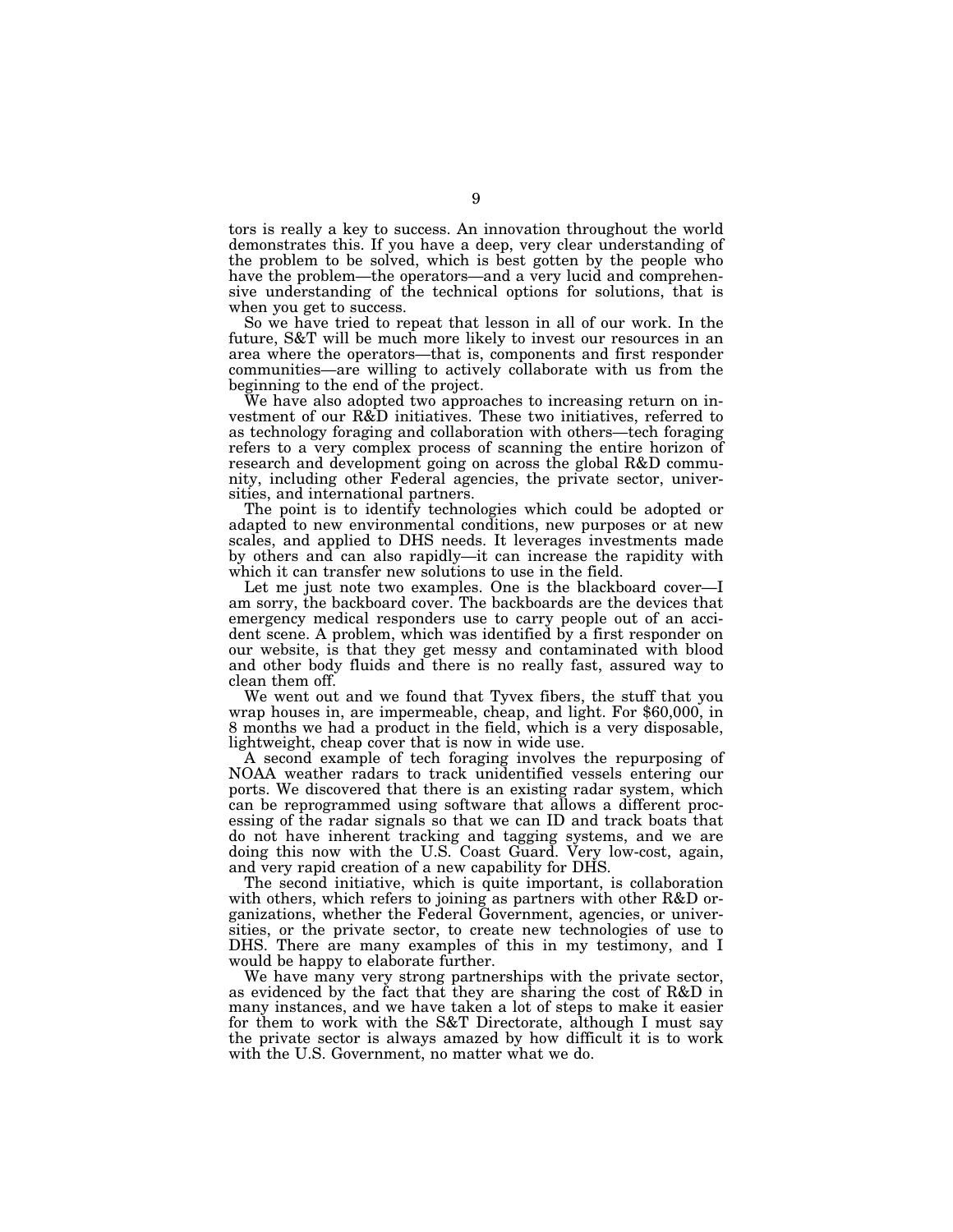I would like to turn now in closing just to make a few observations about the proposed budget cuts. I think we have implemented smart, disciplined, cost-effective measures in our R&D program, and we have offered invaluable assistance and acquisition procurements to DHS.

The fiscal year 2012 House funding level for the Directorate's R&D account now, not taking out management and administration, was \$398 million, as was noted. This is a record low investment for R&D in Homeland Security.

Of this amount, more than half must be spent to maintain laboratory operations and on other mandatory spending such as the SAFETY Act, university programs, and so forth. This leaves \$106 million for discretionary R&D, and an 80 percent cut in R&D compared to our fiscal year 2010 levels.

Mr. LUNGREN. Dr. O'Toole, I don't want to interrupt you on this subject, but you have gone into 10 minutes now in your opening statement.

Dr. O'TOOLE. One sentence?

Mr. LUNGREN. Yes, sure.

Dr. O'TOOLE. Okay. Half of this amount would be needed to pay existing commitments and shut down projects we could no longer afford. In the end, with the fiscal year 2012 House budget, we are left with \$45 million to support all R&D investments for all of DHS and all of the first responders. This would be a very dire set of circumstances for DHS and would leave us, essentially, funding only R&D and aviation security and nothing else.

Thank you, Mr. Chairman.

Mr. LUNGREN. Thank you very much.

[The prepared statement of Dr. O'Toole follows:]

# PREPARED STATEMENT OF TARA O'TOOLE

# NOVEMBER 17, 2011

#### INTRODUCTION

Good morning Chairman Lungren, Ranking Member Clarke, and distinguished Members of the committee. Thank you for the opportunity to testify before you today on behalf of the Department of Homeland Security (DHS) Science and Technology Directorate (S&T). My testimony will describe the Directorate's strategic di-rection and top priorities of our directorate while highlighting some of our successes in support of the third-largest Federal agency in a time of austere budgets. Over the past 2 years, the Directorate has built on the achievements of the initial years of DHS to create an organization with a growing ability to help the Homeland Secu-rity Enterprise achieve its missions. S&T is building stronger partnerships with first responders and DHS Components to gain a deeper understanding of their top needs and operational environments. We have focused our technology development process to rapidly deliver technologies to use in the field. We have expanded the application of the technical talent of S&T's engineers and scientists to include assessments of operational problems and acquisition requirements. We have embarked on an ambitious effort to make the best possible use of taxpayers' dollars through identifying technology investments made by others which might meet homeland security needs through collaborations with others in the Federal Government, universities, the private sector, and abroad.

#### MISSION OF THE DHS S&T DIRECTORATE IS BROAD, VARIED, AND SERVES MANY PARTNERS

The mission of DHS S&T is to strengthen America's security and resiliency by providing knowledge products and innovative technology solutions for the Homeland Security Enterprise. Congress created the S&T Directorate as part of the Homeland Security Act of 2002, to ''conduct basic and applied research, development, dem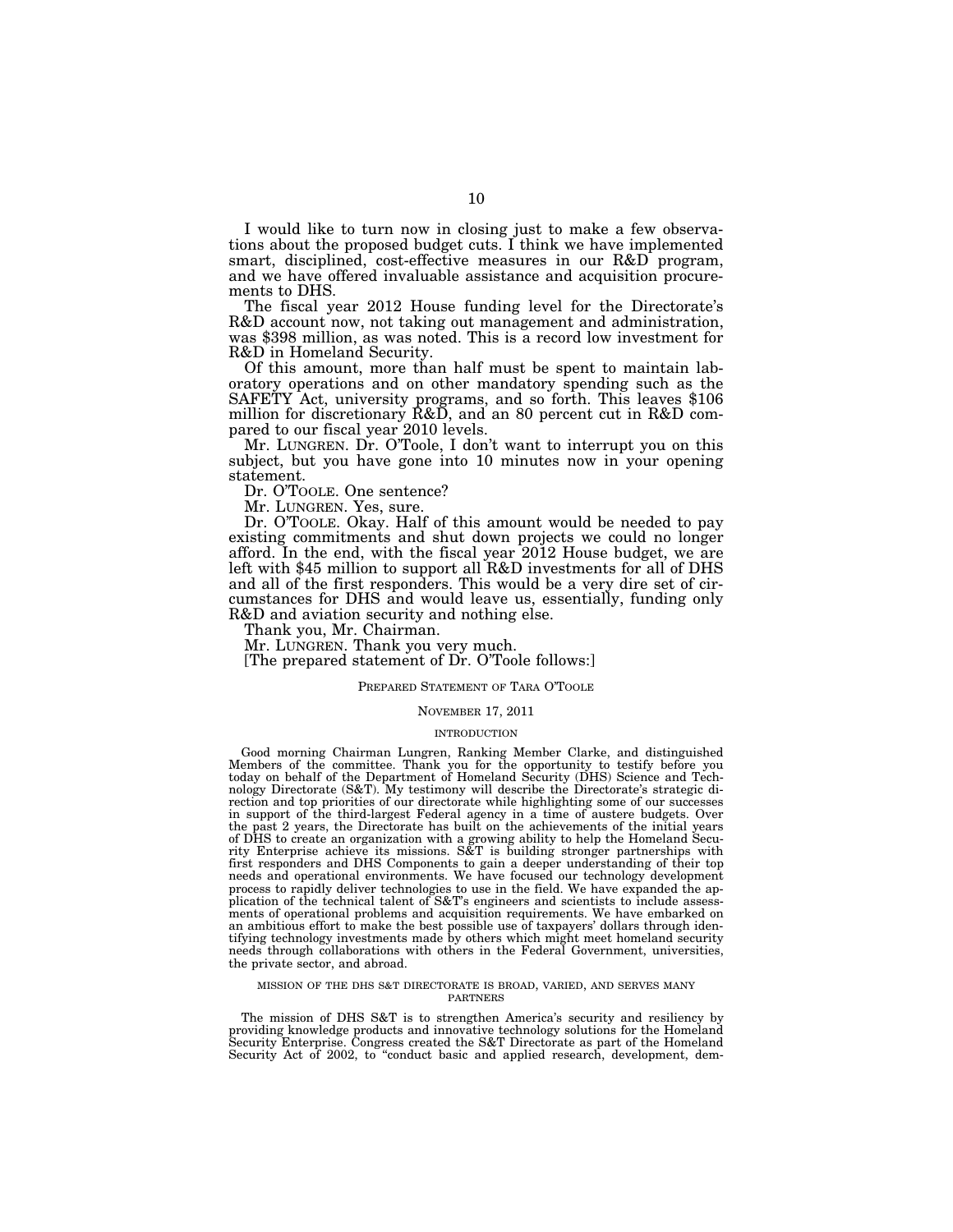onstration, testing, and evaluation activities relevant to any or all elements of the Department.''1 S&T also has a statutory responsibility to transfer useful technologies and information to first responder communities, State, and local governments, and to the private sector.

In the past 8 years, S&T has undergone many changes and continues to evolve. The extraordinary breadth and diversity of DHS's missions requires S&T to address a wide range of programs including Components' near-term needs for new operational capabilities and improved operational effectiveness, efficiency, and safety. S&T also has responsibilities related to understanding and creating solutions to biological and chemical threats, and to conducting the research and development (R&D) required to meet homeland cybersecurity needs. Investments in near-term, incremental solutions must be balanced against investments in potentially gamechanging technologies that will take longer to mature. DHS S&T's work is usually identified with technology development, but equally as important are the Directorate's contributions to homeland security in the form of analyses or ''knowledge products.'' These include analyses of alternative technological options; assessments of complex issues such as the relative risk of different biological or chemical threat agents; operational testing and evaluation of technologies proposed for acquisition; and the creation of consensus standards which enable cost-effective progress across many fields. Additionally, over the past year, S&T has begun a major strategic effort, in collaboration with the Under Secretary for Management, to improve DHS acquisition processes.

#### INVESTING S&T'S RESOURCES: MAXIMIZING BENEFIT, BALANCING RISK

S&T fully recognizes the need to be a responsible steward of taxpayers' dollars and to clearly demonstrate the value the S&T Directorate brings to the Homeland Security Enterprise (HSE). This is particularly important in R&D endeavors, where the time between initial research investments and useable products is typically measured in years or even decades, and where risk—and the possibility of failure is necessarily part of the picture. New technological capabilities and the design of sound analytical processes and acquisition decisions offer solutions to many of the challenges confronting the Department and are also essential, potentially powerful cost-saving tools. Moreover, the scope of the HSE's need for technologies and technical assistance requires that we make careful judgments about where to invest S&T's limited resources. My predecessor as Under Secretary established Integrated Product Teams consisting of representatives from DHS Components, whose purpose was to select and rank "capability gaps" which S&T then tried to address through technology development. This was an important step in linking S&T activities to Components' needs, but the selected projects sometimes failed to reflect the strategic priorities of the leadership. In addition, some projects yielded successful prototypes but failed to transition to actual use in the field, sometimes because research efforts in S&T were not paired with Component acquisition programs, sometimes because Components' priorities had shifted, and sometimes because there were no funds to support realistic pilots and training programs. Due to these shortcomings, S&T has established the goal of transitioning R&D products to use as a top priority. To achieve this end, we made several changes to the process for selecting R&D projects.

# *On-going Review of the R&D Portfolio*

All individual R&D projects, including proposed ''new starts,'' undergo evaluation using a ''portfolio review'' process to ensure that they are supported by operational partners (i.e. one or more DHS Component or First Responder communities), are technically sound, have the potential to make a meaningful mission impact, and are progressing adequately. Each project is judged against specific metrics, determined by S&T with input from the Components, designed to address elements essential to programmatic success in the context of DHS's Quadrennial Homeland Security Review (QHSR) missions. These metrics assess the project against six strategic imperatives, namely:

- *Impact*.—Is our portfolio making a significant impact on our customer's mission?
- *Transition*.—Are we transitioning relevant products to the field?
- *Technical Positioning*.—Is our investment positioning the organization for the future?
- *Customer Alignment*.—Are our projects aligned with well-understood customer requirements?

<sup>1</sup> 6 U.S.C. Sec. 182(4).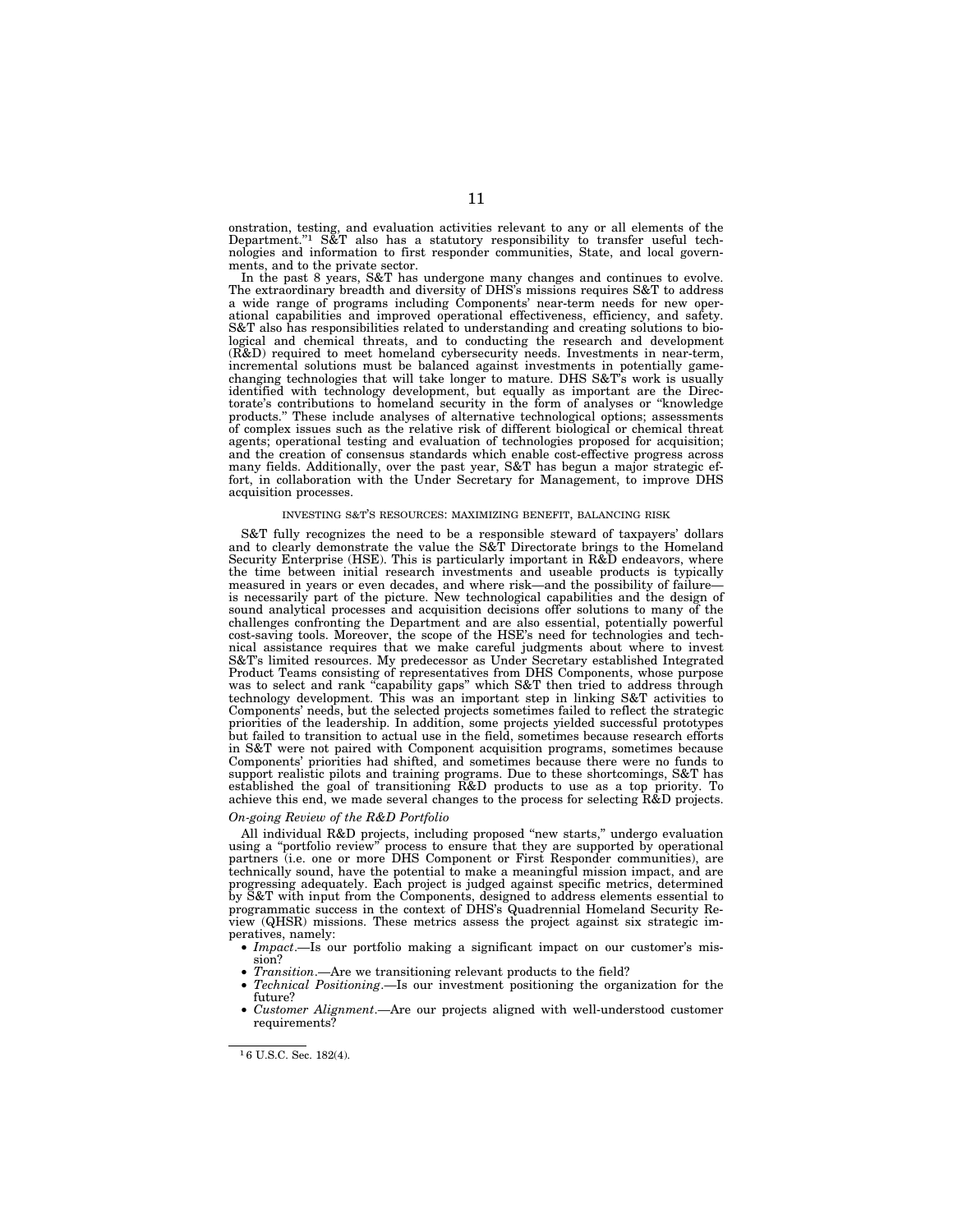- *Customer Involvement*.—Do we have the appropriate level of customer interaction?
- *Innovation*.—Are we sufficiently innovative in the way we approach our challenges?

Measuring all of our projects against this framework provides a transparent and ''shareable'' view of all R&D within S&T; enables more strategic, longer-term budget decisions; ensures efficient delivery to the component or end-user; and nurtures effective communication throughout the process. This particular review model has been used by both Federal and private R&D organizations, including the prize-winning Army Engineering, Research, and Development Laboratory in Mississippi.

A major observation stemming from the first review of the R&D portfolio in 2009 was that S&T was pursuing a much larger number of projects than could be adequately supported within our budget. Many projects were failing or languishing for years because they lacked the resources needed to succeed. Thus we decided to reduce the number of projects, instill annual reviews of budget adequacy and progress, and fund each selected project through to ''use in the field'', whether it was transition to a commercial venture or a DHS pilot operation. This strategy resulted in some projects receiving more funds, while others were eliminated or significantly reformulated. Additionally, we placed a greater emphasis on integration of projects with the DHS Component partners' operational needs and acquisition planning cycles because even the highest-impact project is of little utility without the Components' ability to procure it. We have already begun to see the fruit of these decisions.

#### *Apex Projects Demonstrate the Importance of Strong Partnerships Between S&T and Operators*

Apex projects are intended to solve problems of strategic operational importance identified by a Component leader. The Apex model is designed to demonstrate a new framework for working with Components, based on top-level commitment to the project, collaborative partnerships, and multidisciplinary teams. Each Apex project is codified in a signed charter agreement between the head of a DHS Component and the Under Secretary for S&T. Together, we approve the project's goals and approach, providing a leadership imprimatur which energizes both S&T and the partner organization. The S&T team is then mirrored by an equally able, multidisciplinary team from the partner Component. The first Apex effort focused on improving the remote protective operations of the U.S. Secret Service (USSS) and has proven very successful. Another Apex initiative, which began in March 2011, is a partnership with U.S. Customs and Border Protection to develop a secure transit corridor for goods shipped between Mexico, the United States, and Canada.

A key lesson of the Apex experience is that forging a true partnership between the technical team and the operators is essential to success. Going forward, S&T will be more likely to invest its resources in areas where operators—whether they are DHS Components or first responders—are willing to actively collaborate on the project. Innovation requires a deep, precise understanding of the problem to be solved. This requires insights from operators, who best know the needs and constraints of the operational reality, and technical experts who have a grasp of the range of available solutions and how to analyze possible trade-offs. Equally as important is the imperative to integrate new technologies or analytical approaches into the whole "system" that makes up the operational reality. For example, technologies which are extremely expensive, require constant care and feeding, or intensive training are not suitable to many DHS operations.

# *S&T Resource Allocation Strategy: Creating a Balanced, High-impact R&D Portfolio*

To better support the entire Homeland Security Enterprise, we are developing an S&T Resource Allocation Strategy (STRAS) which reflects lessons learned from our Apex experience and reviews of our R&D portfolio as well as dialogue among representatives from the Components, the first responder community, and S&T.

STRAS is highly collaborative and based on focused interactions with partner organizations coupled with a rigorous examination of the problems at hand. STRAS begins with an understanding of S&T's current research and development efforts on behalf of Components as well as on-going internal, Component-sponsored R&D efforts. The systems analysis explicitly maps how the operational process functions and highlights potential capability gaps. Based on this systems analysis and understanding of the on-going R&D efforts, a strategic plan will be jointly developed and agreed to by the Component and S&T. A formal written agreement will codify the joint effort; periodic updates will ensure that projects are progressing and will ultimately lead to fielding of an operational capability, including, if appropriate, the transition of research products and prototype technologies into field pilots and ac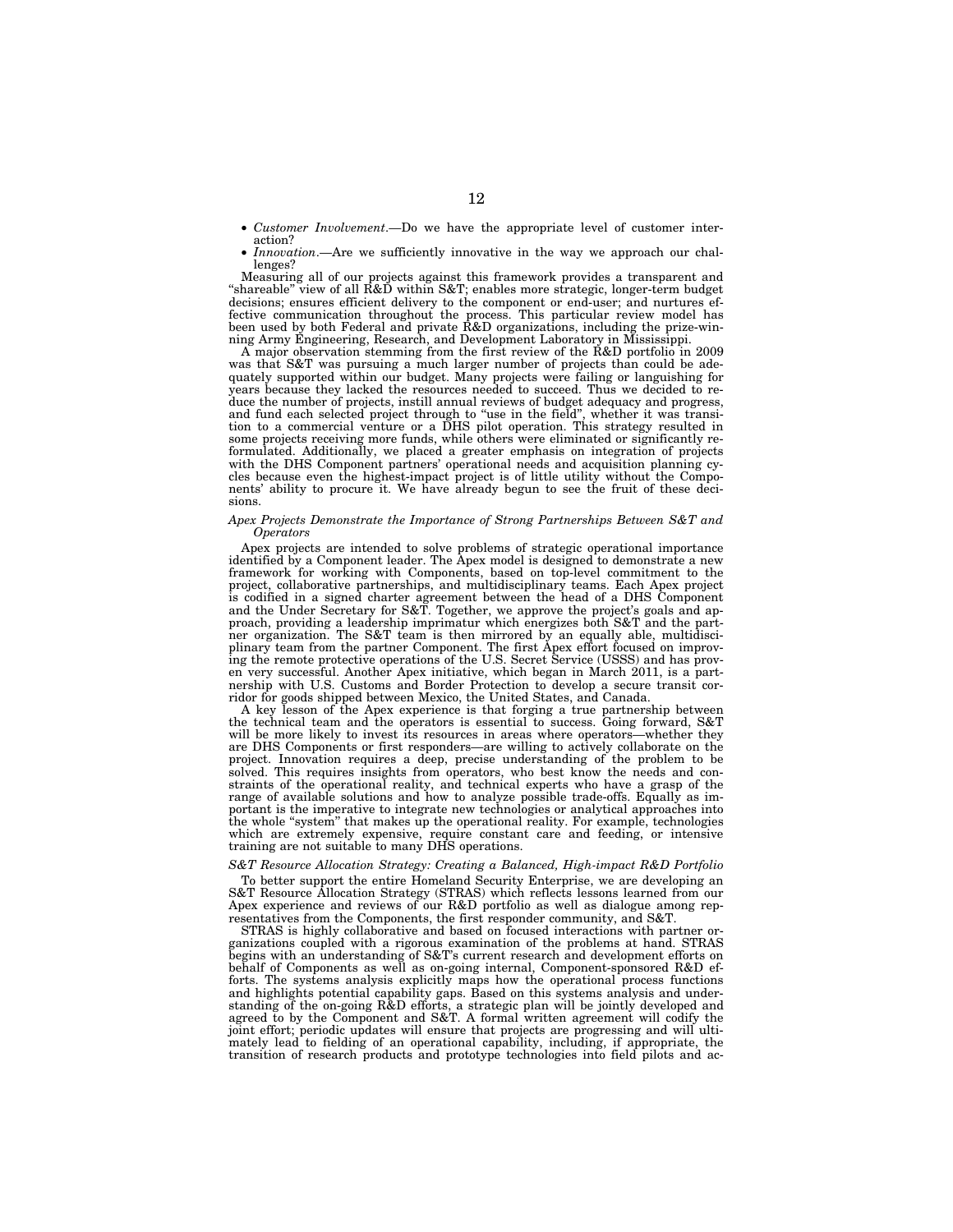quisition plans. This strategic approach to S&T resourcing allows for development of a managed, balanced portfolio, but retains the inherent flexibility to support ''outof-cycle'' or emergent Component requests for assistance.

S&T uses a modified version of the STRAS process to identify efforts for the first responder community. S&T's First Responder Group, which was created during the 2010 strategic realignment, is entirely focused on connecting with and addressing the needs of first responders. We use a variety of Nation-wide outreach methods to examine and identify appropriate local, State, and Federal roles and responsibilities for developing response capabilities. These groups further ensure that technology,<br>training, and policy investments by S&T and the Federal Emergency Management<br>Agency are aligned with these capabilities and best support th response community. Key partners such as the InterAgency Board for Equipment Standardization and Interoperability and S&T's First Responder Resource Group help us capture the diverse voice of the emergency response community's needs and<br>goals for policy, operational doctrine, and technology—with the ultimate goal of<br>meeting the challenges of catastrophic mission response. S& the country have partnered with S&T to host pilots and operational demonstrations of research products to field commercially viable, operationally tested technologies.

#### *Beyond R&D: Using S&T's Technical Expertise to Provide Analytical Support to DHS*

S&T's work extends beyond technology development. Component support also includes operational analysis, requirements generation, test and evaluation, and acquisition support. Through the leadership of our Acquisition Support and Oper-ations Analysis (ASOA) group, S&T has been formally incorporated into DHS's new integrated investment life-cycle—we will be working on the "front end" of the acquisition process assisting in the development of technically specific and feasible requirements. Getting requirements right on the "front end" greatly improves the odds of a successful transition at the end of the program. S&T provides systems engineer-ing support throughout the ''middle'' of the investment life-cycle to assist Components with items such as risk management and ConOps development.

Additionally, S&T has a statutory responsibility on the "back end" of acquisition in testing and evaluation. S&T has been at the forefront of improving the Department's overall acquisition process through the establishment of DHS' operational test and evaluation (OT&E) process. The OT&E process ensures that programs that come before the Acquisition Review Board have been thoroughly and appropriately vetted. This is the final step before the Department makes significant investment into final production and fielding of the acquired system ensures that the system meets its documented operational requirements and provides the required capability.

#### A MODEL FOR HIGH IMPACT: LEVERAGING INVESTMENTS BY OTHERS AND CREATING PRODUCTIVE COLLABORATIONS

Wherever possible, S&T attempts to identify R&D activities in which others have already invested and then adopt, adapt, or further develop these investments to satisfy the needs of the HSE. The austere budget realities facing the United States and our allies will likely encourage collaboration as organizations seek to augment their own R&D investments with outside resources.

## *Technology Foraging: Higher ROI, Faster Transitions*

S&T is committed to getting as high of a return on investment (ROI) of resources as possible. To this end, and to meet our goal of rapidly delivering products to use, we are establishing ''technology foraging'' as part of every technology development project. Technology foraging refers to a complex process of scanning the horizon for technologies that are already in use or being developed, and adopting these technologies for new purposes, new environmental conditions, or at new scales. Technology foraging leverages the work being done by industry, in other Federal agencies, at universities, and by our international partners, against possible applications to DHS's needs. It is an extremely challenging task because of the vast and continuously shifting body of R&D unfolding in public and private sectors around the world. However, when done correctly, technology foraging can have a large impact on S&T's efficiency and effectiveness. S&T is moving to a more disciplined and comprehensive approach to technology foraging which requires all project managers to review investments by others in technologies we might adapt or adopt.

For example, the U.S. Coast Guard (USCG) has identified a need to be able to track small vessels approaching a seaport. While most large vessels have communication and tracking devices, along with tagging systems for identification, many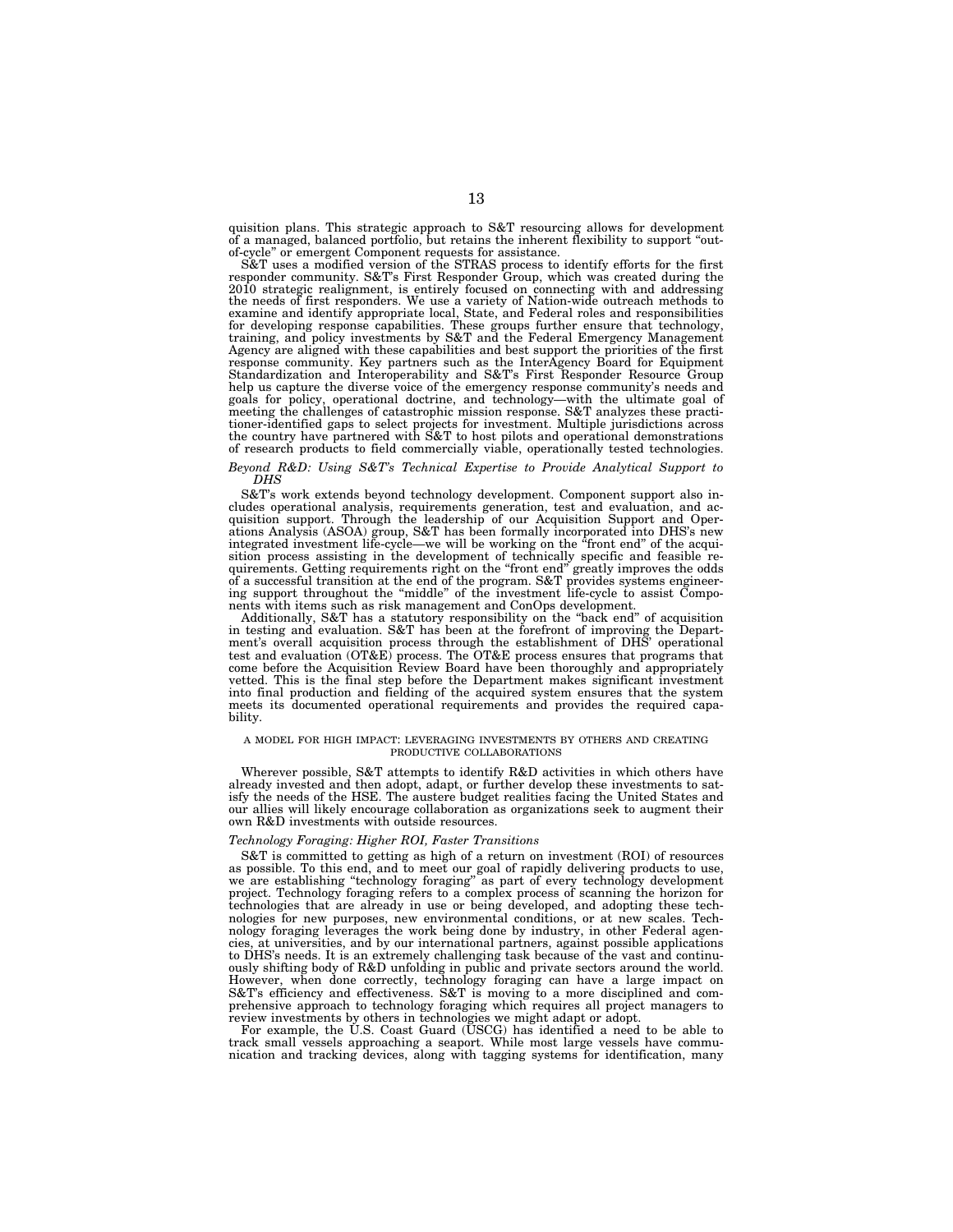small vessels, including those that may be used for illicit activities, called "dark boats'' do not. S&T, in partnership with the National Oceanic and Atmospheric Administration (NOAA) and USCG, has developed software that relies on currently deployed coastal NOAA weather radar systems to process the radar signal differently, enabling the USCG to identify and track small vessels.

# *Private Sector Partnerships: Finding and Importing Good Ideas*

Partnering with the private sector is one of S&T's highest priorities. Small business is an important engine of innovation and job creation and S&T utilizes a variety of approaches to engage the private sector. Under my tenure, S&T established the position of Chief Commercialization Officer, which leads engagement with industry. As a result, S&T's coordinated outreach to the private sector has grown considerably. In 2010, S&T interacted with over 6,500 companies informing them on how to work with DHS and soliciting their ideas. Furthermore, better integration and promotion of our research efforts with the private sector has resulted in companies investing their own internal research and development funds to bring S&T-developed technology to the market. One example is Honeywell, Inc.'s investment in S&T's Geo-spatial Location Accountability and Navigation System for Emergency Responders (GLANSER), a tool which allows incident commanders to locate and track personnel inside enclosed areas. Honeywell, Inc. committed over 25 percent of the project's total cost to develop and commercialize GLANSER. Also, Raytheon, Inc. invested 40 percent of the total costs for the Controlled Impact Rescue Tool, a technology that enables first responders to quickly cut through cement to rescue people from collapsed structures.

S&T's Small Business Innovation Research (SBIR) Program actively works to develop technology solutions to homeland security issues that are innovative and accelerate transition into the marketplace. Since its inception in 2004, 316 companies in 43 States received S&T SBIR Phase I awards to demonstrate concept feasibility and one-third of these received Phase II awards, which often culminate in a prototype. Our SBIR program has resulted in 26 patents with 11 more in process. Additionally, 17 products are on the market, including 10 commercial or open-source cybersecurity-related products. Not only is S&T finding solutions to homeland security needs, but we are creating new jobs. Fifty-six companies responded to our July 2010 survey and reported that 359 net jobs have been created through SBIR funding.

# *Collaboration with Other Federal Agencies*

DHS S&T staff have been highly active participants and leaders in numerous, ongoing Federal Interagency efforts at both policy and programmatic levels. I co-chair the National Science and Technology Council's Committee on Homeland and National Security, along with Mr. Zack Lemnios of the Department of Defense (DoD) and Mr. Phil Coyle, Associate Director for National Security and International Affairs of the White House Office of Science and Technology Policy. This committee has a comprehensive membership involving key Executive branch agencies such as DoD, the Department of Energy, the Department of Health and Human Services (HHS), the Department of Justice, and the Environmental Protection Agency (EPA) and many others. Coordination on this committee enables S&T to form and maintain relationships with other science and technology organizations that can be translated into collaborative programs that maximize and leverage available expertise and resources. Additionally, our scientists serve on 32 Committees and Working Groups across the Interagency. These Working Groups and Committees examine the full range of homeland security issues, such as chemical, biological, radiological/nuclear and explosives (CBRNE) detection and recovery, infrastructure protection, and homeland security policy.

S&T collaboration with other Federal agencies also includes a rich array of joint projects to advance mutual goals. To highlight a few examples of S&T partnering with other Federal agencies:

- S&T has been working with the Defense Threat Reduction Agency (DTRA), EPA, and HHS on several interagency efforts that will increase resilience and recovery following a biological weapons attack, whether the attack targets civilian or military assets.
- S&T and the Defense Advanced Research Projects Agency (DARPA) are collaborating on an effort that is investigating lightweight, blast-resistant materials that will provide enhanced security in shipping air cargo, again benefiting both military and civilian security.
- Working with DoD, DOJ, and the intelligence community, we're focusing on the development of two different approaches to verify familial linkages for refugee and asylum and adoption applications. S&T expects to transition this to the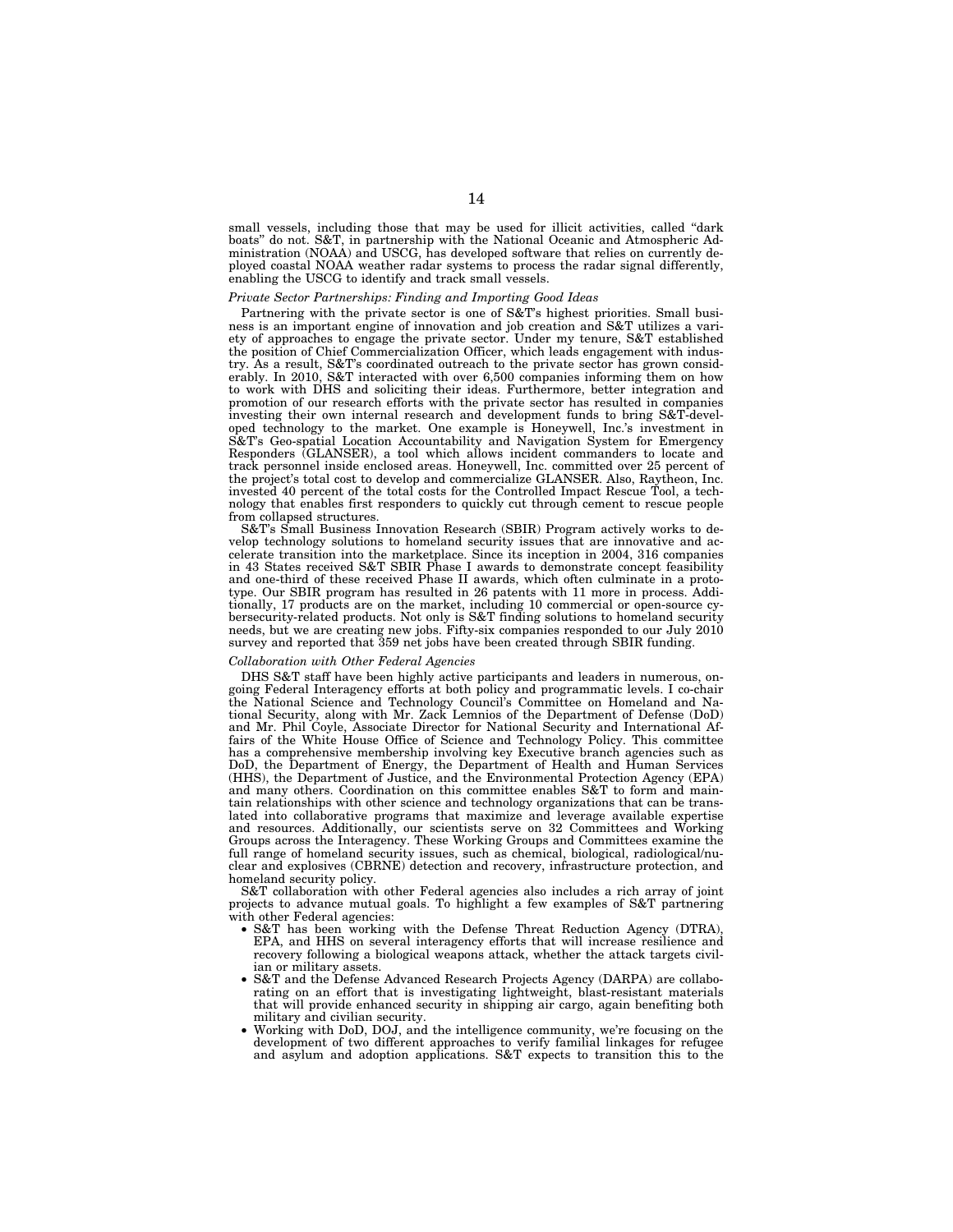U.S. Customs and Immigration Service (USCIS). Our Federal partners have contributed \$23.5 million to the effort.<br>• We've partnered with DARPA to leverage their \$25 million basic research in-

- vestment in advanced data collection and analysis methods to develop the next generation of automated target recognition software for explosive detection sys-
- tems. Working in partnership with DoD and the DOE National Laboratories, we have begun an effort to develop a rapid clinical diagnostic capability that can detect whether someone has been exposed to a range of biothreat agents before symptoms appear.

S&T has also begun engaging with the private sector via investments through In-Q-Tel. In 1999, the Central Intelligence Agency supported the establishment of In-Q-Tel as a not-for-profit strategic investment firm designed to bridge the gap between new advances in commercial technology and the technology needs of the U.S. intelligence and security communities. Most In-Q-Tel investments combine funds from more than one partner agency, allowing S&T to leverage significant invest-ments from the intelligence community.

S&T's first project via In-Q-Tel was just announced with a company called Genia Photonics. This company developed a tunable laser source for the medical community and S&T is investigating the feasibility of this technology to perform non-con-tact, trace explosives detection. S&T expects to close four more In-Q-Tel deals in the next few months. All of these projects are expected to produce transition-ready tech-nologies in the next 12 to 24 months. S&T's total investment of \$6.7 million is leveraging \$11.5 million in investments by other Government agencies. In addition, In-Q-Tel reports that \$1 of Government investment can attract \$10 in private sector funding.

S&T's collaborations with other agencies at both the policy and programmatic level enable us to reach beyond the resources of DHS alone in order to better provide capabilities that strengthen our homeland security efforts.

#### *University Partnerships*

Leveraging the investment and expertise of academia is a key part of S&T's strategy to meet the needs of the Department. To this end, S&T is supporting nine university-based Centers of Excellence (COEs). These consortia of colleges, universities, and private sector partners pursue a mixed portfolio of basic and applied research addressing both short- and long-term homeland security needs. DHS Components can directly engage the COEs for specific research; to date, Components have invested a total of \$21.9 million in the Centers. The COEs estimate that they've attracted an additional \$46 million in funding from non-DHS sources including Federal, State, and local agencies, and private sector partners in 2010.

The COEs have been successful because they've built a reputation for delivering high-impact work with direct, practical application. For example, investigators from the Coastal Hazards COE (CHC) at the University of North Carolina-Chapel Hill assisted the USCG by tracking the likely storm surge/wave impact of Hurricane Irene. CHC's information led the USCG to relocate a Command Center, just before its previous location was damaged by the hurricane. The expertise and foresight of CHC minimized the hurricane's disruptions to USCG's rescue and response operations and the Center has received commendations from the USCG's senior leadership.

# *International Collaborations*

S&T has bilateral agreements with 12 international partners, which enable DHS and other agencies in the HSE to leverage funds, manpower, and facilities in support of our mission. In fiscal year 2011, we had 134 active bilateral projects, including \$15 million in contributions from our international partners. Examples include \$11 million from The Netherlands for a Levee Integrity Monitoring project, \$1.5 million from Singapore to build and test a Hybrid Composite Container, and \$1.2 million from Sweden for the International Submillimeter-Wave Standoff Imager Project, an effort aimed at increasing the capacity to scan large, unstructured crowds for concealed objects, as opposed to conventional checkpoints. Our international projects provide a cost-effective, collaborative approach to common homeland security problem sets, capitalizing on our international partners' expertise and resources.

# SELECTED ACHIEVEMENTS OF THE S&T DIRECTORATE

Since I assumed this role, we have made many changes and have achieved some notable successes, even in the face of significant budget constraints. A hallmark of the past 2 years in S&T has been the unrelenting focus we've placed on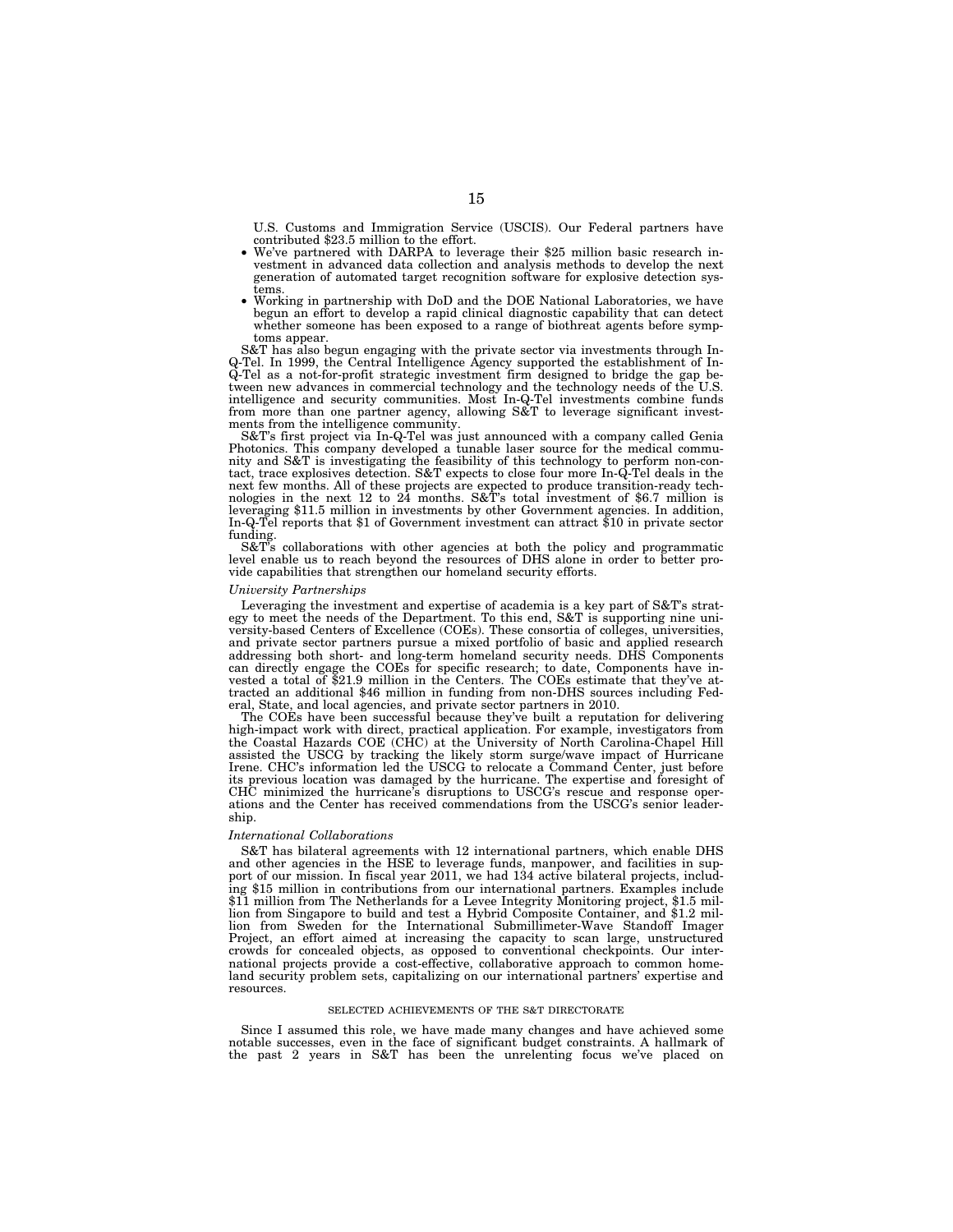transitioning our R&D efforts to use in the field. Commercialization of successful R&D projects is one important means of accomplishing this goal. We have significantly improved our ability to work with private sector partners to commercialize our investments. Another approach to transitioning to use is to closely partner with users throughout the development process to ensure that final products meet users' end needs and are incorporated into Component acquisition plans.

I will briefly enumerate a few of our success stories highlighting the transition to use in the field as well as our analytical and technical capabilities.

*Transition to Use in the Field* 

- S&T partnered with Mine Safety Appliance (MSA) to integrate and certify S&T's lighter and smaller profile, self-contained breathing apparatus (SCBA) cylinder array into a full SCBA ensemble that could be National Fire Protection Association (NFPA) and National Institute for Occupational Safety and Health (NIOSH) tested/certified for use by firefighters. MSA invested its own money for this effort; its financial commitment was equal to 65% of the project's total cost. This will be the first major redesign in decades of this critical piece of first responder safety equipment.
- Consolidated Edison provided almost half of the total project costs to partner with S&T on a new superconducting cable that can join multiple power substations in an interconnected web. This resilient electric grid will help protect against the type of power surges that took down the power grid in the entire Northeast in 2003. Consolidated Edison is installing the S&T technology for testing at its facility in 2013.
- S&T has developed a next generation explosives trace detection device that is ten times more sensitive than existing systems, can detect narcotics as well as explosives, and is similarly priced as existing machines. The FLIR Systems, Inc. device will soon complete TSA qualification testing. S&T anticipates that the device will be commercially available within 1 year.
- On the cyber front, DHS is responsible for protecting the ''.com'' and ''.gov'' cyber-networks. S&T's Domain Name System Security (DNSSEC) project protects the public by preventing internet users from being covertly redirected to malicious websites that look like legitimate sites, such as banks, but attempt to steal personal information. DNSSEC has been and is in wide use by 32 top level domains (such as ''.com'', ''.gov'', ''.uk'', etc.) S&T won the 2011 National Cybersecurity Innovation award for DNSSEC in the category of ''Building a Federal Cybersecurity Research Program that Results in Substantial Cyber Risk Reduction''.
- S&T, working with the U.S. Department of Agriculture, has developed a next generation vaccine against a strain of Foot and Mouth Disease (FMD). This year the vaccine passed a major milestone and entered live animal trials; it holds the promise of eliminating the billion-dollar threat that FMD poses against our Nation's agricultural sector. Finally, S&T has had great success in the past 2 years in improving information sharing for first responders across all levels of government through its Virtual USA (vUSA) program. vUSA is a blend of process and technology that provides a virtual pipeline to allow data, such as the operational status of critical infrastructure, emergency vehicle locations, weather and traffic conditions, and evacuation routes, to be shared by different systems and operating platforms with no changes to current systems. vUSA was chosen as a White House Open Government Initiative and has been used across the country to provide situational awareness and decision support for the DeepWater Horizon oil spill and this year's Mississippi River flooding. States in the Southeast (11 States), Pacific Northwest (4 States), and the Central U.S. Earthquake Consortium (8 States) are currently using vUSA. The network will continue to expand to other State agencies, businesses, and non-profit groups.
- *Technical and Analytical Capabilities* 
	- S&T teamed with CBP and the S&T-managed Federally Funded Research and Development Center, the Homeland Security Studies and Analysis Institute (HSSAI), to conduct an analysis of alternatives for the Southern Border's virtual fence. The result was a recommendation to discontinue the SBInet program and focus on other approaches.
	- S&T has worked closely with U.S. Secret Service (USSS) on the Apex Science and Technology for Operational Research Enhancement (STORE) program to deliver needed technologies, and more importantly, help them develop a systems-based approach to show the impact and cost-versus-benefit of technology enhancements on their protective mission. This aspect of the program was  $e^s$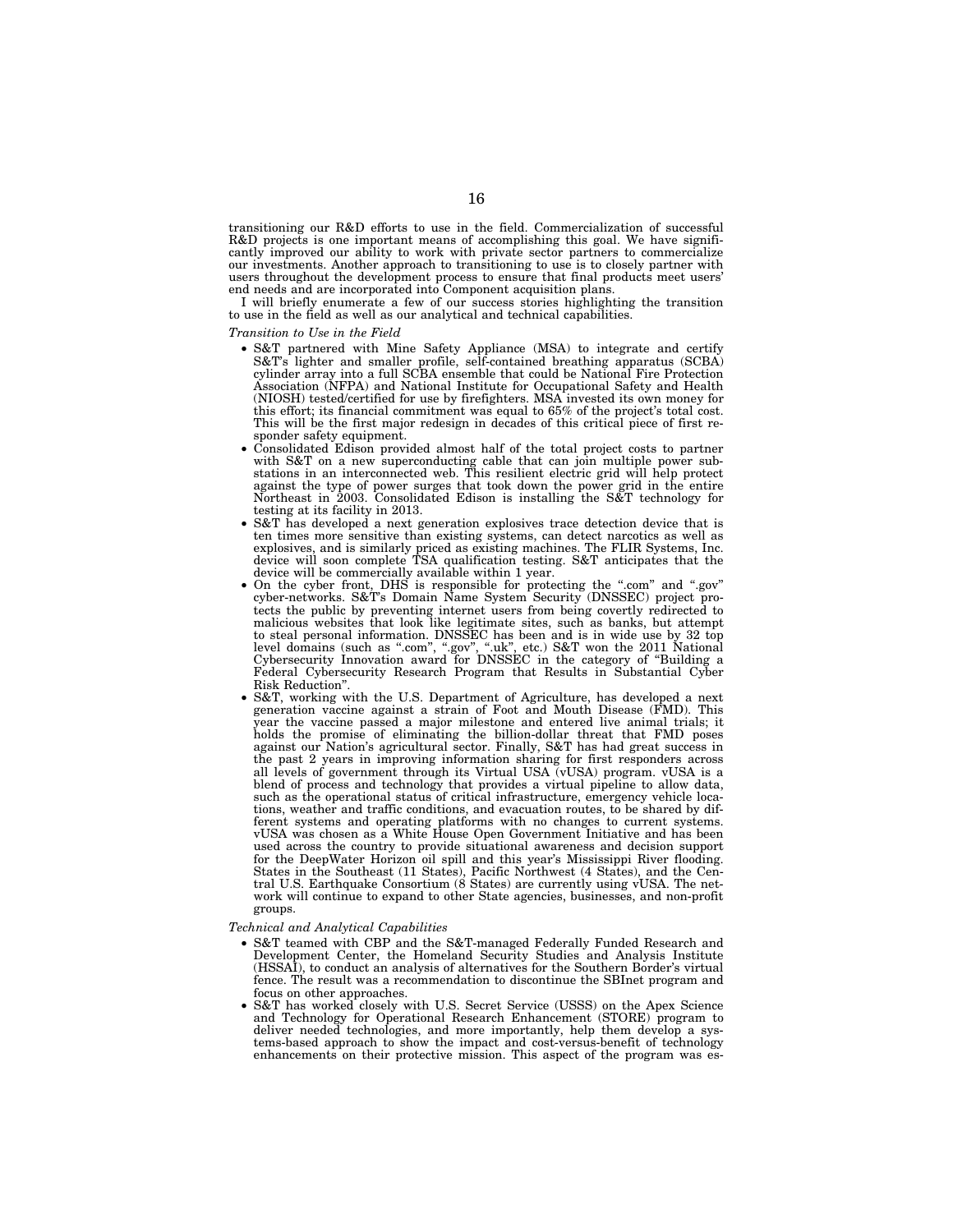sential to USSS's basis for their technology acquisition planning and budgeting process.

# **CONCLUSION**

The people of S&T constitute the core source of technical expertise available to the Homeland Security Enterprise. In the past 2 years we have realigned the Directorate's structure, and revised many of the processes by which we choose and pursue our work, and formed valuable partnerships with other R&D organizations, universities, the private sector, and abroad—all with the intent of more effectively and efficiently advancing the missions of the Homeland Security Enterprise. We have made it our first priority to achieve rapid transition of research and development projects to use in the field. We have also expanded the reach of S&T's technical talent to improve DHS project management and acquisition processes.

To these ends, S&T has revamped project selection processes to ensure we are investing in problems of highest importance to HSE operators. We have established Apex projects to enable us to invent and implement solutions to large, complex, high-priority problems. We have demonstrated the power of intensive collaboration and devised processes to make such partnerships a cornerstone of our work, whether with our HSE partners or in collaboration with partner R&D organizations. We are placing a strong emphasis on technology foraging—on seeking and using technology investments by others both to improve S&T's return on investment and to reduce development time. We have reduced the number of projects we pursue, improving the likelihood that chosen efforts have sufficient resources to succeed in a timely way and are carefully tracked throughout development. We have restructured our organization to dedicate significant resources to analysis of operational and acquisition needs and to instill a more systems-oriented approach throughout DHS activities.

Throughout American history, much of the country's wealth, and many of our successes, have come from our ability to forge practical solutions to difficult problems. We have excelled at harnessing science to serve human purposes and to produce innovative technologies which create new capacities that transform once impossible, costly, or dangerous goals into feasible activities. Congress designed S&T to continue this tradition of innovative problem-solving in the service of protecting homeland security. I believe the S&T Directorate is making significant contributions to these ends and is becoming increasingly better prepared to make such contributions. This progress is due to the hard work of S&T's people, to our deepening understanding of the precise problems confronting our operational partners, and to the Directorate's increasing capacity to identify and make use of the innovation of others in the private sector, in universities, in the National labs and around the world. I am honored to lead the DHS S&T Directorate and look forward to your questions.

Mr. LUNGREN. Now, Mr. Maurer, you are recognized.

# **STATEMENT OF DAVID C. MAURER, DIRECTOR, HOMELAND SE-CURITY AND JUSTICE ISSUES, U.S. GOVERNMENT ACCOUNT-ABILITY OFFICE**

Mr. MAURER. Good morning, Chairman Lungren, Ranking Member Thompson, and other Members and staff. I am pleased to be here today to discuss the findings from our prior work looking at research and development at the Department of Homeland Security and other departments and agencies.

As you know, R&D is the front end of a long, complex process that translates good ideas into systems that enhance Homeland Security. It is important to recognize and practice how difficult it is to do this. Managing R&D requires accepting risk and some degree of failure while still ensuring new and innovative technologies make the leap from labs to real-world use. Getting this balance right ensures a steady flow of new technologies to help front-line operators carry out their missions. S&T has laid responsibility for this within DHS. S&T also plays a key role in evaluating and overseeing DHS testing and evaluation.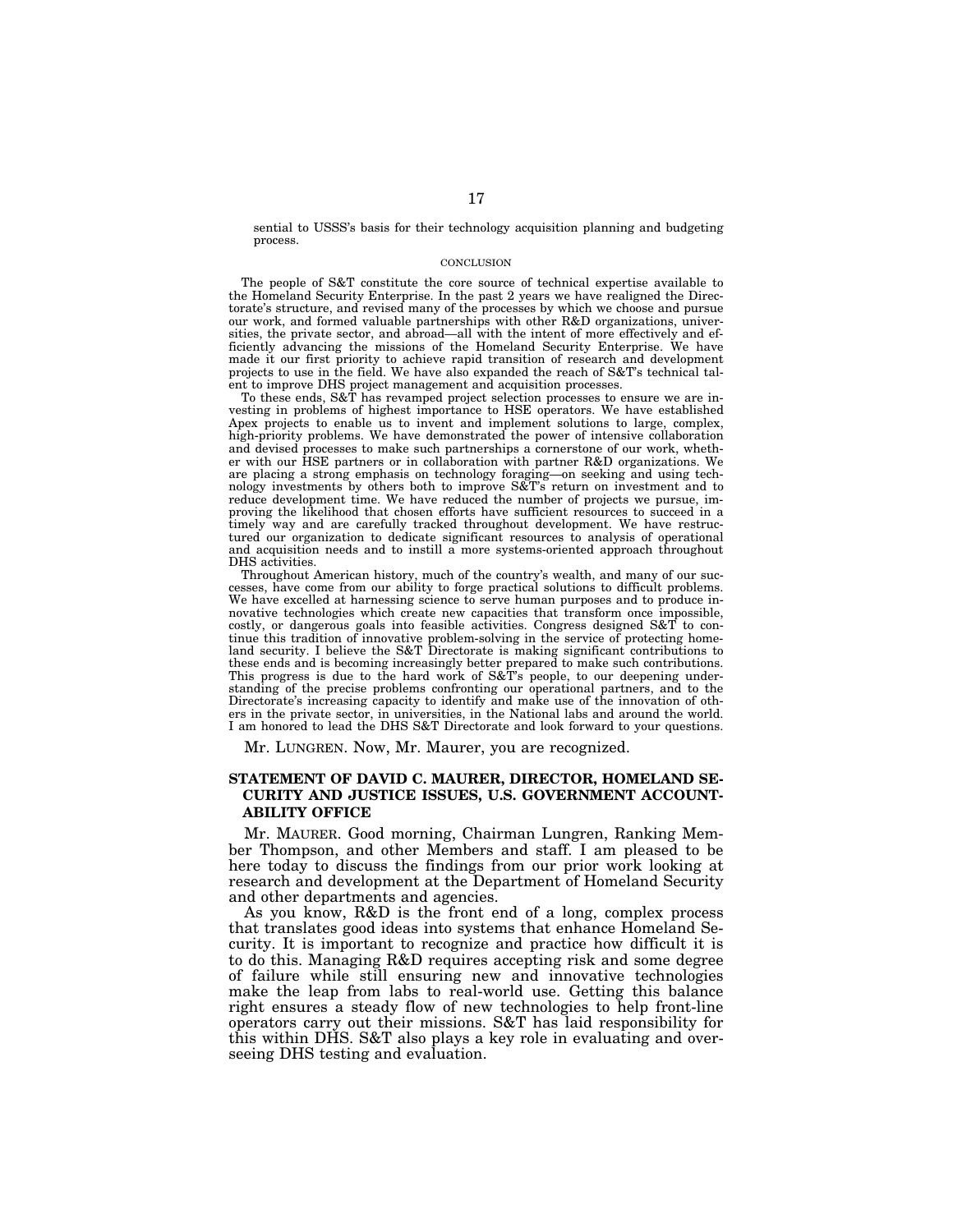Over the past 2 years, S&T has reorganized to better achieve its goals and work more closely with DHS components. At the same time, DHS has—S&T is managing a decline in budget resources, requiring the Directorate to reprioritize its efforts. This is not the first time a Federal agency has faced these challenges. In the past we have reported on the transformation of R&D efforts in the Federal Government stemming from changing priorities and reduced resources.

My testimony today focuses on three topics: The findings from our prior work related to S&T's test and evaluation efforts; S&T's recent reorganization; and key findings from our past work on managing Federal R&D. I will briefly summarize the key points from all three of these areas.

First, in June of this year, we reported that S&T was, for the most part, properly executing its oversight requirements for testing and evaluation of acquisition programs. However, additional steps were needed to ensure that all requirements were met. Specifically, S&T did not consistently document its review and approval during key portions of the acquisition process. DHS agreed with our recommendations and is taking actions to address them.

Second, since 2009, S&T has conducted a reorganization, underwent a new strategic planning process, crafted new strategic goals, and has developed a draft strategic plan which is currently in the process of being finalized. S&T is also committed to an annual review of its portfolio of basic and applied R&D projects.

In sum, these efforts represent a comprehensive attempt by S&T to re-look at the way it carries out its R&D mission. We are currently assessing these issues as part of an on-going review of R&D at DHS for the Senate Committee on Homeland Security and Governmental Affairs. We will report on our findings next year.

Finally, our prior work on R&D at other Federal agencies could provide insight for S&T as it moves forward. For example, during the 1990s, we issued a series of reports on Federal efforts to restructure R&D in the wake of the end of the Cold War, and efforts to balance the Federal budget. More recently, we have issued reports on R&D at the Departments of Defense, Energy, and DHS, as well as at the Environmental Protection Agency. The key findings across this body of work could potentially help S&T's efforts to meet DHS' R&D needs.

For example, we have reported that developing comprehensive R&D strategies with clear roles, responsibilities, and visibility over the full range of R&D efforts mitigates the risk of duplication and overlap.

Organizations that have successfully restructured R&D aligned R&D activities with the needs of the eventual users, determined what was needed to support these activities and collected reliable data on the costs involved. Department-wide R&D efforts should have systems in place to ensure success in meeting objectives, and monitor and report on progress. Individual programs should have clearly-defined missions that align and collectively build through achieving broader Departmental and National priorities.

Since our assessment of research and development at DHS is currently underway, we are not in a position today to comment on whether DHS has successfully addressed all of these issues. How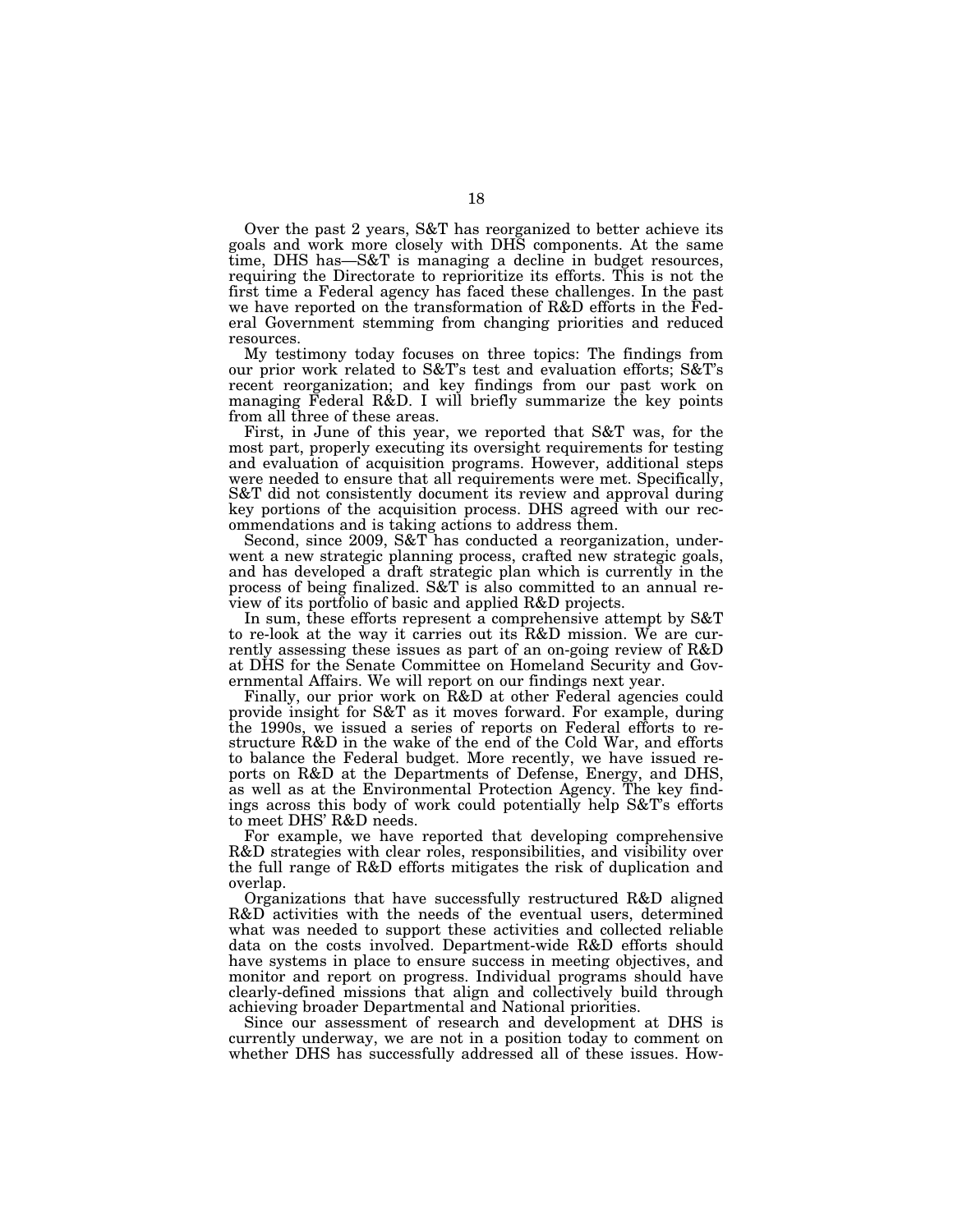ever, we believe that the findings from our prior work can provide valuable insights for both DHS and the Congress.

Mr. Chairman, that concludes my statement. Thank you for the opportunity to testify. I look forward to your questions.

[The prepared statement of Mr. Maurer follows:]

# PREPARED STATEMENT OF DAVID C. MAURER

# NOVEMBER 17, 2011

# DHS RESEARCH AND DEVELOPMENT: SCIENCE AND TECHNOLOGY DIRECTORATE'S TEST AND EVALUATION AND REORGANIZATION EFFORTS

Chairman Lungren, Ranking Member Clarke, and Members of the subcommittee: I am pleased to be here today to discuss our prior work examining the Department of Homeland Security's (DHS) Science and Technology Directorate (S&T) and Research and Development (R&D) efforts. The Homeland Security Act of 2002 created DHS and, within it, established S&T with the responsibility for conducting National research, development, test, and evaluation  $(T&\&E)$  of technology and systems for, among other things, detecting, preventing, protecting against, and responding to ter-<br>rorist attacks.<sup>1</sup> Since its creation in 2003, DHS, through both S&T and its components, has spent billions of dollars researching and developing technologies used to support a wide range of missions including securing the border, detecting nuclear devices, and screening airline passengers and baggage for explosives, among others. S&T has a wide-ranging mission, which includes conducting basic and applied research of technologies,<sup>2</sup> and overseeing the testing and evaluation of component acquisitions and technologies to ensure that they meet DHS acquisition requirements before implementation in the field.3 In recent years, we have reported that DHS has experienced challenges in managing its multibillion-dollar technology development and acquisition efforts, including implementing technologies that did not meet intended requirements and were not appropriately tested and evaluated. These problems highlight the important role that S&T plays in overseeing DHS testing and evaluation.

S&T has reorganized to better achieve its goals and provide better assistance to DHS components in developing technologies. In addition to the challenge of implementing its varied mission,  $S\&T$  is also managing a decline in available  $R\&D$  resources. S&T's fiscal year 2011 appropriation decreased 20 percent from fiscal year 2010 and, while its fiscal year 2012 appropriation has not yet been enacted, both the House and Senate marks for the agency are lower than what was appropriated in fiscal year 2011.4 As a result, S&T has had to adjust resources and re-prioritize its efforts. In the past, we have reported on issues related to the transformation and reorganization of R&D efforts in the Federal Government, particularly related to shifting of priorities and managing a reduction in resources.5 In addition, we identified DHS R&D as an area for potential costs savings in our March 2011 report regarding opportunities to reduce potential duplication in Government programs, save tax dollars, and enhance revenue.6 Specifically, we reported that DHS could take further actions to improve its management of R&D and reduce costs by ensuring

<sup>&</sup>lt;sup>1</sup>Pub. L. No. 107–296, § 302(5), 116 Stat. 2135, 2163 (2002).<br><sup>2</sup> According to S&T, basic research includes scientific efforts and experimentation directed toward increasing knowledge and understanding in the fields of p mental, social, and life sciences related to long-term National needs. Applied research includes efforts directed toward solving specific problems with a view toward developing and evaluating

the feasibility of proposed solutions.<br><sup>3</sup>S&T's Test & Evaluation and Standards office is responsible for overseeing key requirements<br>that DHS components are required to follow in DHS's Test and Evaluation directive.

<sup>&</sup>lt;sup>4</sup> The fiscal year 2012 appropriations bill passed by the House of Representatives would appropriate about 42 percent less for S&T than what was appropriated in fiscal year 2011, while the<br>bill passed by the Senate appropriations committee would provide almost 5 percent less.<br><sup>5</sup>GAO, *Homeland Security: DHS Needs a* 

Nuclear, Biological, and Chemical Detection and Response Technologies, GAO–04–653 (Wash-<br>ington, DC: May 24, 2004); Department of Energy: Uncertain Progress in Implementing National<br>Laboratory Reforms, RCED–98–197 (Washing *Critical to Successfully Reducing Unneeded RDT&E Infrastructure,* RCED–98–23 (Washington, DC: Jan. 8, 1998).<br>DC: Jan. 8, 1998).<br><sup>6</sup>GAO, *Opportunities to Reduce Potential Duplication in Government Programs, Save Tax Dol-*

*lars, and Enhance Revenue,* GAO–11–318SP (Washington, DC: Mar. 2011). See also related GAO products at the end of this statement.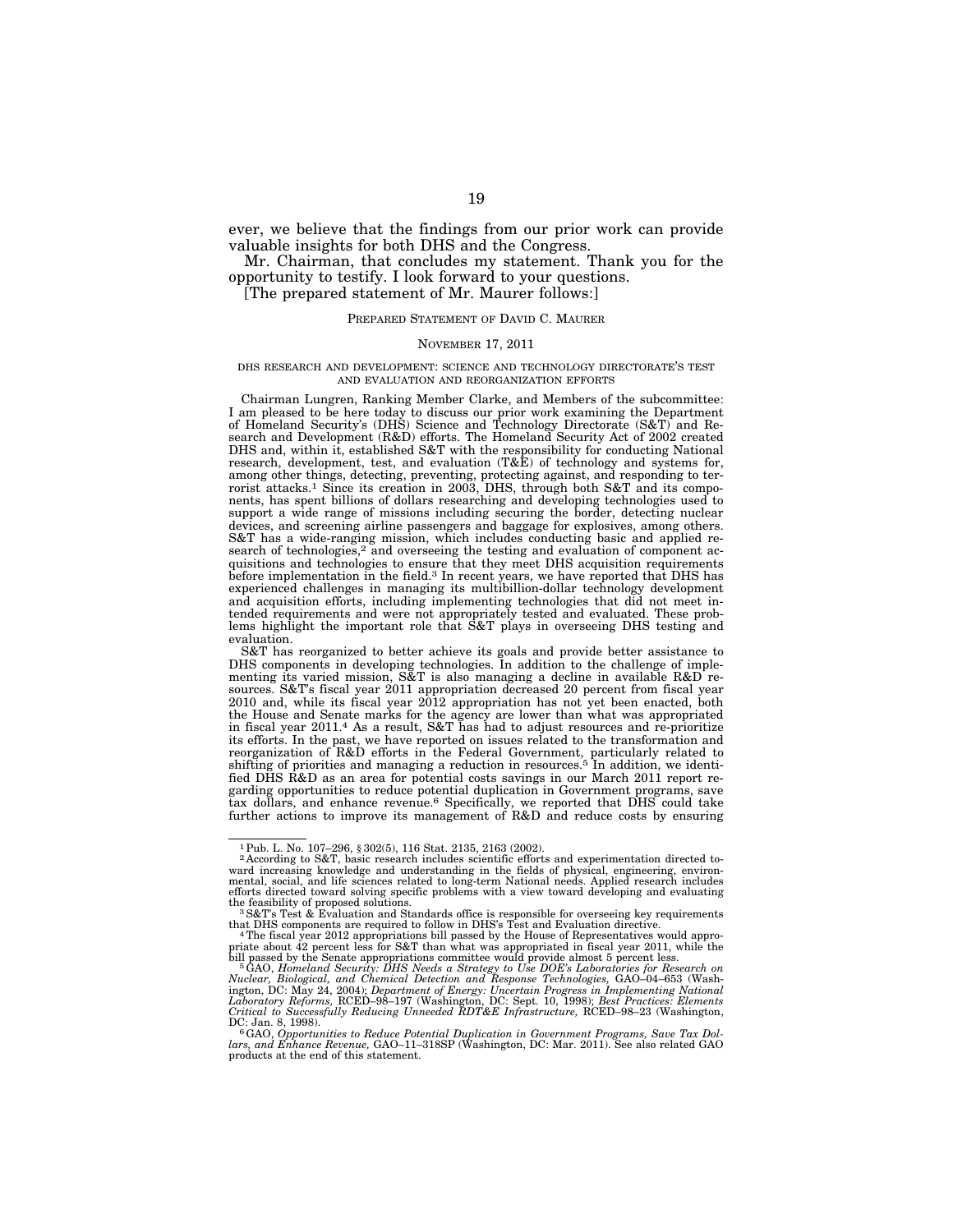that testing efforts are completed before making acquisition decisions and cost-benefit analyses are conducted to reduce R&D inefficiencies and costs.

My testimony today focuses on the key findings from our prior work related to S&T's test and evaluation efforts, S&T's recent reorganization efforts, and key findings from our past work related to Federal R&D. Specifically, this statement will address:

- the extent to which S&T oversees T&E of major DHS acquisitions and what challenges, if any, S&T officials report facing in overseeing T&E across DHS; and:
- S&T's recent reorganization efforts and how key findings from our prior work on R&D in the Federal Government can inform how S&T moves forward.

This statement is based on reports and testimonies we issued from March 1995 to July 2011 related to DHS's efforts to manage, test, and deploy various technology programs; transformation of Federal R&D; and selected updates conducted from July 2011 to the present related to S&T's reorganization efforts.<sup>7</sup> For the updates, we reviewed recent S&T testimonies and documentation related to the reorganization as well as information on annual S&T appropriations and budget requests from fiscal years 2009 to 2012. For our past work, we reviewed DHS directives and testing plans, interviewed DHS, Department of Energy, Department of Defense, Environmental Protection Agency, and other agency officials, reviewed documentation from these agencies, visited laboratory facilities, and examined agency databases, among other things. We conducted this work in accordance with generally accepted Government auditing standards. More detailed information on the scope and methodology from our previous work can be found within each specific report.

#### S&T COULD TAKE ADDITIONAL STEPS TO ENSURE THAT DHS T&E REQUIREMENTS ARE MET; OFFICIALS CITED CHALLENGES TO OVERSEEING T&E ACROSS DHS

#### *S&T Oversight of DHS Testing and Evaluation*

In June 2011, we reported that S&T met some of its oversight requirements for T&E of acquisition programs we reviewed, but additional steps were needed to ensure that all requirements were met.8 Specifically, since DHS issued the T&E directive in May 2009, S&T reviewed or approved T&E documents and plans for programs undergoing testing, and conducted independent assessments for the programs that completed operational testing during this time period. S&T officials told us that they also provided input and reviewed other T&E documentation, such as components' documents describing the programs' performance requirements, as required by the T&E directive. DHS senior-level officials considered S&T's T&E assessments and input in deciding whether programs were ready to proceed to the next acquisition phase. However, S&T did not consistently document its review and approval of components' test agents—a Government entity or independent contractor carrying out independent operational testing for a major acquisition—or document its review of other component acquisition documents, such as those establishing programs' operational requirements, as required by the T&E directive. For example, 8 of the 11 acquisition programs we reviewed had hired test agents, but documentation of S&T approval of these agents existed for only 3 of these 8 programs. We reported that approving test agents is important to ensure that they are independent of the program and that they meet requirements of the T&E directive.

S&T officials agreed that they did not have a mechanism in place requiring a consistent method for documenting their review or approval and the extent to which the review or approval criteria were met. We reported that without mechanisms in place for documenting its review or approval of acquisition documents and T&E requirements, such as approving test agents, it is difficult for DHS or a third party to review and validate S&T's decision-making process and ensure that it is overseeing components' T&E efforts in accordance with acquisition and T&E directives and internal control standards for the Federal Government. As a result, we recommended that S&T develop a mechanism to document both its approval of operational test agents and component acquisitions documentation to ensure that these meet the requirements of the DHS T&E directive. S&T concurred and reported that the agency has since developed internal procedures to ensure that the approval of test agents and component acquisition documents are documented.

<sup>7</sup>See related GAO products list at the end of this statement.

<sup>8</sup>GAO, *DHS Science and Technology: Additional Steps Needed to Ensure Test and Evaluation Requirements Are Met,* GAO–11–596 (Washington, DC: June 15, 2011).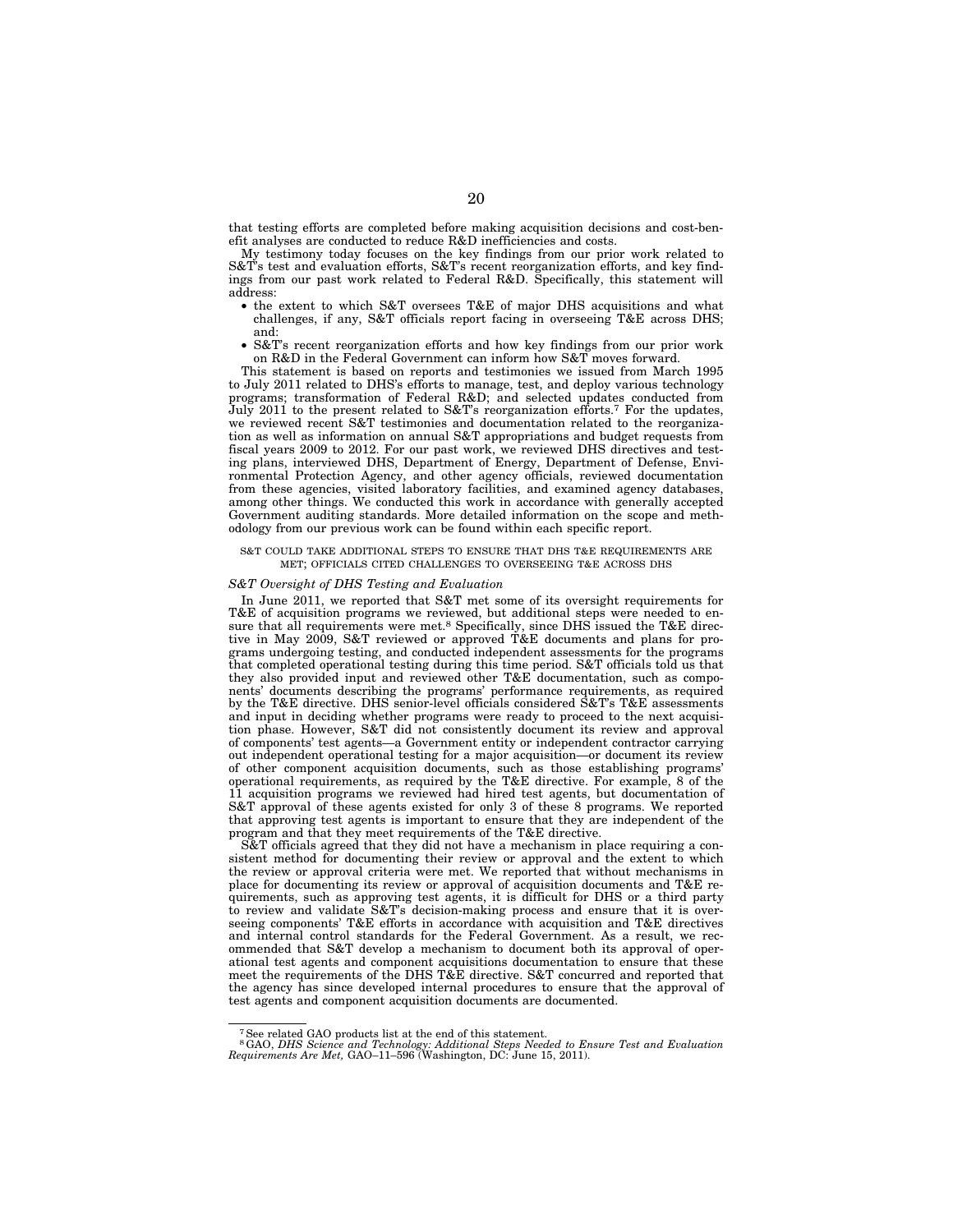# *Challenges in Coordinating and Overseeing T&E Across DHS*

We also reported in June 2011 that S&T and DHS component officials stated that they face challenges in overseeing T&E across DHS components which fell into 4 categories: (1) Ensuring that a program's operational requirements—the key per-<br>formance requirements that must be met for a program to achieve its intended<br>goals—can be effectively tested; (2) working with DHS component p have limited T&E expertise and experience; (3) using existing T&E directives and guidance to oversee complex information technology acquisitions; and (4) ensuring that components allow sufficient time for T&E while remaining within program cost and schedule estimates.

Both S&T and DHS, more broadly, have begun initiatives to address some of these challenges, such as establishing a T&E council to disseminate best practices to component program managers, and developing specific guidance for testing and evaluating information technology acquisitions. In addition, as part of S&T's recent reorganization, the agency has developed a new division specifically geared toward assisting components in developing requirements that can be tested, among other things. However, since these efforts have only recently been initiated to address these DHS-wide challenges, it is too soon to determine their effectiveness.

#### S&T RECENTLY REORGANIZED AND OUR PRIOR R&D WORK COULD INFORM HOW S&T MOVES FORWARD

Since 2009, S&T has undertaken a series of efforts related to its organizational structure. S&T underwent a new strategic planning process, developed new strategic goals, and conducted a reorganization intended to better a goals. These efforts were implemented after a 2009 National Academy of Public Administration study found that S&T's organizational structure posed communication challenges across the agency and that the agency lacked a cohesive strategic plan and mechanisms to assess performance in a systematic way, among other things.9 In August 2010, S&T reorganized to align its structure with its top strategic goals, allow for easier interaction among senior leadership, and reduce the number of per-sonnel directly reporting to the Under Secretary of S&T. Additionally, after the Under Secretary was confirmed in November 2009, S&T instituted a new strategic planning process which helped inform the development of new strategic goals. The

- rapidly developing and delivering knowledge, analyses, and innovative solutions that advance the mission of DHS;
- leveraging its expertise to assist DHS components' efforts to establish operational requirements, and select and acquire needed technologies;
- strengthening the Homeland Security Enterprise and First Responders' capabilities to protect the homeland and respond to disasters;
- conducting, catalyzing, and surveying scientific discoveries and inventions relevant to existing and emerging homeland security challenges; and,
- fostering a culture of innovation and learning in S&T and across DHS that addresses mission needs with scientific, analytic, and technical rigor.

According to S&T, the agency has developed a draft strategic plan that provides its overall approach to meeting these strategic goals, which is currently in the process of being finalized.

Moreover, according to testimony by the Under Secretary of S&T in March 2011, to ensure that individual R&D projects are meeting their goals, S&T has committed to an annual review of its portfolio of basic and applied R&D and all proposed ''new start'' projects. According to S&T, the review process uses metrics determined by S&T, with input from DHS components, that are aligned with DHS priorities. These metrics consider:

- the impact on the customer's mission;
- the ability to transition these products to the field;
- whether the investment positions S&T for the future;
- whether the projects are aligned with customer requirements;
	- whether S&T has the appropriate level of customer interaction; and,
- whether S&T is sufficiently innovative in the way it is approaching its challenges.

We are currently reviewing DHS and S&T's processes for prioritizing, coordinating, and measuring the results of its R&D efforts for the Senate Committee on Homeland Security and Governmental Affairs and we will report on this issue next year.

<sup>9</sup> National Academy of Public Administration, *Department of Homeland Security Science and Technology Directorate: Developing Technology to Protect America* (Washington, DC: June 2009).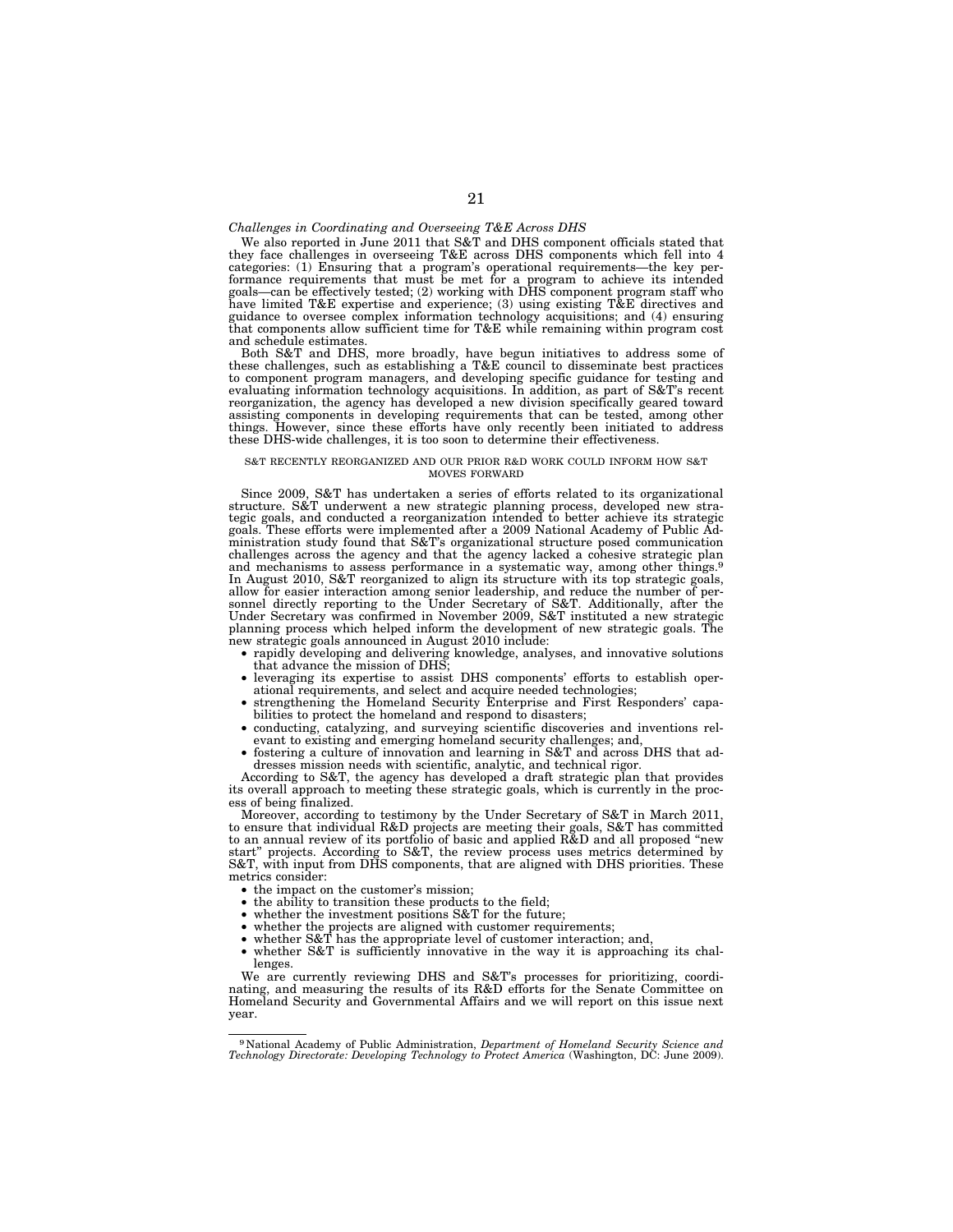Our prior work related to R&D at other Federal agencies could provide insight for S&T as it moves forward with new structures and processes operating within<br>potential fiscal constraints. During the 1990s, we issued a series of reports on Fed-<br>eral efforts to restructure R&D in the wake of changing p ance the Federal budget. More recently, we have issued reports on R&D issues at<br>the Department of Defense (DOD), Department of Energy (DOE), the Environ-<br>mental Protection Agency (EPA), and DHS. Although the specific recom and issues vary from department to department, there are key findings across this body of work that could potentially help inform S&T's efforts to meet DHS's R&D needs, as well as Congressional oversight of these activities. Since our assessment of R&D efforts at DHS is currently under way, we have not determined the extent to which these key findings from our prior work are applicable to DHS's R&D efforts or the extent to which DHS already has similar efforts under way. However, our prior work could provide valuable insights into how DHS could leverage the private sector to help conduct R&D, restructure R&D efforts in response to fiscal constraints, and develop comprehensive strategies to mitigate the risk of duplication

- and overlap. For example: We reported on Federal agencies that have restructured their research and de-velopment efforts in response to fiscal constraints. For example, in January 1998, we reported on efforts by Federal agencies, such as DOD, the DOE Na-tional Laboratories, and NASA, to streamline their R&D activities and infrastructure. We reported that restructuring research, development, testing, and evaluation to meet current and future needs required interagency agreements and cross-agency efforts, in addition to on-going individual efforts.<sup>10</sup> Addition-<br>ally, we reported on five elements that were useful in the successful restructuring of R&D in corporate and foreign government organizations. For example, we found that successful restructuring of R&D activities included having a core mission that supports overall goals and strategies, clear definitions of those responsible for supporting that mission, and accurate data on total costs of the
	- organization's activities.<br>• In addition, we have reported that comprehensive strategies mitigate risk of du-<br>plication and overlap.<sup>11</sup> For example, we reported in March 2011 that DOD did<br>not have a comprehensive approac activities for developing new capabilities in response to urgent warfighter needs, including entities engaged in experimentation and rapid prototyping to accelerate the transition of technologies to the warfighter, and lacked visibility over the full range of its efforts.<sup>12</sup> As a result, we recommended ment to lead its efforts. DOD agreed with this recommendation.<br>Within DHS itself, we reported in May 2004 that DHS did not have a strategic
	- plan to guide its R&D efforts. We recommended that DHS complete a strategic R&D plan and ensure that the plan was integrated with homeland security R&D conducted by other Federal agencies.13 We also recommended that DHS develop criteria for distributing annual funding and for making long-term in-vestments in laboratory capabilities, as well as develop guidelines that detailed how DOE's laboratories would compete for funding with private sector and aca-demic entities. DHS agreed with our recommendations. While S&T developed a 5-year R&D plan in 2008 to guide its efforts and is currently finalizing a new strategic plan to align its own R&D investments and goals, DHS has not yet completed a strategic plan to align all R&D efforts across the Department, as
	- Our work on DOE National Laboratories provides additional insights related to oversight of R&D efforts that could be useful for DHS S&T. In 1995, we reported that DOE's National laboratories did not have clearly-defined missions focused on accomplishing DOE's changing objectives and National priorities.14 DOE, at that time, managed the National laboratories on a program-by-program basis which inhibited cooperation across programs and hindered DOE's ability

<sup>10</sup>GAO, *Best Practices: Elements Critical to Successfully Reducing Unneeded RDT&E Infra-*

structure, RCED–98–23 (Washington, DC: Jan. 8, 1998).<br><sup>11</sup>GAO–11–318SP.<br><sup>12</sup>GAO, Warfighter Support: DOD's Urgent Needs Processes Need a More Comprehensive Ap-<br>proach and Evaluation for Potential Consolidation, GAO–11–273

<sup>2011).&</sup>lt;br><sup>13</sup>GAO, *Homeland Security: DHS Needs a Strategy to Use DOE's Laboratories for Research*<br><sup>14</sup>GAO, *Department of Energy: National Detection and Response Technologies, GAO–04–653 (Wash-<br><sup>14</sup>GAO, <i>Department of Energ*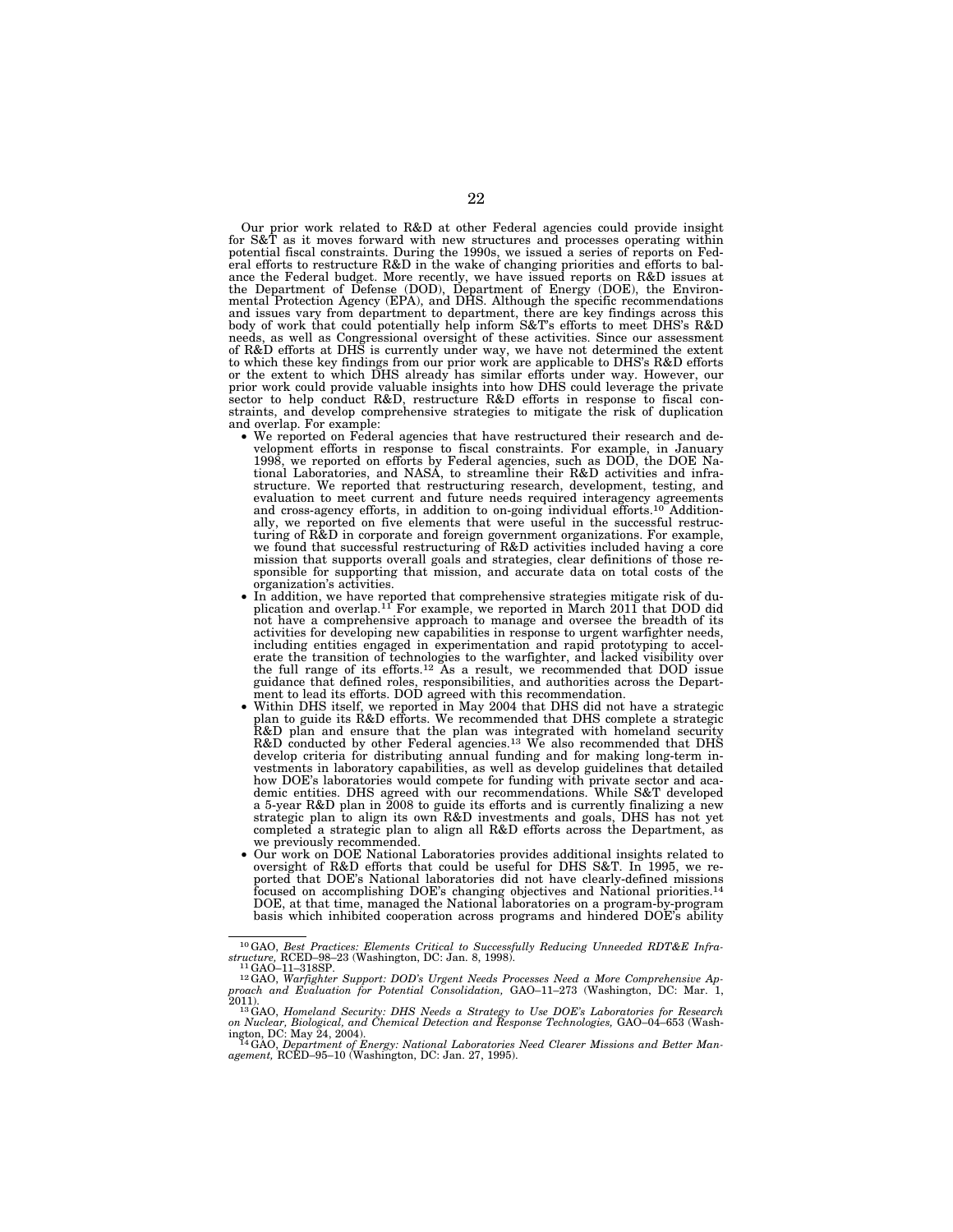to use the laboratories to meet Departmental missions. We recommended, among other things, that DOE develop a strategy that maximized the laboratories' resources. In responding, DOE said that it had undertaken a new strategic planning process which resulted in a strategic plan. Though DOE developed a strategic plan intended to integrate its missions and programs, in 1998 we reported that the laboratories did not function as an integrated National research and development system and recommended that DOE develop a comprehensive strategy to be used to assess success in meeting objectives, monitor progress, and report on that progress.15 DOE acknowledged that it needed to better focus the laboratories' missions and tie them to the annual budget process, but that it would take time to accomplish.

- More recently, we reported in June 2009 that DOE could not determine the effectiveness of its laboratories' technology transfer efforts because it has not yet defined its overarching strategic goals for technology transfer and lacks reliable performance data.16 Instead, individual DOE programs such as the National Nuclear Security Administration and DOE's Office of Science articulated their own goals for technology transfer at the National laboratories. We recommended, among other things, that DOE articulate Department-wide priorities and develop clear goals, objectives, and performance measures. DOE generally agreed with our findings.
- Lastly, our work on Environmental Protection Agency (EPA) laboratory facilities also offers insights into the importance of planning and coordination in managing R&D.17 Specifically, we reported in July 2011 that EPA has yet to fully address the findings of numerous past studies that have examined EPA's science activities. These past evaluations noted the need for EPA to improve long-term planning, priority setting, and coordination of laboratory activities, establish leadership for agency-wide scientific oversight and decision making, and better manage the laboratories' workforce and infrastructure. We recommended, among other things, that EPA develop a coordinated planning process for its scientific activities and appoint a top-level official with authority over all the laboratories, improve physical and real property planning decisions, and develop a workforce planning process for all laboratories that reflects current and future needs of laboratory facilities. EPA generally agreed with our findings and recommendations.

Chairman Lungren, Ranking Member Clarke, and Members of the subcommittee, this concludes my prepared statement. I would be pleased to respond to any questions that you may have.

Mr. LUNGREN. I thank you both for your testimony, and I would now start the questioning. Each Member will have 5 minutes, and if we have time we might go into a second round.

Dr. O'Toole, this is something that you referred to in your written testimony at the very end, and maybe you will have to submit a response after today, but something has come up yesterday when we were having a hearing over on the Judiciary Committee with respect to a fix on the problem of intellectual property theft via the internet. This has to do with movies, downloads of music, and so forth.

The fix, which I can't describe in great detail—and that is why I say I may ask you to answer it later—that was presented in the bill that was before us has alarmed some engineers in the internet space that it would in some ways undercut what you have been doing with the Domain Name System Security Project.

There was some sense that was raised with me that that project, while it is going forward, has not fully developed and needs to have

<sup>&</sup>lt;sup>15</sup>GAO, Department of Energy: Uncertain Progress in Implementing National Laboratory Reforms, RCED–98–197 (Washington, DC: Sept. 10, 1998).<br><sup>16</sup>GAO, Technology Transfer: Clearer Priorities and Greater Use of Innovative A

*Could Increase the Effectiveness of Technology Transfer at Department of Energy Laboratories,* 

<sup>&</sup>lt;sup>17</sup> GAO, *Environmental Protection Agency: To Better Fulfill Its Mission, EPA Needs a More Coordinated Approach to Managing Its Laboratories,* GAO–11–347 (Washington, DC: July 25, 2011).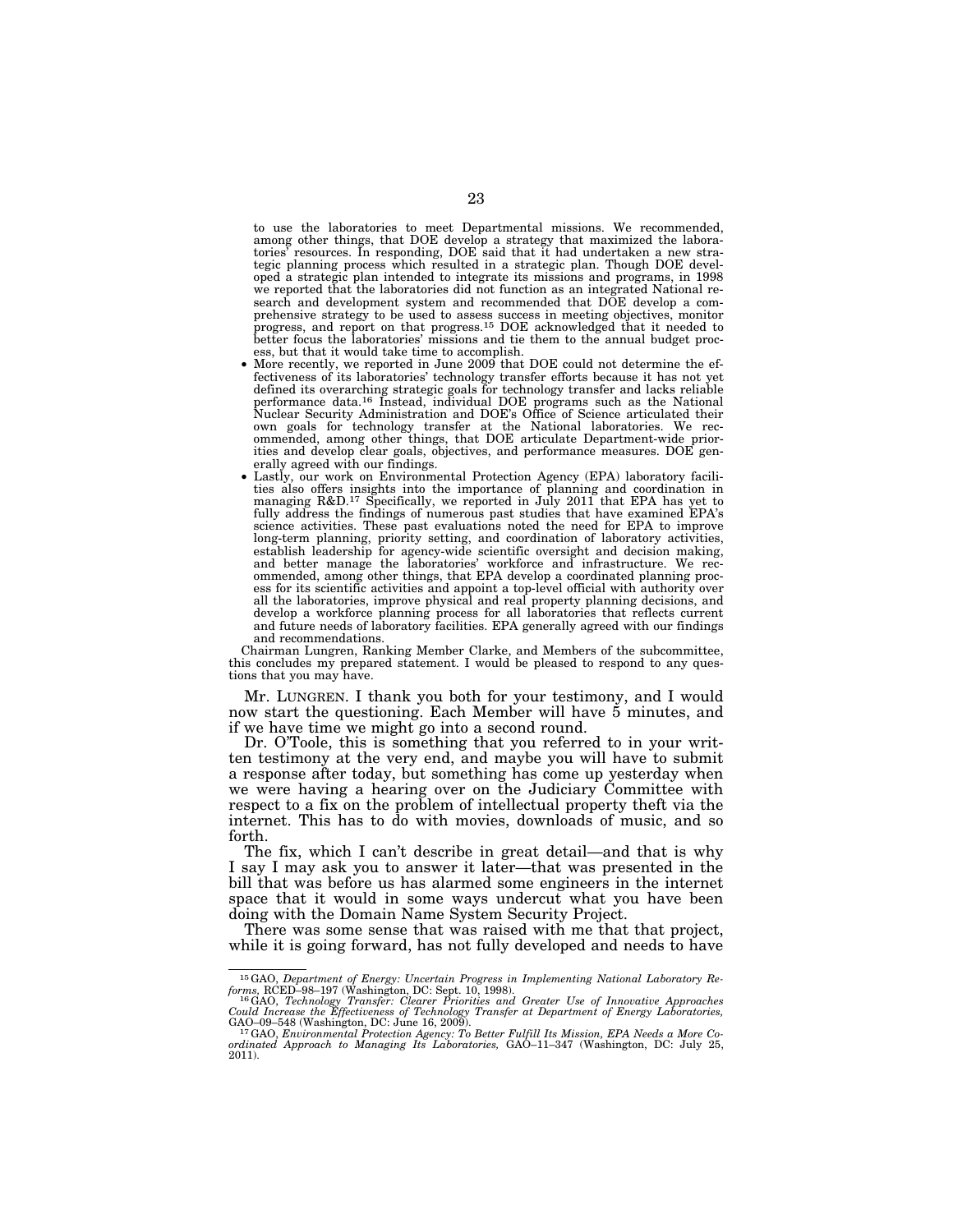buy-in from a number of elements in the private sector. There was some concern that if the legislation we are considering in the other committee were to go forward, it would undercut this particular response.

First of all, where do you see the maturity of the DNS project today, and is there a problem with buy-in from the private sector on that; and have you heard anything about a worry about legislation attempting to deal with that problem of the theft of intellectual property interfering with the project?

Dr. O'TOOLE. Well, on your third question, Mr. Chairman, no, I haven't. But I am happy to look into it and get back to you.

DNSSEC is quite mature. This is an initiative meant to protect the internet and, in particular, meant to protect users of the internet from being highjacked to illicit sites where you can steal your password, you know, your money, your identity, and so forth. It has been adopted by over 30 of the largest domains, including dot-com, dot-gov, dot-org, dot-UK, so it is quite mature. It is just that the internet is a huge universe, so getting all of the dot-whatsits onboard takes time.

Mr. LUNGREN. Sure.

Dr. O'TOOLE. But we have made a lot of progress. It would be a shame to undermine it, but I am sure there is some kind of solution here and I am happy to get back with you on it.

Mr. LUNGREN. Okay. I know that Stewart Baker publicly stated that he was fearful that this project, which is a good project that has received, I think, support from all administrations-

Dr. O'TOOLE. Yes.

Mr. LUNGREN [continuing]. That had been in charge at the time could be undone by this.

Dr. O'TOOLE. Yes.

Mr. LUNGREN. So that concerns me when he says that, and some other folks come to me, and I am just trying to hash it out. This is not a partisan issue. This is not even a question of jurisdiction among committees, although it could be. It, rather, is a concern that was expressed, frankly, when we had witnesses yesterday, and no one had the technical knowledge on it. So if you could help us on that, if we could pursue that further, I would really appreciate it.

Dr. O'TOOLE. Be happy to.

Mr. LUNGREN. All right. On the question of the Apex projects, as you outline it, it sounds great and it sounds like it allows you to focus on a means by which you can—I will use the word "make judgments'' at an earlier stage as to how successful something is going to be, and then make some commitments towards it, strategic importance, et cetera.

I guess my question would be: What you outlined sounds terrific; why would that not apply to all projects that would be brought before you?

Dr. O'TOOLE. Many of the elements of Apex projects will be applied to all projects. Frankly, when we began this, I was using it as a stalking horse to model two things. One was multidisciplinary team approach, and second was a new way wherein S&T works with the components. That starts with an agreement between me and the component head.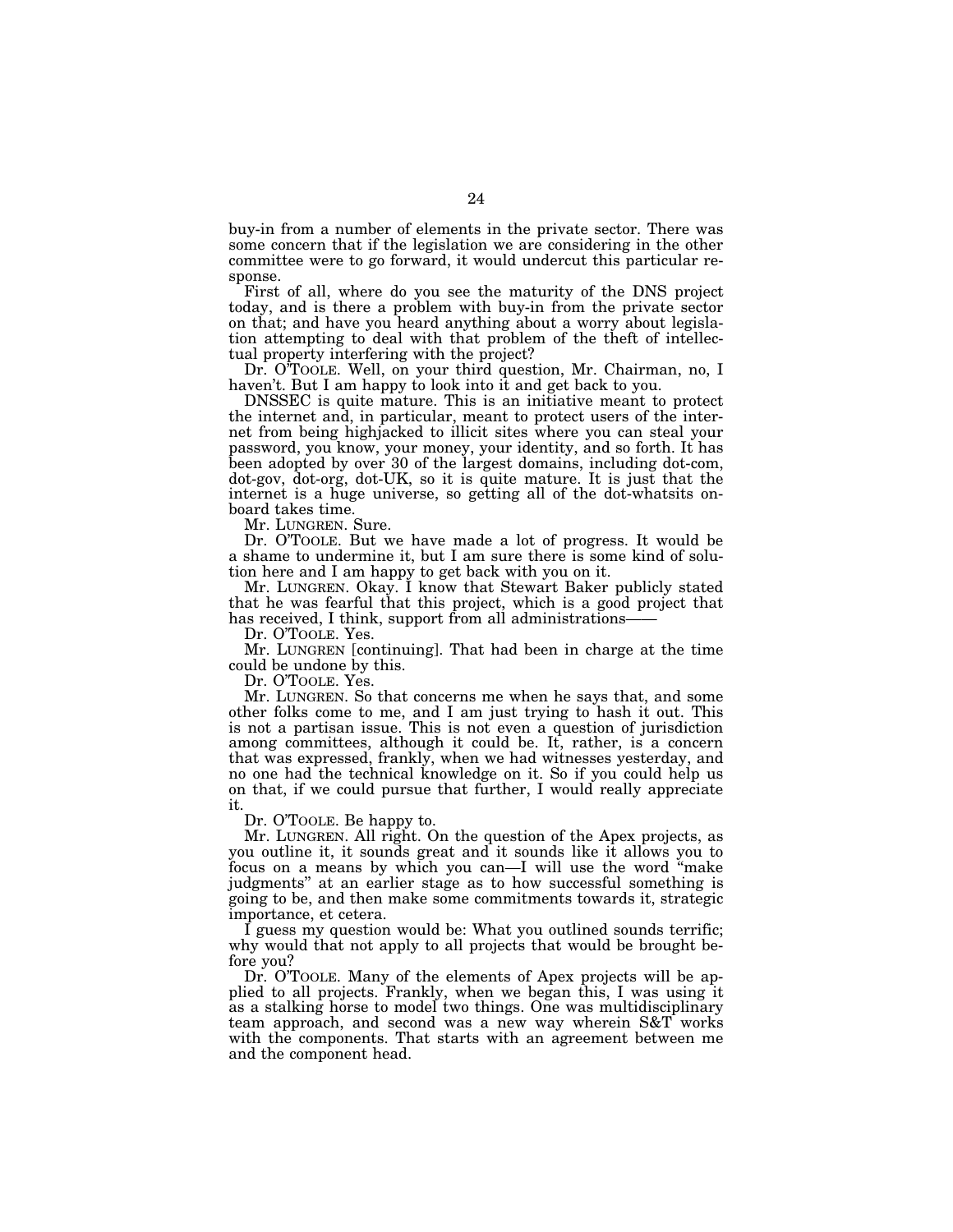In the past, we were doing a lot of technology, at the request of the components, that turned out to be very tactical. Some operator wanted it, but it wasn't necessarily a top priority of the people leading the component, and it never made it into their acquisition cycle.

So the Apex projects are very highly resourced. We can't do every project this way, but those two elements, we are going to solve the problem, not just create a gizmo. We are going to have buy-in from the operators from the beginning, and we are going to work in multidisciplinary teams, not just S&T's team, but we are going to be matched by a team on the operator side. Those elements are going to be part—already are part of our R&D efforts.

Mr. LUNGREN. Very good. My time has expired, but when I get to the second round I want to ask you about how that applies to the BioWatch issue.

The Ranking Member of the full committee is recognized for 5 minutes.

Mr. THOMPSON. Thank you very much, Mr. Chairman.

Dr. O'Toole, I understand that you looked at the effects of the proposed budget cuts across the board. Can you share with me the effect that that would have on the Small Business Innovative Research Awards if the cuts go forward?

Dr. O'TOOLE. Certainly. We currently have 60 small business awards. It would go down to four. We have created almost 3 dozen patents under the small business awards and have involved businesses in 43 States over the years. We have been very successful with our SIBR efforts, and we would lose a lot of momentum under this budget.

Mr. THOMPSON. Is your testimony that these small businesses, probably going from 60 to 4, would not be able to produce a real product—well, obviously the numerical number would go, but could they really go anywhere else and get resources to do what they do?

Dr. O'TOOLE. A number of them would go out of business, there is no doubt about that. You know, there is a vicious cycle at work here. In this economic climate, as the Chairman said, what we need is more innovation to create more jobs and more opportunity. But there is not that much money around for innovation, and R&D does require an up-front investment. It has to be prudent, it has to be well-targeted, it has to be well-managed. But you have to start with something to get something, and the small businesses in particular are having a hard time getting over that hump.

Mr. THOMPSON. The other part of the budgetary crisis that I am concerned about if it goes forward is the retention of people over time that we put an awful lot of investment in. Have you made some analysis of professional personnel, if the cuts go forward, that we might lose in the Department?

Dr. O'TOOLE. Well, in the Department as a whole, we already have a deficit of engineers and technical experts. That is why S&T's expertise is so important to the components to do operational analyses.

A lot of the big acquisition problems in the Department have been the result of the absence of S&T involvement. In SBInet, for example, we were not involved until we suggested that CBP do an AOA, which resulted in the elimination of the virtual fence. So that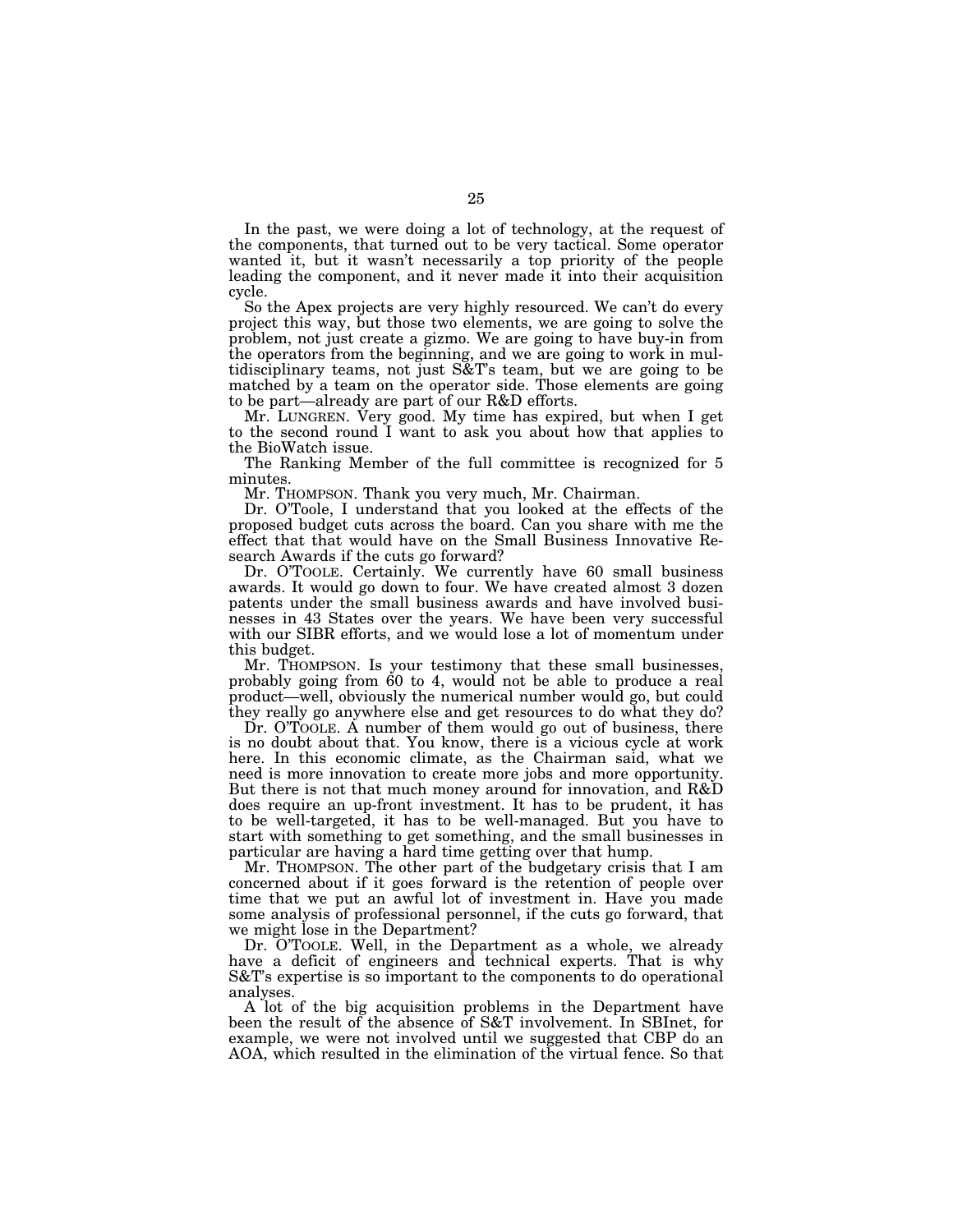would be a problem across DHS. We would not be hiring those people, as is now contemplated.

In S&T, what I have been trying to do is take those program managers who no longer have money to manage, and make them part of the team in order to drive the existing projects forward faster to completion and success.

At some point, you know, in our budget cuts, that does not become manageable and people will be let go. But I am hoping not to reach that point immediately. The M&A account for S&T has not changed.

Mr. THOMPSON. Thank you.

Mr. Maurer, as you indicated, you reviewed three areas: Funding; the recent reorganization; and some of the R&D efforts. I pretty much took from your review that GAO was reasonably satisfied with what they saw in those areas. Am I kind of summarizing the results?

Mr. MAURER. Yes. The report that we issued back in June was looking at the role that S&T was playing in overseeing testing and evaluation across the Department as part of the acquisition process. By and large, we were satisfied with the role that S&T was playing, particularly compared to some of the past acquisition processes and practices within DHS.

You know, we found that it was basically a compliance review. We were looking at whether the testing and evaluation specialists within S&T were doing what they were supposed to be doing under DHS directives, and we found that for the most part they were. They were interacting with the components, they were providing advice on a major multibillion-dollar acquisition system, so that was good for us to see.

The areas where S&T needed to improve more was just in documenting and showing that that had actually taken place, and so they have taken action to address those recommendations. We are satisfied about that.

Our on-going work that we are doing for your colleagues in the Senate is getting at the more central issue of how R&D is being managed across the entire Department, so that is looking at how the resources are being aligned relative to strategic priorities, not just in S&T but in other components that conduct research and development in the Department.

We are also going to be looking at how well that is being coordinated between S&T and the various components, as well as the extent to which DHS has a good handle on understanding the progress that they are making towards the goals they have set out in the R&D realm.

Mr. THOMPSON. Thank you. I yield back.

Mr. LUNGREN. All right, the gentleman, Mr. Walberg, is recognized for 5 minutes.

Mr. WALBERG. Thank you, Mr. Chairman, and thanks to the panelists for being here today. Director O'Toole, following up on the previous discussion, GAO testified that S&T has developed a draft strategic plan to meet the strategic goals outlined by you in August 2010.

It is difficult for us to assess whether S&T's investments address Homeland Security's strategic goals and objectives without a stra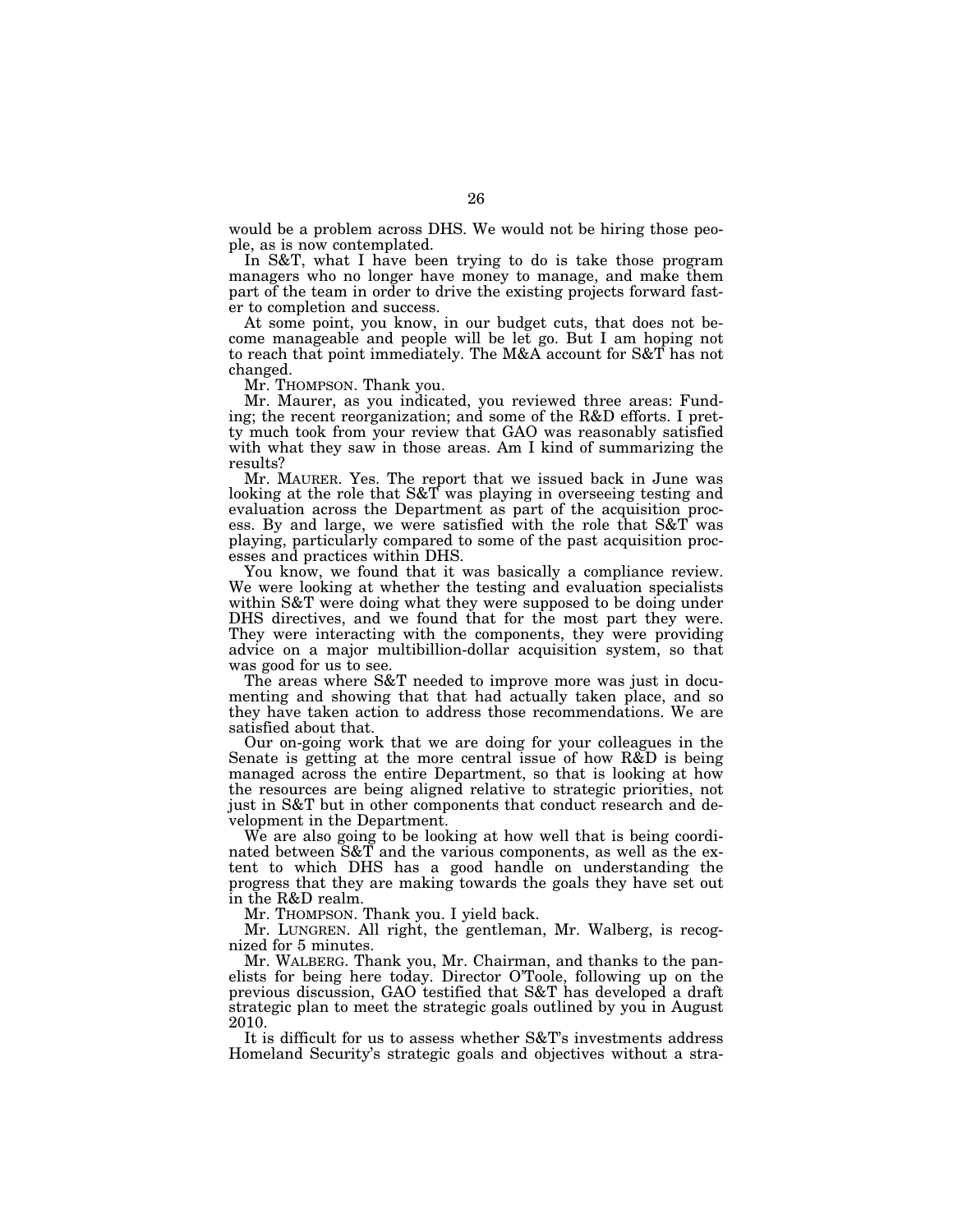tegic plan. It has been more than a year since these goals were released. When can we expect to see this plan finalized?

Dr. O'TOOLE. Congressman, I appreciate your impatience and share it. It is finalized. This is a matter of formatting the report so that it is in accordance with OMB practices. It is a formatting issue, but it should be out very shortly. The essence of the plan has been documented in previous testimony and in shortened versions of the plan.

We have also changed a few things because the world has changed since we first wrote the plan, and so some of our specific goals under our large strategies have shifted somewhat, but it is essentially done. I will make sure you have an early copy.

Mr. WALBERG. Yes, before the world changes too much more.

Dr. O'TOOLE. Well, that I can't promise.

Mr. WALBERG. None of us can, that is for certain. You have stated as well that the S&T Directorate engaged with the Office of Science and Technology Policy to develop a Federal Homeland Security R&D strategy. What is the status of that strategy?

Dr. O'TOOLE. I expect that to be finished towards the first of the year, though it does have to go through interagency approval which—who knows?

But it is very—it is in draft at this point. It is well underway. We are looking at the cross-agency strategy for management, chemical, biological, and nuclear R&D, as well as R&D related to domestic IEDs.

Mr. WALBERG. Okay, okay. Well, we encourage that as well. Data, data, data are helpful to us also in making decisions here.

Moving over to cybersecurity issues, who else in the Government is funding cybersecurity R&D, and how do you collaborate and assure that the minimal conflicts take place in this R&D?

Dr. O'TOOLE. Many National security agencies are funding R&D. DHS is the only entity doing R&D for the dot-gov and the civilian sector per se. We are in close contact and collaboration with many of these other agencies, with most of them I believe, and we participate in a monthly classified meeting with the security agencies on the classified aspects of R&D relevant to us.

We have very deep and on-going collaborations, for example, with DARPA. They are using our test bed and, in fact, supplying the hardware to expand that test bed. We are working with the intelligence community. We, for example, are taking advantage of IQT, the entity invented by the IC that allows us to connect with the commercial sector, and we have a deal underway that involves a classified cyber fix.

So we are very much engaged with the other agencies, but DHS does have the primary responsibility of creating fixes for the civilian sector.

Mr. WALBERG. Okay. Do you have any examples of successful interactions with the private sector that you could share with  $11S$ 

Dr. O'TOOLE. Yes.

Mr. WALBERG [continuing]. That you could share with us without having to fill us in afterwards?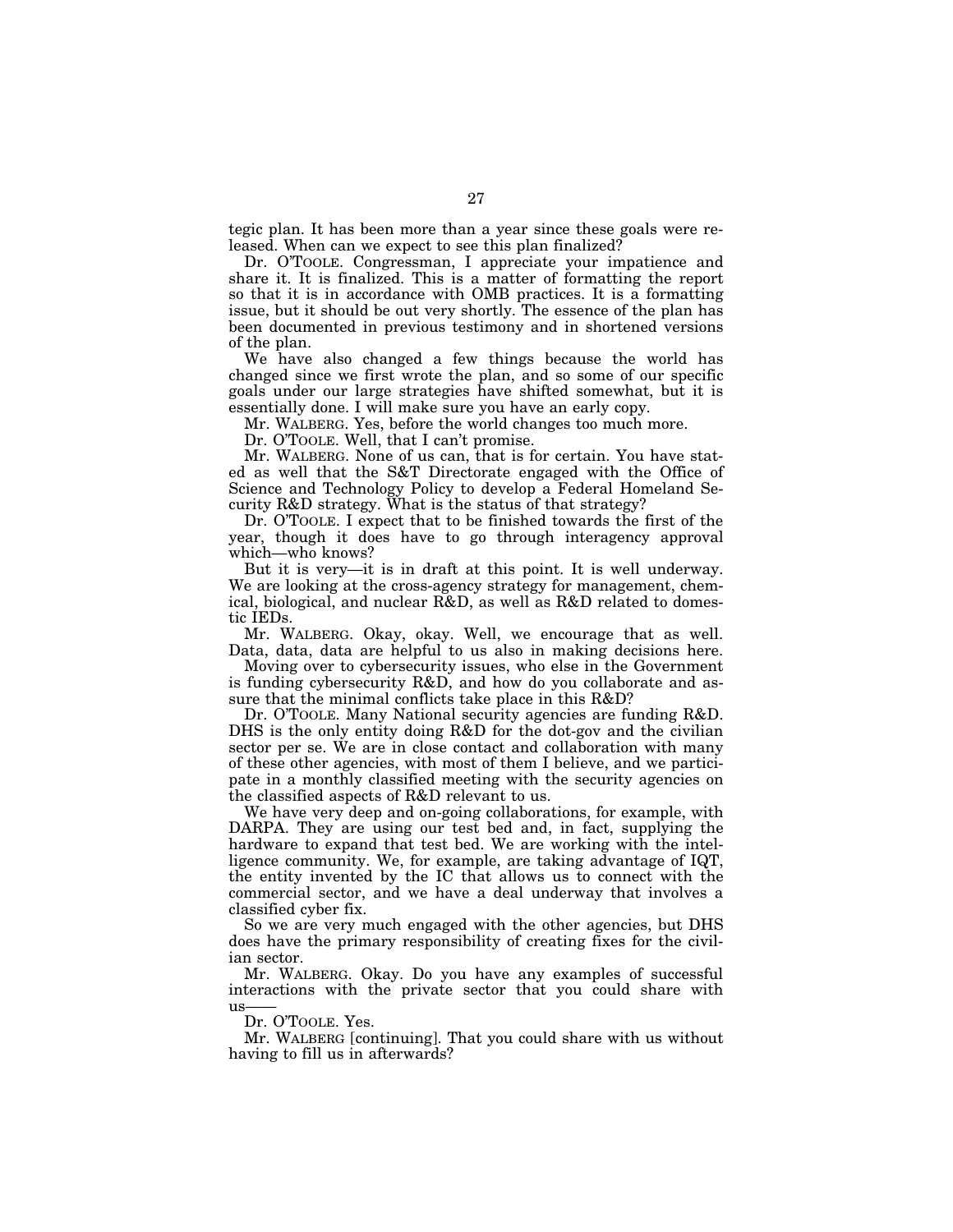Dr. O'TOOLE. Sure. We, for example, have convened a group from the financial sector to talk about how we might solve some of their problems, which I probably shouldn't articulate in open session.

We have done the same with SCADA systems, for example, the process operating controls that govern everything from chemical plant operations to dam operations. They have been very successful.

We have created many solutions from the private sector that have already been adopted by the likes of Microsoft and McAfee, and we recently put out a broad area announcement that collected a thousand responses, several hundred of which we are going to fund. We are also getting resources from Australia and Great Britain to help fund some of those very good ideas from the private sector that have come in.

Mr. WALBERG. Thank you, I appreciate that.

Mr. LUNGREN. The Chairman now recognizes the gentlelady from California, Ms. Richardson, for questions.

Ms. RICHARDSON. Thank you, Mr. Chairman.

Dr. O'Toole, I view this hearing really as two important points that we needed to uncover. One was: What improvements and mechanisms have you put in place to ensure the effectiveness of our dollars? No. 2, I think, is to have a real clear understanding of the budget implications.

Unfortunately, we are glad with all the information that you have prepared for us, but we didn't have enough time. I am willing to give you 2 minutes of my time if you would like to go back and look at your notes too, really, because I think it is very important for this committee for you to be able to summarize and clearly say the implications of these budget cuts upon your Department.

Dr. O'TOOLE. Thank you. Well, I mean the essence has been outlined. The House budget is an 80 percent cut in our discretionary R&D, and it would leave us with this \$45 million, which is about what we are spending today on explosive detection in aviation security and other behavior-based efforts related to securing the airways.

Everything else would go away. I mean, we can list, you know, borders, border security, cargo security, biodefense, cybersecurity. There would be no money for any of that. We would have to spend some of the fiscal year 2012 money in shutting down commitments that we couldn't continue. Again, our laboratory expenses are almost \$200 million.

The Senate mark leaves us in a slightly better condition; it is \$657 million. Again, half of that would have to go to operating costs and essential commitments. It would leave us as a viable R&D organization, but barely. Even at that level, we would be forced to focus on only four priority areas. There is a point in R&D where you can't just peanut-butter your efforts. You have to achieve a critical mass of intellectual capital and investment in an area in order to succeed. In that instance we would be forced to concentrate on the four priority areas of aviation security, cybersecurity, biodefense, and first responder needs. Everything else would go away.

In neither scenario does Congress provide adequate funding to build the National Bio-Agro Facility, which would leave the country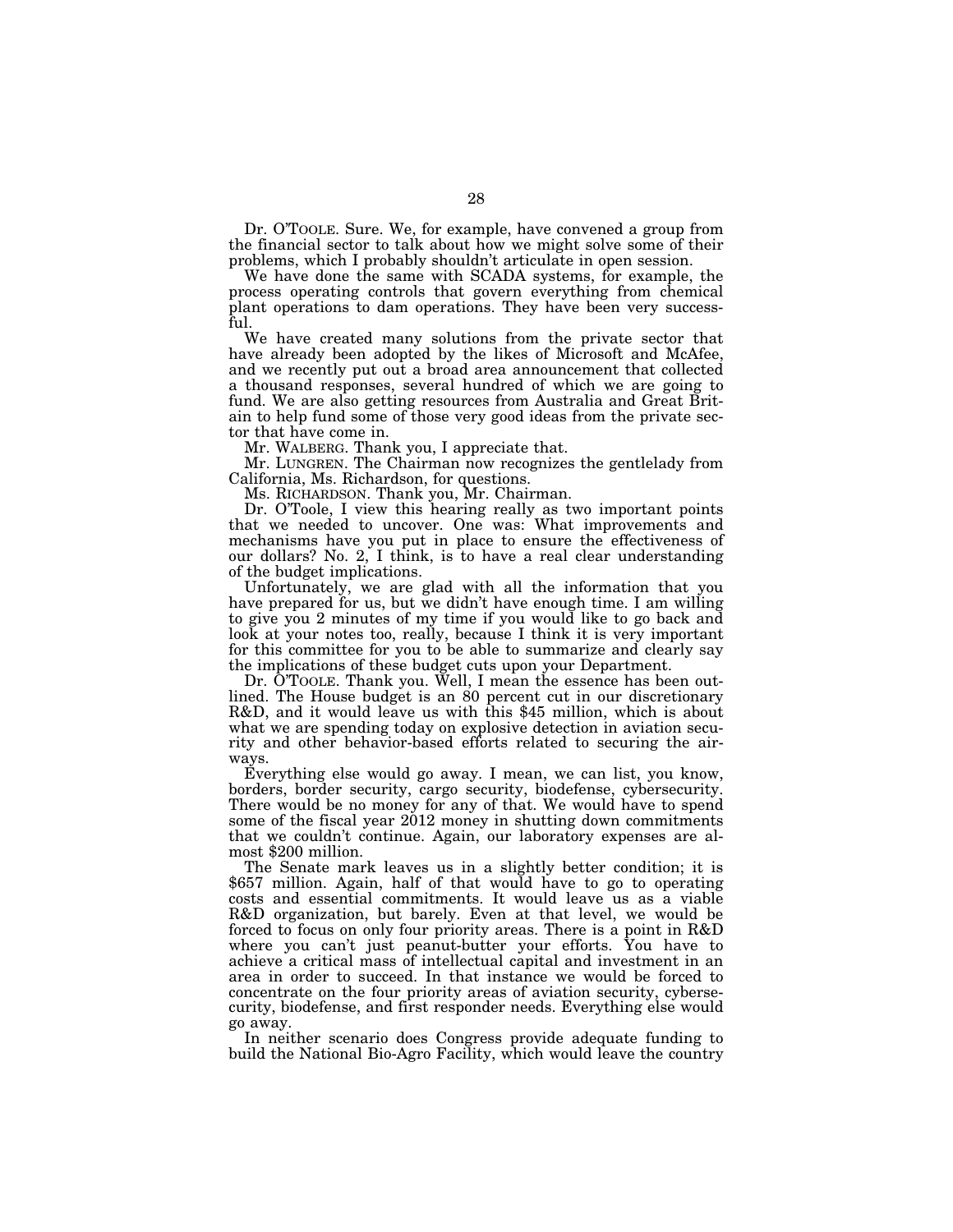without a high-containment laboratory capable of handling contagious foreign animal diseases. This incurs a real risk to the country. We would have no way, in the event of an outbreak of these diseases, to handle them safely. We would be dependent upon work done by Australia or Canada or others, leaving at risk 10 percent of our economy.

So, again, I think we are doing a credible job of managing our budget. I think that we in S&T leverage our skills and capability against the needs of DHS in ways that helps them work more efficiently.

Certainly, I think we have already been a big help in ensuring that acquisitions start out with the right requirements, are appropriately handled, and come out on time, under budget, and deliver the technology you intended to get.

We would have a very hard time maintaining our people under these budgets, which would, again, decrement the skill set that we have to use, even in an advisory mode, against the needs of DHS. So it is basically a decision not to have an S&T Directorate.

Ms. RICHARDSON. Thank you for your frank layout of the current situation that we are facing.

Mr. Maurer, you had mentioned that you expected to have a report ready next year. Could you give us, the committee, a sense of when that report will be ready?

Mr. MAURER. We just actually started to work on that last month. We had our entrance conference with the folks at S&T back in October. We are still in the early stages. We haven't negotiated a committed issue date for that product for our signed clients, but at this point I would anticipate having final results available sometime in the summer or early fall of next year. We will keep you posted on that as we are conducting the work.

Ms. RICHARDSON. Thank you. Then, Dr. O'Toole, what impact will the proposed cuts to S&T have on first responders and their ability to respond to emergencies? Let me give you an example of something I am working on in the district.

Last week I had an opportunity to go to Beverly Hills Police Department that has really been on the forefront of the ISIS system, and then I know we are bringing back forward the proposal on the L.A. RIK system, which is a regional system for first responders.

Could you share with us what you think some of these implications would be. Is it—I have now gone into my—okay, if you could give us a sense of that.

Dr. O'TOOLE. Well, under the House mark, first responder work goes away. Under the Senate mark, I would retain it, but we would have far fewer resources.

You know, again, S&T is the only entity in the U.S. Government dedicated to working with first responders, technology and R&D needs, amazingly. They have far more needs than we can meet as it is. We have established, again in response to the NAPA report, a very robust process for trying to gather and understand those needs and set priorities with the first responder communities.

They have 11 top needs now that were established last summer, and we probably can't address more than two or three of them. So all of these programs and the support that they are being given would go away under the House mark, and they would would be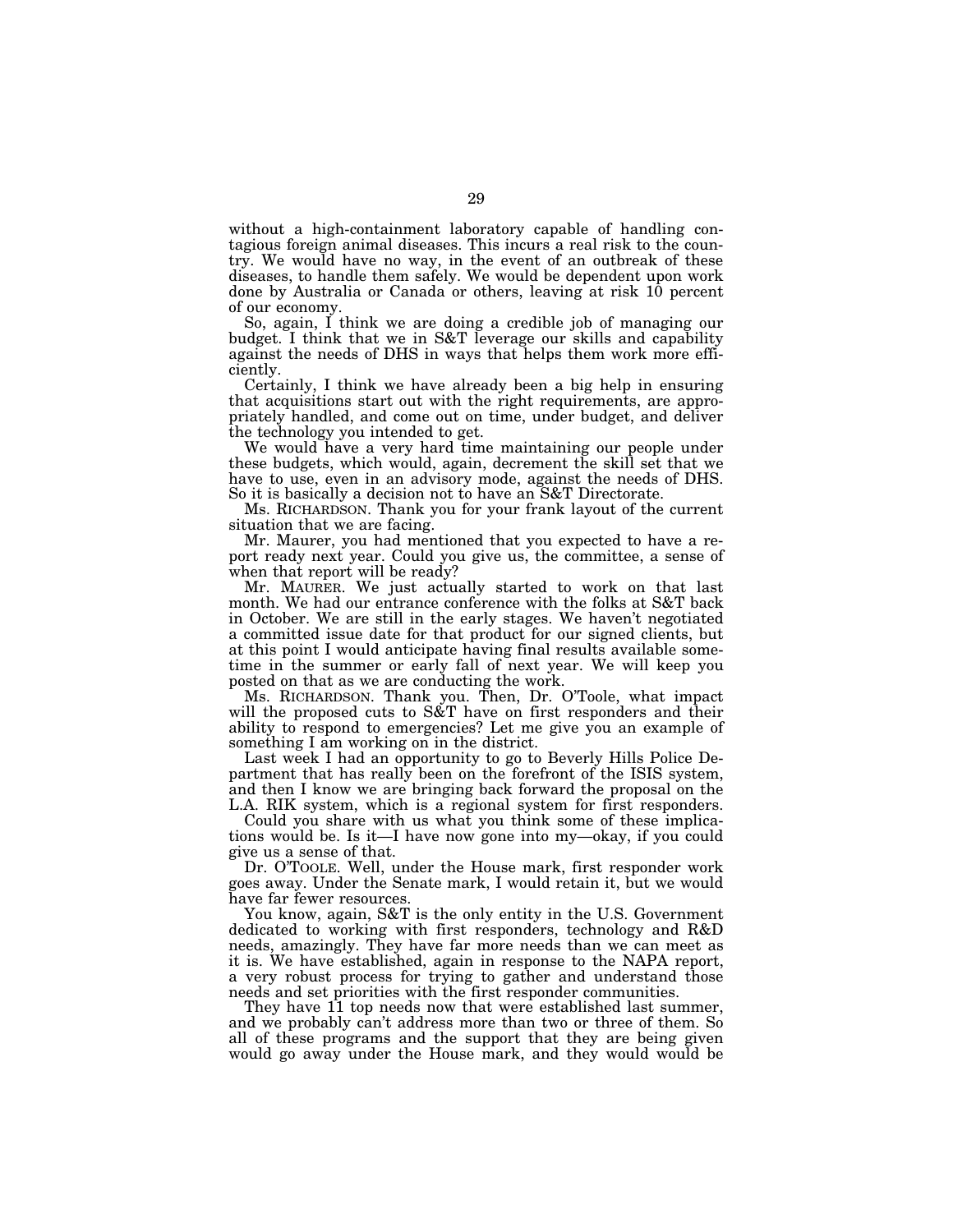a little better off under the Senate mark, but certainly decremented.

Ms. RICHARDSON. Thank you, Mr. Chairman. That concludes my questions.

Mr. LUNGREN. Okay. I am going to start a second round.

Dr. O'Toole, when you were talking about how you were using the Apex program, it prompted me to think of the BioWatch program. The S&T invested millions of dollars in coming up with a candidate, contender, whatever you want to call it, for a system of biological detectors. But when the Office of Health Affairs moved forward with its plan to test and ultimately procure a next-generation system, the one that came out of S&T was taken off the table.

Can you explain to the committee the disconnect that occurred between S&T and one of the component parts? Is that the kind of thing you are trying to avoid with Apex, or might we see the same sort of thing? In these days when we are talking about millions being taken away, and then we find a program where we invested millions, and it just seemed to be taken off the table, was it just one of the things we thought looked good and it just turned out not to be, that happens sometimes, or what?

Dr. O'TOOLE. Well, as David said, R&D is risky. The BioWatch program, as you noted, Mr. Chairman, is now operated by OHA. These questions about what the next-generation technology will be are part of a procurement procedure. So I am limited in what I can say. Let me just clarify that-

Mr. LUNGREN. Well, am I wrong in my articulation of the facts, that I thought-

Dr. O'TOOLE. No.

Mr. LUNGREN [continuing]. S&T had developed tens-

Dr. O'TOOLE. No, you are correct.

Mr. LUNGREN [continuing]. Of millions of dollars towards developing something, and then that was not part of what is being considered?

Dr. O'TOOLE. Yes. We supported a number of performers in developing biodetection technologies that could very rapidly identify bioweapons in aerosol form. One such technology that we had supported entered into the Phase I testing that OHA did, and failed that testing. I think that is about as much as I can say. I would be happy to go back for the record and put this in writing.

Mr. LUNGREN. Okay. Let me ask you a hypothetical: With the Apex approach that you have now, are there certain measurement points at which you might, because of your closer cooperation with the component, you might be able to make a decision sooner rather than later that, well, we spent \$8 million, we are not going to go spend another \$10 million because it doesn't appear that what we have been projecting fits in what the component is going to need?

Dr. O'TOOLE. Yeah. You certainly aim to do that in all well-managed R&D projects.

Mr. LUNGREN. Right. Is there anything about Apex that makes it different than what has happened before?

Dr. O'TOOLE. Yes. You would have a—well, Apex and the portfolio review, okay.

Mr. LUNGREN. Okay.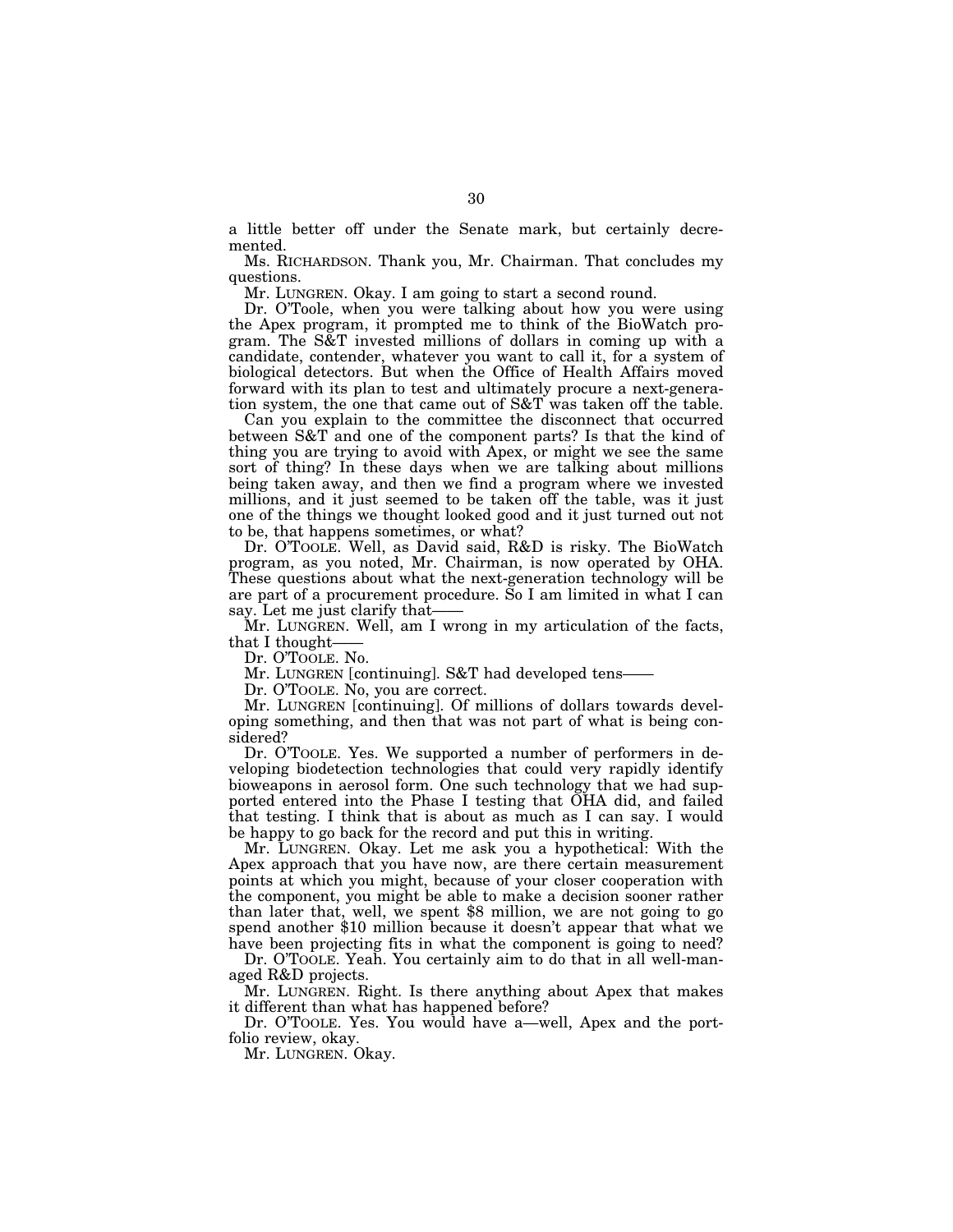Dr. O'TOOLE. We are aiming to have, you know, clear process controls on what projects we move forward on. But let me point out that the testing that OHA is doing is of the same ilk. They are doing now, testing to see if these technologies perform according to their requirements. So though from one perspective, which I certainly understand, it looks like S&T has spent a lot of money on a technology that apparently failed, OHA is trying to responsibly test these technologies against each other before it makes an even bigger investment in procuring the systems and putting them in the field.

Mr. LUNGREN. Mr. Maurer, would you have any comments on that?

Mr. MAURER. Yeah, absolutely. I think as a general proposition, we have testified and reported in the past on problems that DHS has had in prior programs where they hadn't adequately tested technology before making big multibillion-dollar decisions on what to buy. So from that perspective, it is a very good idea, indeed, to make sure things are properly tested before you move too far down the road on the acquisition and procurement side of the house.

Mr. LUNGREN. What about the connection between S&T and the component parts and the coordination earlier on, so that maybe and again hypothetically——

Mr. MAURER. Sure. Sure.

Mr. LUNGREN [continuing]. Maybe before you continue to go down the spending path, you realize that the ultimate decisionmaker in terms of the component might be setting up a criteria that would make it less likely that that which you have been putting your money in would qualify for?

Mr. MAURER. As a general proposition, absolutely. You want to have as close collaboration as you can get between the folks that are developing the technology and the people that are actually going to be using it.

Mr. LUNGREN. Are you seeing improvement in that in S&T?

Mr. MAURER. That is part of our on-going work. That is certainly something we can report out on next year. We are encouraged by our discussions with S&T at this point, and the things that they have talked about. But as you know, part of what GAO does is, we have heard sort of the first line of arguments, the discussions with the Under Secretary and her staff. It sounds very promising. But as part of our work, we are going to be verifying. We are going to see if that is what is actually taking place. So stay tuned on that front.

Mr. LUNGREN. Trust but verify.

Mr. MAURER. Yeah.

Mr. LUNGREN. All right. I believe that will conclude our hearing. I want to thank both of you for being here. I want to thank both of you for the work that you are doing and continue to do. Thank you for your valuable testimony, and the Members for their participation.

The Members of the committee may have some additional questions for the witnesses. We would ask you, if you receive them, to respond to us in a timely fashion in writing. The hearing record will be held open for 10 days.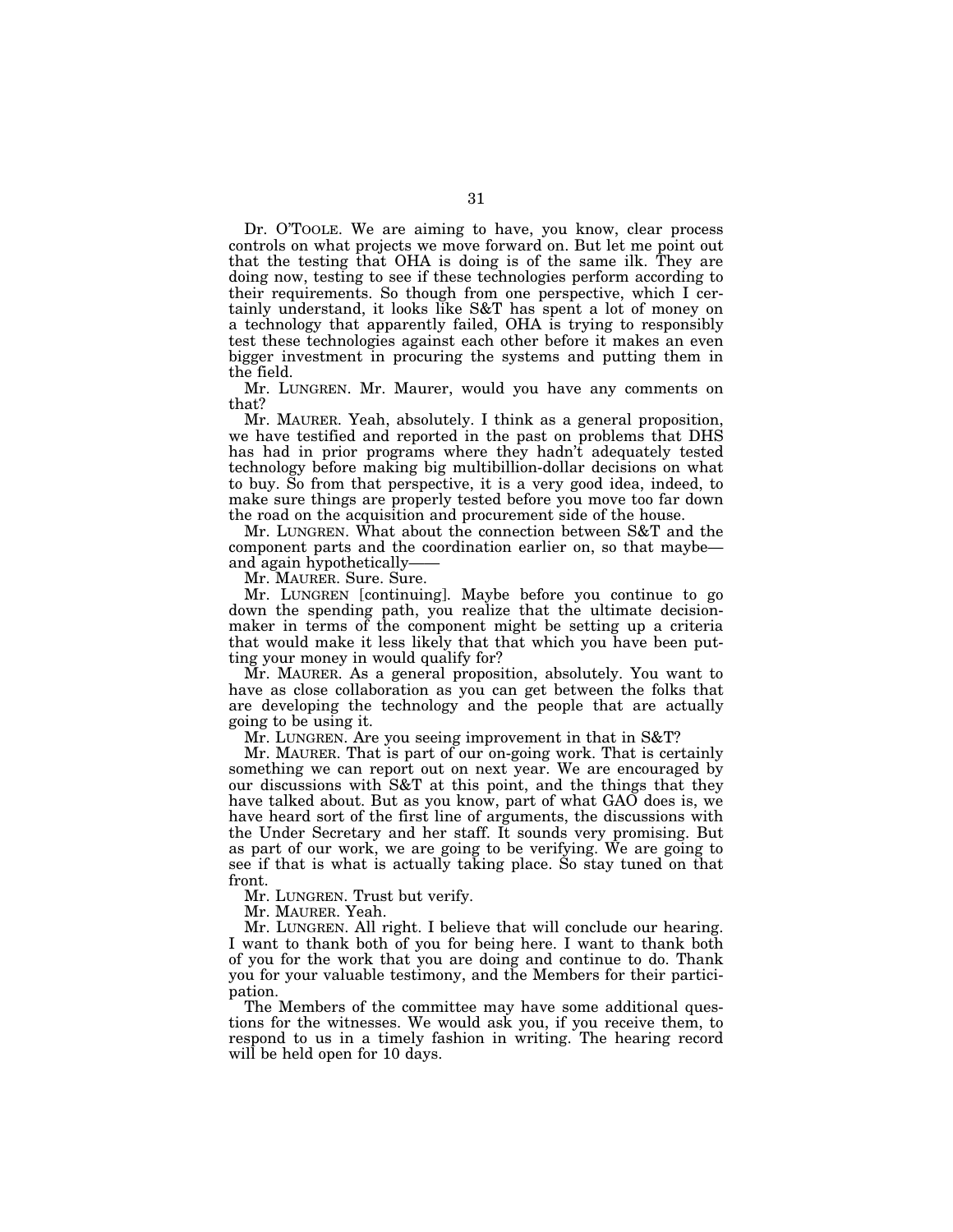This subcommittee stands adjourned. [Whereupon, at 11:06 a.m., the subcommittee was adjourned.]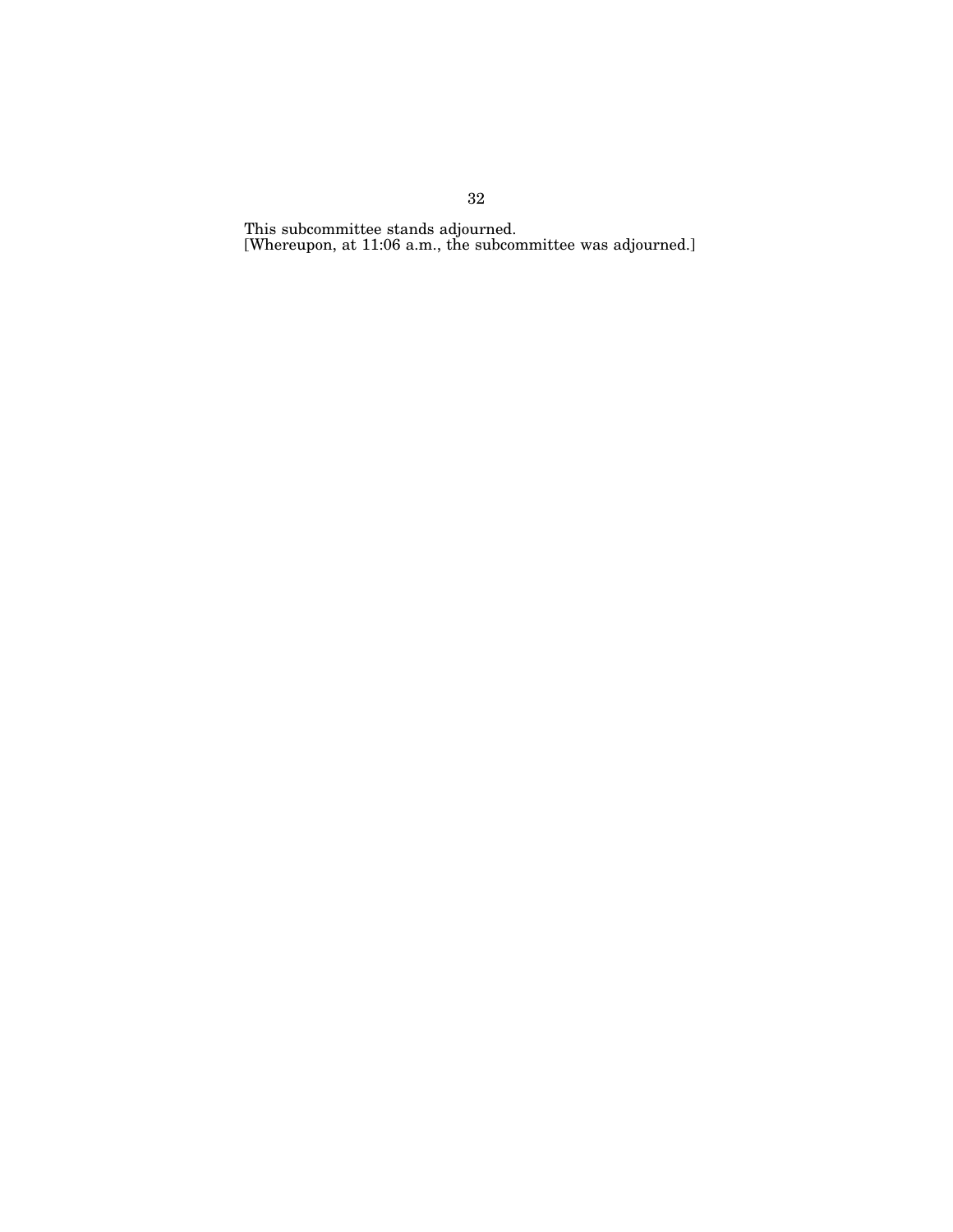# **A P P E N D I X**

QUESTIONS FOR TARA O'TOOLE FROM HONORABLE YVETTE D. CLARKE

*Question 1a.* Dr. O'Toole, in the fiscal year 2011 and fiscal year 2012 budgets, the administration proposed transferring the Transformational R&D program from the Domestic Nuclear Detection Office (DNDO) to the S&T Directorate, explaining that this move will further consolidate R&D across the Department. You have testified in other hearings that moving this program to the S&T Directorate would reduce duplicative efforts in program management and ''create a better environment for R&D coordination in support of the DHS mission.'' In contrast, DNDO Director Warren Stern testified that the decision had ''pluses and minuses.'' While the Housepassed appropriations act rejects this transfer, the Senate appropriations act supports it. Now, the Department states that it has ''reconsidered'' the proposed transfer and prefers to keep the Transformational R&D program within DNDO. I have

a list of questions that I will probably follow up on after the hearing, but initially: What is the Department's current position regarding the requested transfer? Answer. Response was not received at the time of publication.

*Question 1b.* Are all DHS components in agreement regarding this transfer? Answer. Response was not received at the time of publication.

*Question 1c.* What tangible, quantifiable benefits would consolidating the Transformational R&D program from DNDO to the S&T Directorate have?

Answer. Response was not received at the time of publication.

*Question 1d.* What are the potential negatives?

Answer. Response was not received at the time of publication.

*Question 1e.* What additional documentation will the administration be sending to Congress regarding its position and fiscal year 2012 appropriations?

Answer. Response was not received at the time of publication.

*Question 1f.* Why should Congress approve the administration's request?

Answer. Response was not received at the time of publication.

*Question 2.* In your planning for fiscal year 2012, which areas will your investment in basic research yield the greatest results? How will you prioritize basic research with the proposed sharply reduced R&D budget?

Answer. Response was not received at the time of publication.

*Question 3.* Dr. O'Toole: Does S&T have the capability to perform rapid business and technical reviews to screen unsolicited homeland security technology proposals submitted to the Secretary? If not, is this a function that you believe S&T would be able to do if authorized?

Answer. Response was not received at the time of publication.

*Question 4.* Dr. O'Toole, many of us believe that S&T struggles to work with Department components because DHS hasn't established clear guidelines and requirements for funding research. Most say, the Integrated Product Team (IPT) process is a good way of bringing components to the table, but it's an extremely informal mechanism to hand out millions of dollars in research. Please explain any steps you have taken to make sure basic and applied homeland security research is identified, prioritized, funded, and evaluated by S&T.

Answer. Response was not received at the time of publication.

# QUESTIONS FOR TARA O'TOOLE FROM HONORABLE LAURA RICHARDSON

*Question 1a.* The DHS Science and Technology Directorate is responsible for developing technologies for other DHS components' programs and is specifically tasked by the Homeland Security Act of 2002 to perform testing and evaluation of anti-terrorism technology. An example of a DHS component program is the Office of Health Affairs (OHA), BioWatch Generation–3 system that is being developed to detect the presence of airborne biological pathogens. S&T spent tens of millions of dollars on the development, validation, and transition of a next-generation assay technology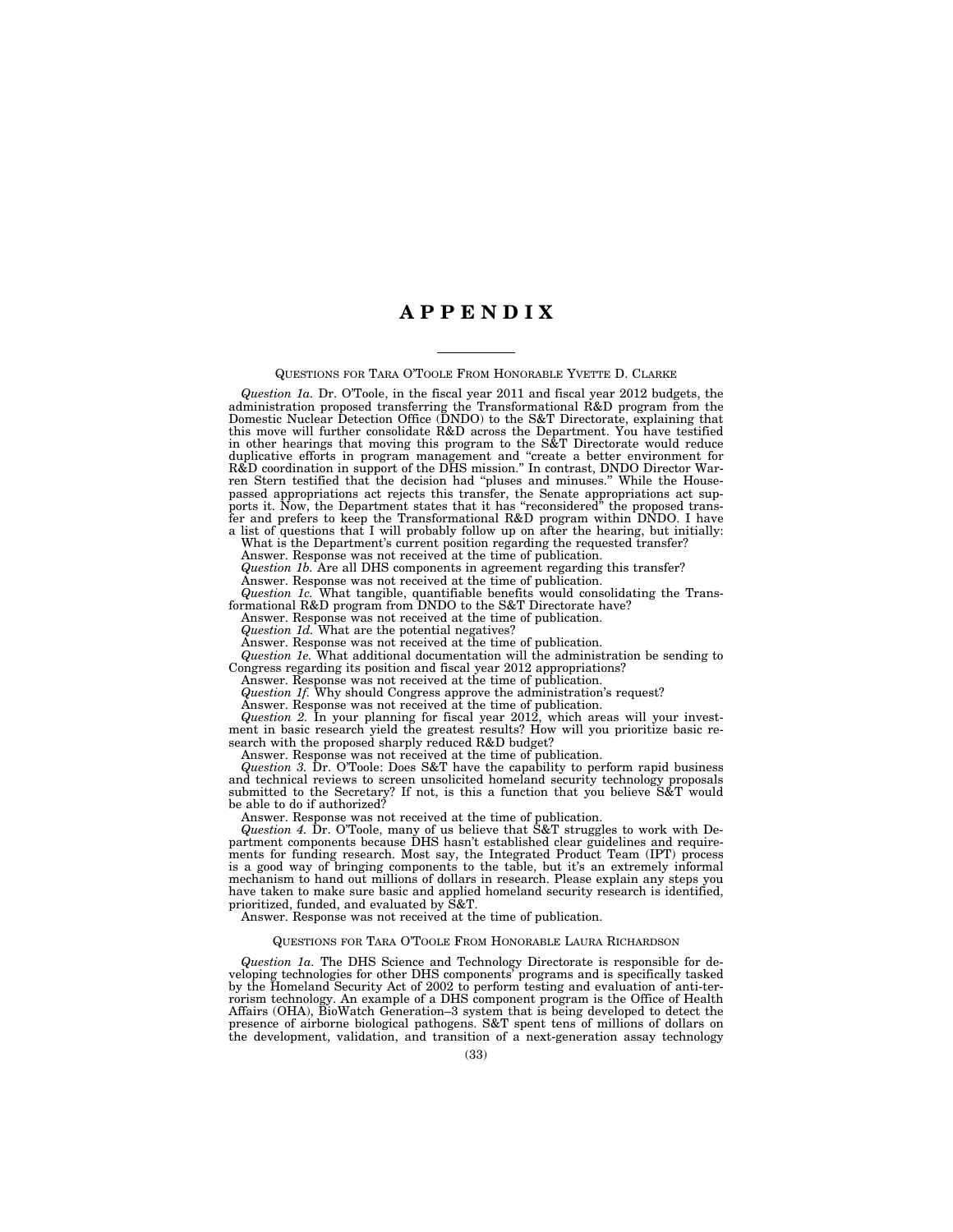for OHA's BioWatch Generation–3 program. Under Phase I of the Gen 3 program the S&T technology was rejected by OHA claiming the technology did not meet system testing requirements. In August a draft Request for Proposals for Phase II was published and involves full rate production of as many as 2,500 units. Dr. O'Toole, as one of the Federal Government's top experts on the prevention and effects of bioterrorism, I would like to understand exactly how involved you were, personally, in the evaluation of BioWatch Gen 3, Phase 1 technology tests.

Did you concur with the decision to stop testing in Phase I?

Answer. Response was not received at the time of publication.

*Question 1b.* To what extent have you been engaged in the anticipated RFP for BioWatch Gen 3, Phase II thus far?

Answer. Response was not received at the time of publication.

*Question 1c.* Does the Secretary of DHS support you and/or your office having a formal and substantial coordinating role with OHA on Phase II to ensure the testing and evaluation of the Gen 3 technology is validated by scientists capable of interpreting complex data on this biothreat detection threat technology?

Answer. Response was not received at the time of publication.

*Question 1d.* In previous testimony before the House Appropriations Committee in February 2010, you said that a company S&T funded to develop an autonomous bio-detection sensor for Biowatch Gen 3 was a real ''success story'' for how S&T supports industry, including small businesses, in bringing new technologies to the homeland security mission. It is my understanding that this technology was tested along with one other technology by the Office of Health Affairs and in the middle of the tests OHA stopped testing the S&T-funded detector but kept paying for testing for technology of the other company. How can industry, be it a small business or a large company, be persuaded to develop new technologies if they are not permitted to complete the testing phase?

Answer. Response was not received at the time of publication.

*Question 1e.* Do you have an opinion regarding if it is wise to award to a single supplier when the threats are still evolving and the complex instruments to detect them are still in development?

Answer. Response was not received at the time of publication.

# QUESTIONS FOR TARA O'TOOLE FROM CHAIRMAN DANIEL E. LUNGREN

#### PRIORITIZATION & PROGRAM REVIEW

*Question 1.* Dr. O'Toole's testimony indicated that she is reducing the number of projects that are funded, instilling annual reviews of on-going work, and funding each project through to use in the field. She also indicated that S&T is starting to see this effort bear fruit.

What percentage of S&T's R&D efforts have resulted in deployment of a new, improved technology?

Answer. Response was not received at the time of publication. *Question 2.* Are the Apex projects superseding the IPT process in serving as the

major mechanism for obtaining and prioritizing the needs of DHS operational components?

Answer. Response was not received at the time of publication.

*Question 3.* Considering the Apex projects are one-on-one efforts between S&T and another component or end-user, what mechanism exists to prioritize R&D across disciplines (e.g., who decides and how is it decided whether a border security project is higher or lower priority than an aviation security project?), as well as to find synergies across the needs of the components to get more bang for the buck?

Answer. Response was not received at the time of publication.

*Question 4.* What is the status of plans to replace or improve the IPT process? What improvements have been made or plan to be made? What funding lines (e.g. HSARPA R&D, Centers of Excellence, etc.) are under the purview of the IPT process?

Answer. Response was not received at the time of publication.

*Question 5.* How does S&T track or measure whether its R&D results are meeting homeland security objectives?

Answer. Response was not received at the time of publication.

*Question 6a.* The S&T Directorate has established a portfolio review process that it uses to assess the impact and feasibility of its R&D activities.

Why does the S&T Directorate not employ a more traditional peer review process using other scientists to judge the scientific merit of proposed research?

Answer. Response was not received at the time of publication.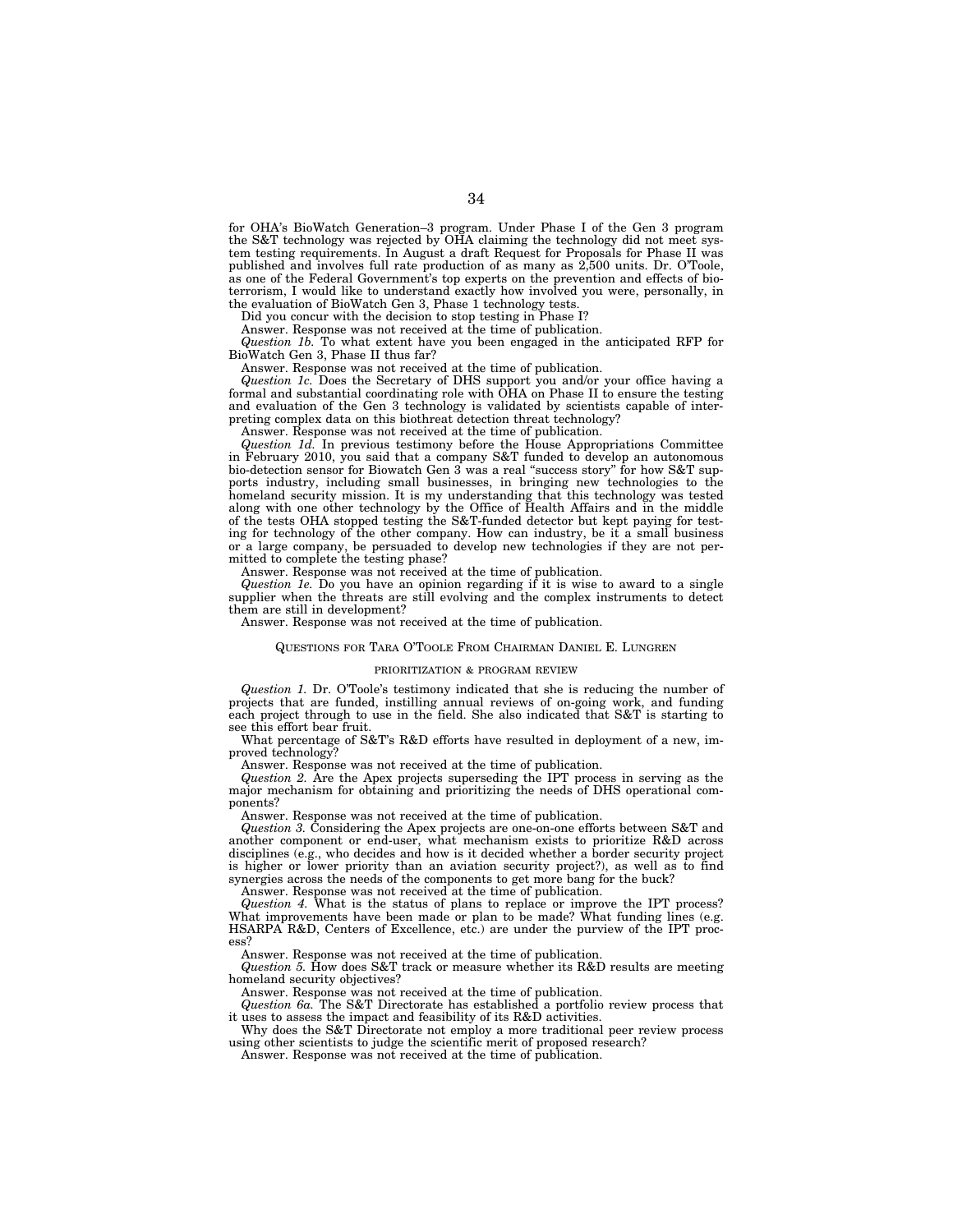*Question 6b.* How are the views of customers, such as first responders and DHS operational components, incorporated in the portfolio review process?

Answer. Response was not received at the time of publication. *Question 7a.* To what extent do the other components of DHS use the HSSAI and HSSEDI and is that work funded by S&T or the component?

Do they primarily support the activities of the S&T Directorate or others?

Answer. Response was not received at the time of publication. *Question 7b.* How do these FFRDCs affect the S&T Directorate's activities, such as its prioritization of R&D activities?

Answer. Response was not received at the time of publication. *Question 8.* How is S&T improving the performance of its University Centers of Excellence and their alignment with homeland security needs?

Answer. Response was not received at the time of publication.

#### R&D COORDINATION

*Question 9a.* What actions is S&T undertaking to coordinate R&D among its peers within the Department?

How does this coordination manifest itself?

Answer. Response was not received at the time of publication.

*Question 9b.* What written documents support these coordinative efforts?

Answer. Response was not received at the time of publication.

*Question 9c.* How is S&T institutionalizing this coordination so that it can continue into future years?

Answer. Response was not received at the time of publication.

*Question 10.* Please describe how S&T coordinates its R&D agenda with those of other departments to ensure that unnecessary duplication of effort is avoided and gaps do not exist between the efforts of the various homeland security R&D conducting agencies?

Answer. Response was not received at the time of publication.

#### BALANCE BETWEEN S&T'S MISSIONS—R&D, T&E, AND ACQUISITION SUPPORT

*Question 11a.* Dr. O'Toole has stated that S&T is focused on getting technologies out within 18 months. Who is looking farther out in time to ensure DHS will have the ability to address adaptive adversaries?

Are there other entities S&T is relying on to invest in long-term R&D or does this present a gap?

Answer. Response was not received at the time of publication.

*Question 11b.* If S&T maintains some core capability to address emerging threats, what proportion of  $S\&T$ 's budget is dedicated to this effort as opposed to focusing on current threats?

Answer. Response was not received at the time of publication.

*Question 12a.* The focus of the Homeland Security Advanced Research Projects Agency (HSARPA) has shifted several times since its creation. Currently HSARPA contains all of the technical divisions and receives the bulk of S&T's funding.

What is the proper role for HSARPA, i.e., should it focus on prototyping and nearterm technology development, high-risk/high-reward R&D, or some other role?

Answer. Response was not received at the time of publication.

*Question 12b.* What proportion of S&T's resources should be devoted to HSARPA in future years?

Answer. Response was not received at the time of publication.

*Question 12c.* If HSARPA invests in high-risk, high-reward projects, what proportion of funding do you expect to be dedicated to this effort and what is the optimal success rate or tolerable failure rate to ensure that sufficiently challenging projects are undertaken?

Answer. Response was not received at the time of publication.

*Question 13a.* Currently, the S&T Directorate provides oversight of testing and evaluation (T&E) activities conducted by other DHS entities. Other agencies, such as the Department of Defense, have independent testing and evaluation entities.

How would establishing an independent testing and evaluation entity within DHS, outside of S&T, change the current state of testing and evaluation?

Answer. Response was not received at the time of publication.

*Question 13b.* How does S&T in its current form ensure there are no conflicts of interest since it has responsibility as both the developer of technology and the test and evaluation authority?

Answer. Response was not received at the time of publication.

*Question 13c.* What additional authorities does S&T require?

Answer. Response was not received at the time of publication.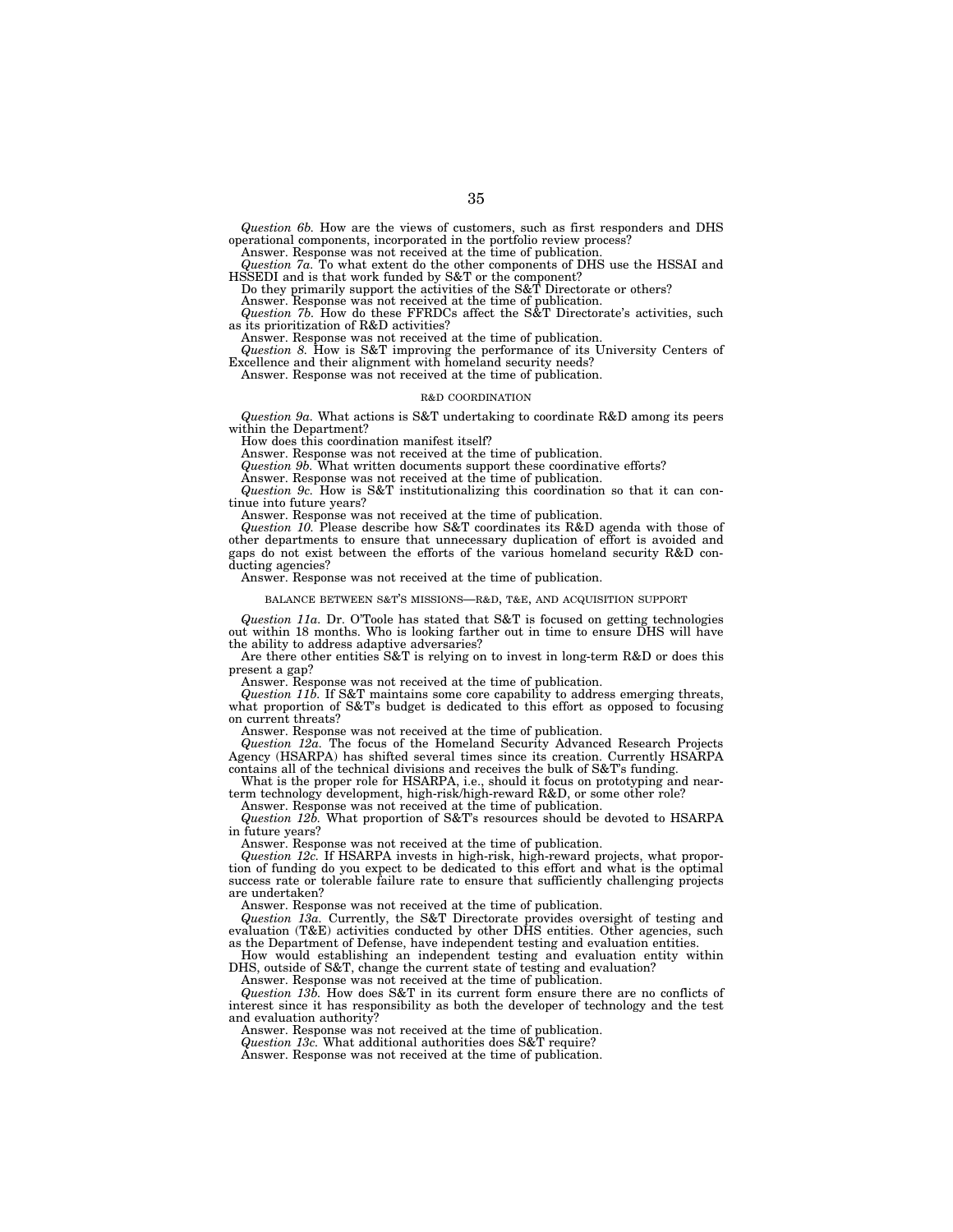*Question 14.* When will all major acquisitions be fully compliant with S&T's T&E policies?

Answer. Response was not received at the time of publication.

*Question 15a.* Please describe how S&T views the roles of the DOE National laboratories versus S&T's other FFRDCs versus the private sector.

What factors determine whether S&T expends funds through a National lab, other FFRDC, or in the private sector?

Answer. Response was not received at the time of publication.

*Question 15b.* What is the appropriate balance for S&T between funding work in Government laboratories versus open competition in the private sector?

Answer. Response was not received at the time of publication.

#### TECHNOLOGY FORAGING

*Question 16.* What is S&T's approach to ''technology foraging'' and how does it differ from S&T's normal way of doing business such as market research, Requests for Information, reading technical journals, attending scientific conferences, and conducting internet searches?

Answer. Response was not received at the time of publication.

*Question 17.* Is there dedicated funding for the technology foraging effort? In what budget line item does it appear? Will external contractors be used?

Answer. Response was not received at the time of publication.

*Question 18.* How formal is the technology foraging process within S&T? Is S&T incorporating technology foraging into all new program starts and does S&T plan to incorporate technology foraging as part of the acquisition support S&T provides to the components?

Answer. Response was not received at the time of publication.

#### THE NATIONAL BIODEFENSE AND ANALYSIS COUNTERMEASURES CENTER (NBACC)

*Question 19.* Is the NBACC fully up and running? If not, why not?

Answer. Response was not received at the time of publication.

*Question 20.* The NBACC is maintained at about \$30 million per year. However, we understand there is currently unused space at the lab. Can the laboratory space that is complete but vacant be leased to other Federal entities that may be looking for upgraded facilities?

Answer. Response was not received at the time of publication.

*Question 21a.* This committee has learned that severe corrosion of the pipes in several areas of the laboratory was discovered, in places where the pipes had never even been used.

Can you please explain how this could have happened in a brand-new, unused laboratory?

Answer. Response was not received at the time of publication.

*Question 21b.* Please provide the precise cost of remediation and how far back, in terms of time until full operational capability, these problems have set the lab.

Answer. Response was not received at the time of publication.

*Question 22a.* I understand that approximately \$76,000 is spent annually on casework at the NBFAC, but annual costs to maintain the capability to do that casework total about \$3.1 million, not including overhead.

Please provide a detailed breakdown of the activities associated with the costs to maintain the casework capability.

Answer. Response was not received at the time of publication.

*Question 22b.* What results have been generated by the NBFAC that have enabled cases to be tried successfully in a court of law?

Answer. Response was not received at the time of publication.

*Question 23.* Is the NBACC leveraging historical knowledge and understanding of biothreat agents that exists within the Department of Defense and U.S. allies, such as the United Kingdom, to the maximum extent possible, including the threat from dual agents?

How is S&T facilitating NBACC's ability to access such information? (Submit classified information as necessary to the committee under separate cover.)

Answer. Response was not received at the time of publication.

# QUESTIONS FOR DAVID C. MAURER FROM CHAIRMAN PETER T. KING

*Question 1a.* The S&T Directorate provides oversight of testing and evaluation  $(T\&E)$  activities conducted in other DHS entities. Other agencies, such as the Department of Defense (DOD), have independent testing and evaluation entities.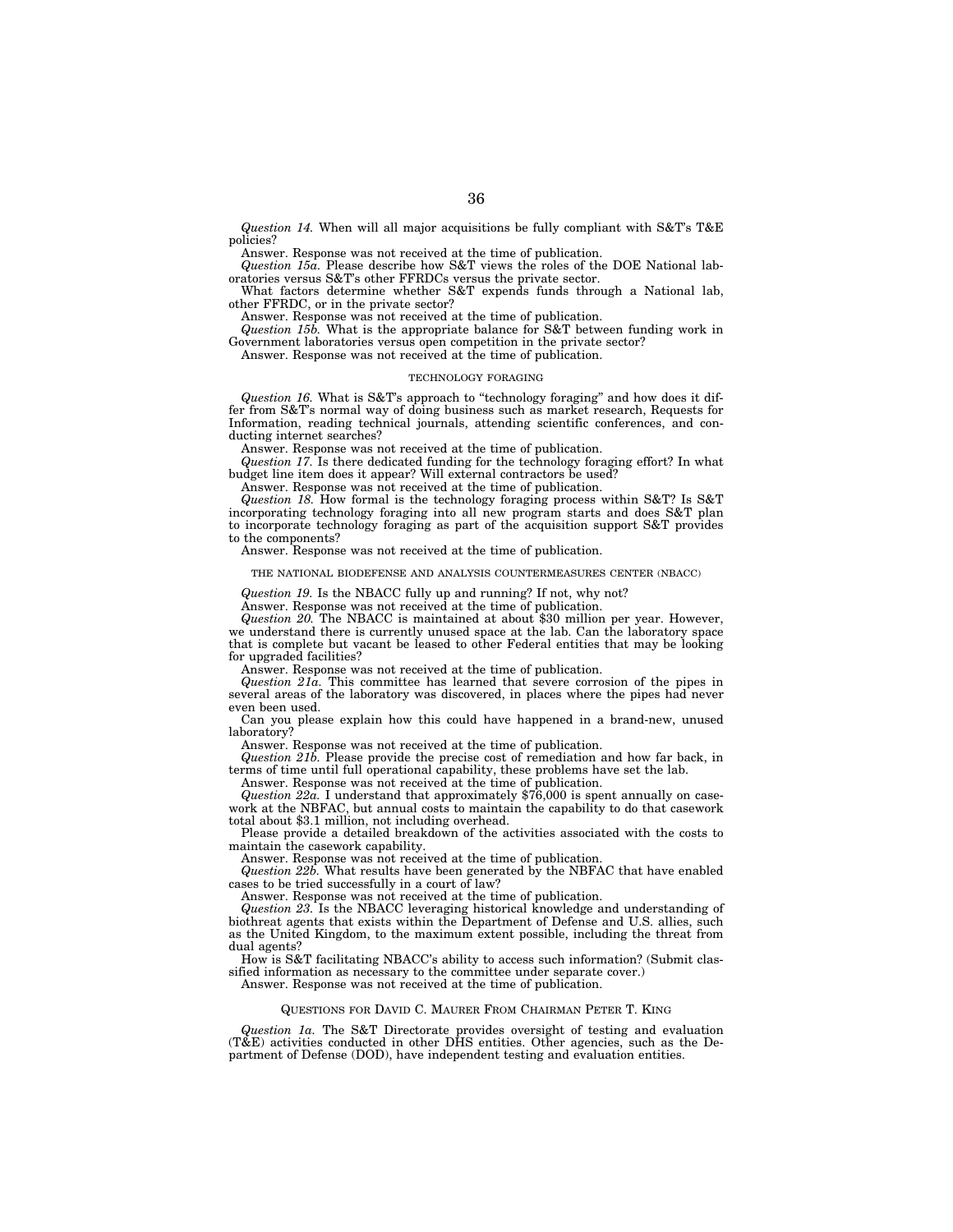Do you think it would be beneficial for DHS to similarly have an independent OT&E authority outside of S&T?

*Question 1b.* Could there be potential conflicts because S&T is currently both the developer and the T&E authority?

*Question 1c.* How would establishing an independent testing and evaluation entity within DHS change the current state of testing and evaluation?<br>Answer. We believe it is necessary for DHS's T&E oversight authority to be inde-

pendent of the programs it oversees to ensure that DHS has non-biased information when making decisions about acquiring new technologies. We reported in June 2011 that the Director of Operational Test and Evaluation within S&T's Test & Evalua-tion and Standards Division (TES) oversees T&E of components' acquisition programs to ensure that they meet the requirements of DHS's T&E directive.<sup>1</sup> As a separate office within S&T, we reported that TES is independent of the component acquisition program management offices that it oversees and is separate from the offices within S&T that conduct R&D. We reported that TES met some of its oversight requirements for T&E of acquisition programs we reviewed, but we rec-ommended that S&T better document its review and approval of component documentation to ensure that the requirements of the DHS T&E directive are met. S&T<br>agreed and reported that it has since developed internal procedures to ensure that<br>their review and approvals are documented. We did identify Spectroscopic Portal—and, as a result, was not in a position to independently assess the results of operational testing as required by the T&E directive. We recommended that DHS arrange for an independent assessment of this program's test results. DHS agreed and stated that it has since identified another entity to serve as the test agent instead of TES.

Our work did not specifically assess where the T&E oversight function should be placed within DHS and did not compare DHS's structure with that of DOD. However, the purpose and organization of DOD T&E activities underscores the importance of independent T&E efforts. We have reported that developmental testers help reduce program risk by evaluating performance at progressivel zation provides information regarding the operational effectiveness and suitability of weapon systems and can assist in managing program risk. DOD developmental testing and operational testing activities were under one organization—the Director of Test and Evaluation—prior to 1983. In 1983, Federal law established the position of the Director, Operational Test and Evaluation, who is appointed by the President and confirmed by the Senate. The Director is required by law to submit to the Secretary of Defense and the Congress annual reports summarizing DOD's operational test and evaluation activities.3 In 2009, the developmental testing organization began reporting to the Under Secretary of Defense for Acquisition, Technology, and Logistics through the Director, Defense Research and Engineering.

*Question 2a.* GAO's prior work in 1995 on DOE National Laboratories showed the labs did not have clearly-defined missions focused on accomplishing DOE's changing objectives and National priorities. Given S&T's changing focus today, how do you think S&T could go about creating

a tighter linkage between the labs and S&T's mission and goals to maximize the labs as a resource?

*Question 2b.* Do you have any thoughts on how a potential consolidation of DOE's National labs that the recent DOE IG report suggested would affect S&T and how S&T could go about ensuring homeland security needs are factored into any deci-sions made by DOE?

Answer. We reported on DHS's use of the DOE National Laboratories for R&D purposes in May 2004—1 year after DHS and S&T had begun operations.4 In that report, we recommended that S&T develop and better communicate to DOE's laboratories and other potential contributors to homeland security R&D efforts criteria for distributing annual project funding and for making long-term investments in laboratory capabilities for homeland security R&D. We also recommended that DHS

<sup>&</sup>lt;sup>1</sup>GAO, DHS Science and Technology: Additional Steps Needed to Ensure Test and Evaluation Requirements Are Met, GAO–11–596 (Washington, DC: June 15, 2011).<br><sup>2</sup>GAO, Defense Acquisitions: DOD Needs to Develop Performance Cr

<sup>2010). 3</sup> 10 U.S.C. § 139. 4GAO, *Homeland Security: DHS Needs a Strategy to Use DOE's Laboratories for Research on* 

*Nuclear, Biological, and Chemical Detection and Response Technologies,* GAO–04–653 (Wash-ington, DC: May 24, 2004).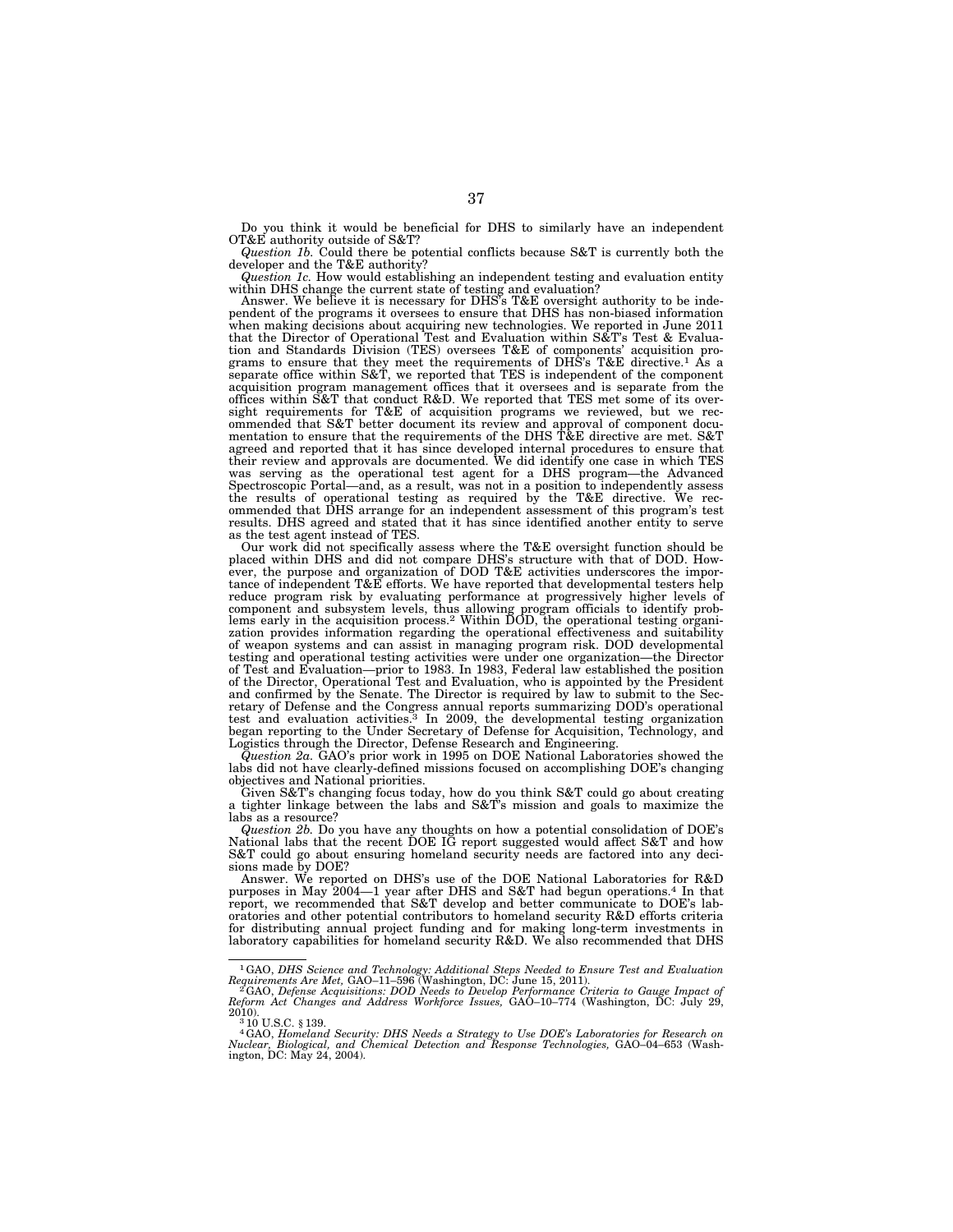develop specific guidelines that detail the circumstances under which DOE laboratories and other Federal R&D programs would compete for contracts with private sector and academic entities. We are currently reviewing DHS and S&T's processes for prioritizing, coordinating, and measuring the results of its R&D efforts for the Senate Committee on Homeland Security and Governmental Affairs and we will report on our results next year. While we are not focusing specifically on S&T's use of National labs, we will assess how S&T prioritizes its R&D activities, how it selects projects, and what entities conduct R&D.

The findings of DOE's Office of Inspector General in its recent report on management challenges in the Department of Energy are generally consistent with our prior work.<sup>5</sup> For example, the DOE IG report questioned whether the laboratories' missions are clear, well-understood, and properly coordinated and whether the laboratory complex was appropriately sized. This is consistent with our 1995 report that found that DOE's National laboratories did not have clearly-defined missions focused on accomplishing DOE's changing objectives and National priorities.6 This inhibited cooperation across DOE programs and hindered DOE's ability to use the laboratories to meet Departmental missions. In addition, DOE's IG raised doubts about whether the significant proportion of scarce science resources that are being diverted to administrative, overhead, and indirect costs for each laboratory are sustainable in the current budget environment. This complements findings from two of our reports. In September 2005, we reported that it is difficult to compare indirect costs across laboratories because laboratory contractors define indirect costs differently. In June 2010, we found that the National Nuclear Security Administration (NNSA) could not accurately identify the total costs to operate and maintain facilities and infrastructure for three National laboratories because of differences in sites' cost accounting practices.<sup>7</sup>

In any consolidation of the laboratories, the research requirements of all of DOE's customers would need to be considered in any decision-making process. This is particularly important for the DHS-directed work at the DOE National laboratories because, under a 2003 memorandum of agreement between DHS and DOE, research for DHS is given the same priority at the DOE National laboratories as DOE-directed research. However, in 1998 we reported that the laboratories did not function as part of an integrated National research and development system. Therefore, an independent panel, as recommended by DOE's IG, that would, among other things, comprehensively examine alternatives for realigning DOE's laboratory complex, may be a useful step to better defining overall Governmental research objectives. This may also help in developing performance measures to assist the National laboratories to accomplish the broad array of research requirements across the Federal Government.

*Question 3.* Given all of S&T's recent changes, including in its organizational and management practices and the shifting scope of its mission, do you believe S&T would benefit from updating its last 5-year R&D plan (fiscal year 2008–2013) and if so, please explain some of the benefits.

Answer. We believe that strategic planning is important to help ensure that an agency's efforts and resources are aligned with their mission and goals. As I noted in my testimony, we reported in May 2004 that DHS did not have a strategic plan to guide its R&D efforts and recommended that it complete such a plan and ensure that it was integrated with homeland security R&D conducted by other Federal agencies.8 DHS agreed with our recommendation and while S&T developed a 5-year R&D plan in 2008 to guide its efforts and is currently finalizing a new strategic plan to align its own R&D investments and goals, DHS has not yet completed a strategic plan to align all R&D efforts across the Department. Moreover, as noted in my testimony, our prior work on Federal R&D efforts could provide valuable insights into how DHS could develop comprehensive strategies. For example, we reported in June 2009 that DOE could not determine the effectiveness of its laboratories' technology transfer efforts because it has not yet defined its overarching strategic goals for

<sup>5</sup>DOE Office of Inspector General, *Special Report: Management Challenges at the Department* 

*of Energy, DOE/IG–0858 (Washington, DC: Nov. 10, 2011).*<br>
<sup>6</sup>GAO, *Department of Energy: National Laboratories Need Clearer Missions and Better Man-<br>
<i>agement, GAO/RCED–95-10 (Washington, DC: Jan. 27, 1995)* 

agement, GAO/RCED–95–10 (Washington, DC: Jan. 27, 1995).<br>" GAO, Department of Energy: Additional Opportunities Exist for Reducing Laboratory Con-<br>tractors' Support Costs, GAO–05–897 (Washington, DC: Sept. 9, 2005) and GAO,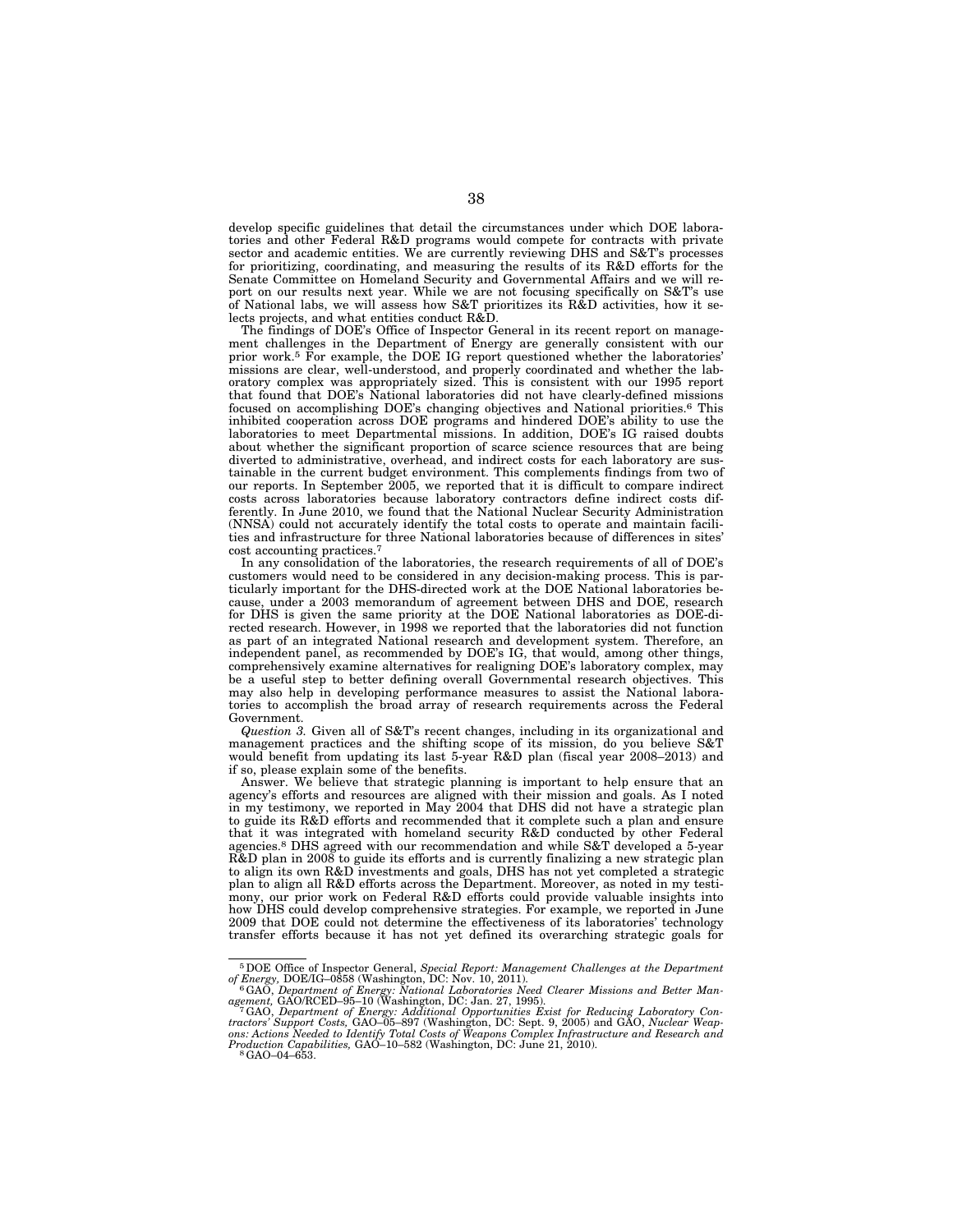technology transfer and lacks reliable performance data.9 We recommended that DOE explicitly articulate Department-wide priorities for technology transfer efforts and develop clear goals, objectives, and performance measures in line with identified priorities. We have also reported that leading private companies have strong strategic planning practices to identify the right technologies to pursue and prioritize resources. Strategic planning is an important early step in a company's ability to eventually deliver the highest-priority technologies to various product lines.10 The leading private companies we visited underwent strategic planning at least annually, and this process enabled corporate management to conduct portfolio analysis, determine which projects appeared to be relevant and feasible, and identify new thrust areas as new ideas come to light. Projects that were no longer relevant or feasible were eventually terminated. This type of strategic planning was critical to ensuring that the right technologies were ultimately transitioned to the right product line in an economical and timely way. We are currently reviewing DHS and S&T's processes for prioritizing, coordi-

nating, and measuring the results of its R&D efforts for the Senate Committee on Homeland Security and Governmental Affairs and we will report on our results next year. As part of this work, we will review the 5-year R&D plan that S&T developed in 2008 and assess DHS and S&T's efforts to develop an R&D strategic plan for the department.

*Question 4.* Do you see a role for S&T beyond being the T&E authority in the Department's acquisition of technology? For one, should S&T be conducting Technology partment's acquisition of technology: For one, should see the contaming before pro-<br>Readiness Assessments to ensure a technology is sufficiently mature before proceeding through major acquisition gates?

Answer. We believe that the technical knowledge and expertise within S&T should be leveraged to the greatest extent possible to help  $DHS$  in the development and acquisition of new technologies to ensure that they work most effectively when implemented. S&T recently reorganized and established new strategic goals, one of which is to leverage its expertise to assist DHS components' efforts to establish operational requirements, and select and acquire needed technologies. As part of this reorganization, S&T established the Acquisition Support and Operations Analysis Group to help provide this assistance to components. In Under Secretary O'Toole's testimony, she noted that S&T has now been incorporated into DHS's new integrated investment life cycle and will be working on the "front end" of the acquisition process assisting in the development of program requirements, which greatly improves the odds of a successful transition at the end of the program. She also noted that S&T will provide systems engineering support throughout the "middle" of the investment life cycle to assist components with items such as risk management and developing concepts of operation. Additionally, S&T has responsibility for conducting oversight of T&E requirements on the ''back end'' of the acquisition process, which helps to ensure that technologies have been appropriately tested prior to acquiring and deploying them.

Our work has not specifically assessed S&T's role in conducting technology readiness assessments (TRA) and has not compared DHS with DOD. However, we can provide some information about how DOD conducts TRAs that may be useful. In DOD, the program manager, in conjunction with an independent team of subject matter experts, are responsible for conducting a TRA, and the Assistant Secretary of Defense for Research and Engineering provides the Milestone Decision Authority, an independent assessment and review concerning whether the technology in the program has been demonstrated in a relevant environment. Although we have not evaluated the effectiveness of this process, it appears to be working well. We have recently reported that DOD weapons acquisition programs are now beginning with much higher levels of technology readiness than when we first started reporting this information in 2003.11

While the recent changes at S&T seem promising, it is too soon to assess what impact S&T's reorganization and focus on assisting components will have until DHS programs have been subjected to these new processes over time. The extent to which DHS leverages expertise within S&T will determine S&T's impact on the development and acquisition of new technologies across the Department. We are currently reviewing DHS and S&T's processes for prioritizing, coordinating, and measuring

<sup>&</sup>lt;sup>9</sup>GAO, Technology Transfer: Clearer Priorities and Greater Use of Innovative Approaches<br>Could Increase the Effectiveness of Technology Transfer at Department of Energy Laboratories,<br> $GAO-09-548$  (Washington, DC: June 16,

*Processes, GAO–06–*883 (Washington, DC: Sept. 14, 2006).<br><sup>11</sup> GAO, *Defense Acquisitions: Assessments of Selected Weapon Programs, GAO–10–388SP*<br>(Washington, DC: March 30, 2010).